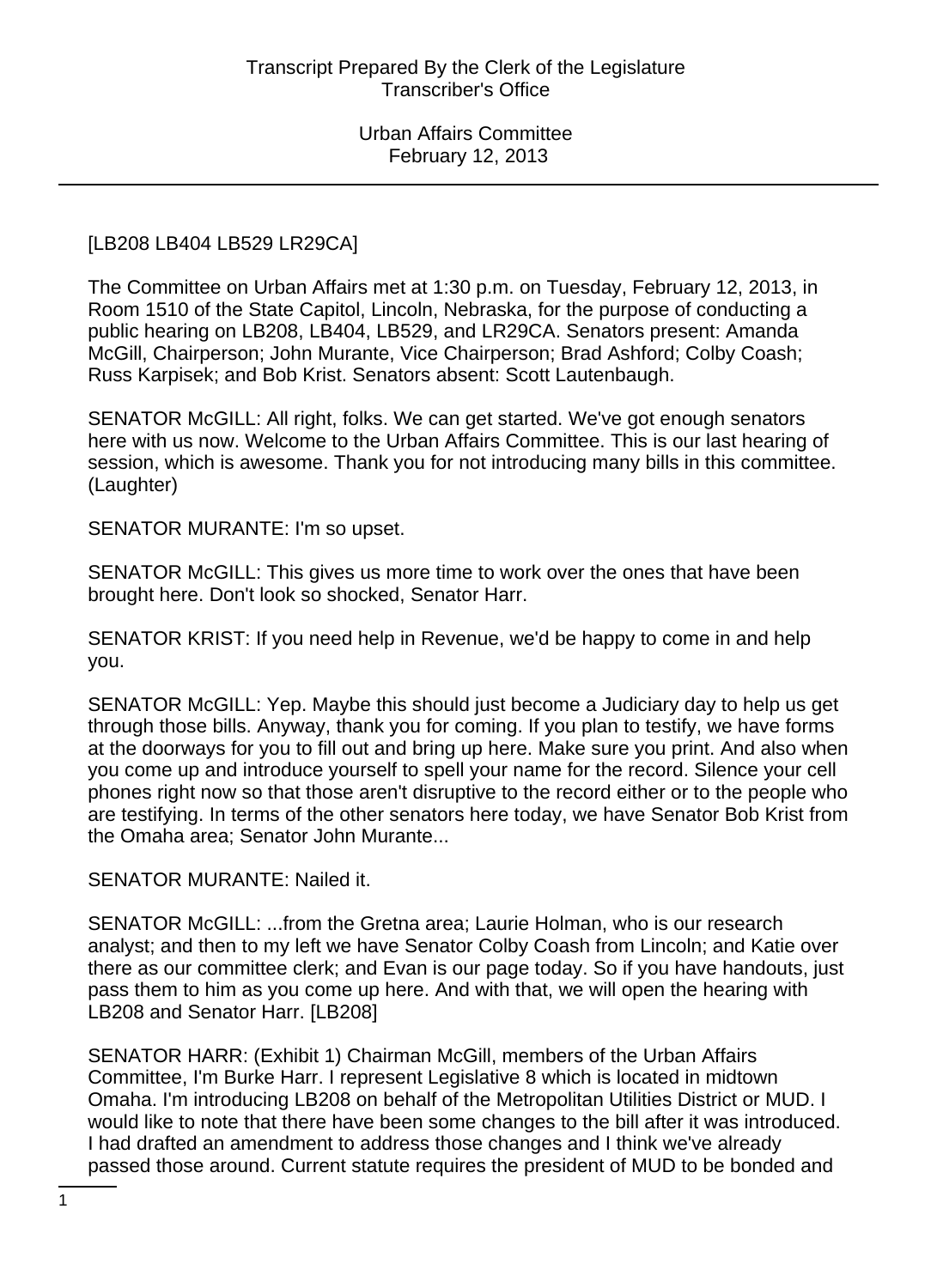Urban Affairs Committee February 12, 2013

requires the district to pay the cost of that bond. LB208 eliminates the requirement that the district obtain a bond of not less than \$10,000 on the president's performance. The current statute does not allow for the president's salary to be decreased. The board is the one who sets that salary. We are arguing that they should be allowed to reduce it if they see necessary. Part of the reason is so that we can have performance-based salaries. The amendment that I passed around reinstates stricken language found on page 3, line 1 of the green copy. With the amendment, the amount of money will remain at \$10,000, so there is no change in the law. LB208 removes the language that an employee must be placed on the permanent employees by a unanimous vote of the full board of directors as it relates to removal. It continues to allow the board to remove an employee by two-thirds vote of the board when there's cause. And what this does is just requires a vote of the board. After a year, there's...in other part of statute says if you're an employee for a year, you're an automatic permanent. This just eliminates the need for a vote. And, lastly, the current statute allows the district to install regular fire hydrants 400 feet apart in municipalities. LB208 allows the board to establish it's own standards for placing the hydrants as long as such rules do not violate any rules and regulations adopted and promulgated by the Department of Health and Human Services. With that, I would ask you to please advance LB208, and I'd be open to any questions you may have. [LB208]

SENATOR McGILL: Thank you, Senator Harr. Any questions? Senator Krist. [LB208]

SENATOR KRIST: If you could just paraphrase the big change from last year to this year with the subject matter. [LB208]

SENATOR HARR: Good question. So there are a couple of changes. First of all, we kept the language at \$10,000 which that didn't do last year. The 400 feet is the same as last year. And then the elimination of the bond I believe was in the old one. And also the performance-based salaries was in the old one. So I think that's the only change. Now you ask why. And then if you recall last year, it just got lost in the mix. It was a short year and so we're bringing it this year hopefully. This year we also, I believe you'll hear there are not as many opponents as there were last year. There has been some work to eliminate some of the more controversial language. [LB208]

SENATOR KRIST: Okay. And can I, one follow? [LB208]

SENATOR McGILL: Yeah, please. [LB208]

SENATOR KRIST: Thank you, Chair. And are you...you said there is going to be some testimony in opposition. [LB208]

SENATOR HARR: Yes. [LB208]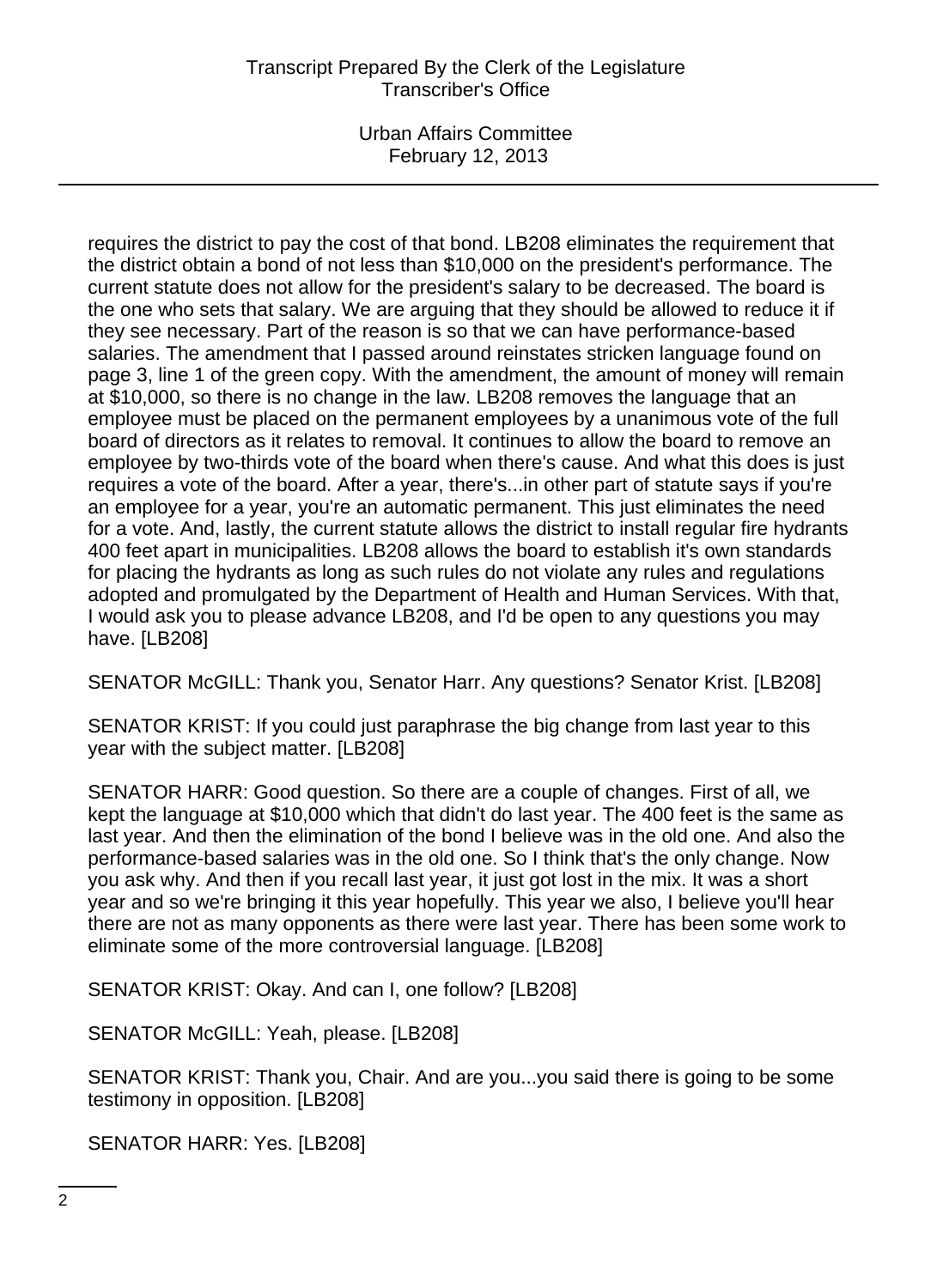SENATOR KRIST: Have they come to you and worked the issues or... [LB208]

SENATOR HARR: Yes. [LB208]

SENATOR KRIST: ...as much as possible? [LB208]

SENATOR HARR: Everyone has been very up-front and helpful on this. Yes. I'm not sure if there will be anyone in opposition as a matter of fact. [LB208]

SENATOR KRIST: Thank you. [LB208]

SENATOR HARR: Thank you. [LB208]

SENATOR McGILL: We look forward to the surprise. Any other questions? Thank you, Senator Harr. [LB208]

SENATOR HARR: Thank you very much. Appreciate it. [LB208]

SENATOR McGILL: We will take first proponents. And Senator Russ Karpisek has joined us from Wilber. Thank you. [LB208]

SENATOR KARPISEK: Sorry I'm late. [LB208]

SENATOR McGILL: That's okay. [LB208]

SENATOR KRIST: Brad's on his way. [LB208]

SENATOR McGILL: Okay. [LB208]

SENATOR KRIST: Sure. [LB208]

SENATOR McGILL: Scott is not going to be with us today, so. Welcome. [LB208]

RICK KUBAT: Hello, Senator McGill, members of the Urban Affairs Committee. My name is Rick Kubat, R-i-c-k K-u-b-a-t. I am a new employee of the Metropolitan Utilities District. I'm a government affairs attorney. I've been told to be very brief today to try and get off on a good start with you folks. (Laughter) [LB208]

SENATOR McGILL: Good advice. [LB208]

RICK KUBAT: I want to thank Senator Harr for introducing LB208. MUD is a gas and water utility in Omaha and surrounding communities in Douglas, Washington, Sarpy, and Saunders County. We have approximately 210,000 gas customers, 200,000 water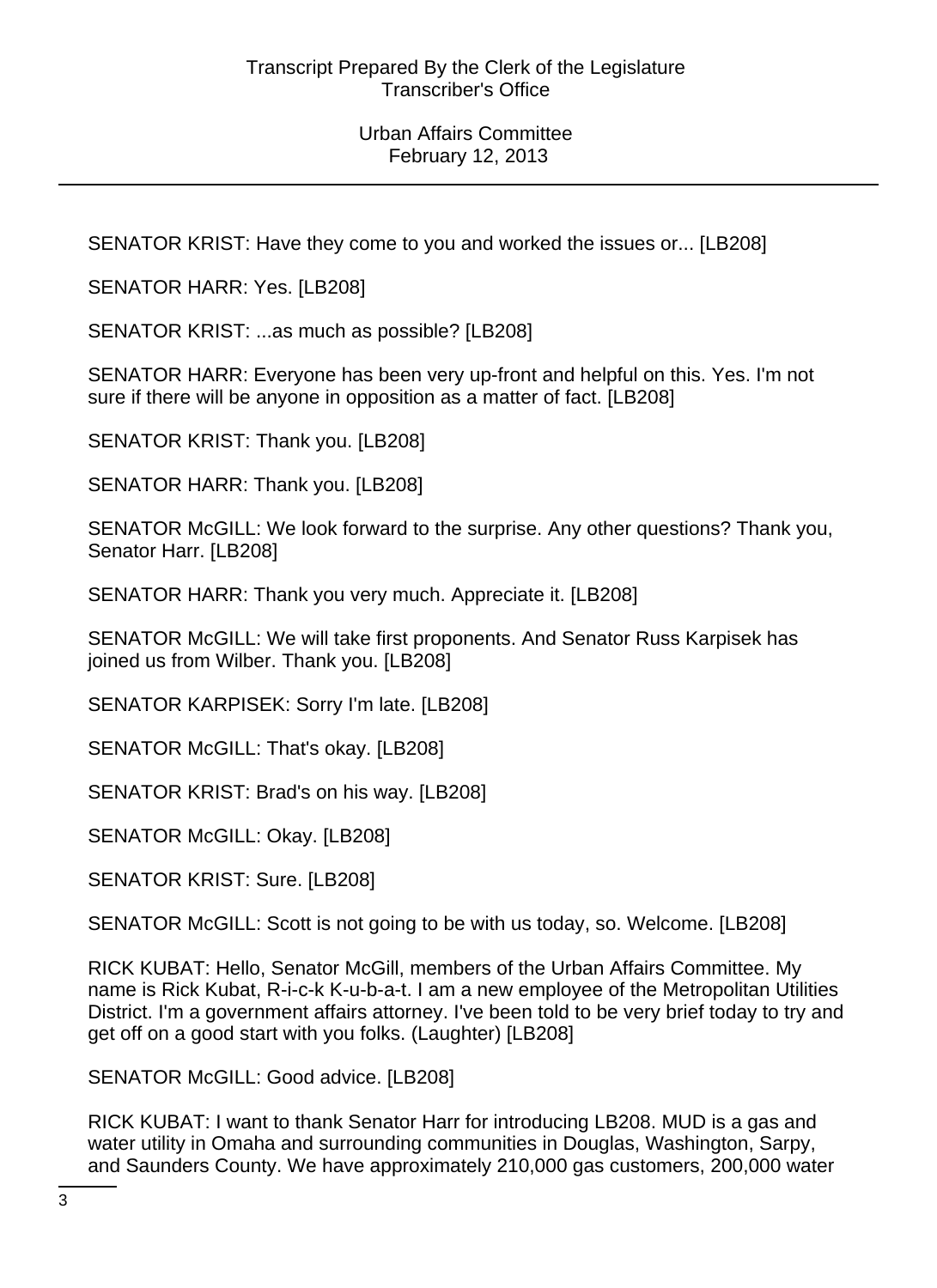Urban Affairs Committee February 12, 2013

customers. The reason why we're here today is because MUD is a political subdivision. We're operating under chapter 14-2101 through 2157. The purpose of LB208 is really to update and remove some obsolete language, some of which is roughly 100 years old. There's four aspects to Senator Harr's bill relating to the president's bond requirement, president's salary, permanent employees, and fire hydrants. Really quick on each one of those four, chapter 14-2109(5) requires our president to carry a meager \$10,000 bond. We are self-insured. We have an insurance policy in place if our president were to be sued. To my knowledge, our president hasn't been successfully sued. Really what this does is it requires us to pay a premium when we already have a insurance policy in place. It seems to be redundant. I did some checking. I do not believe our counterpart at the Omaha Public Power District, I do not believe Mr. Gates is required to be bonded. We're just requesting that that bond requirement be taken away. I believe that that happened sometime towards the turn of the century. The second aspect is the president's salary. Chapter 14-2109(6), we would ask that language be stricken that says that compensation can't be decreased while the president is serving in office. Again, what this would ultimately do is give the board more discretion. Under the current law, I believe there's an argument that if an increase in salary occurs, if the board deemed fit they could no longer lower that salary. This would allow the board to lower the president's salary if they felt that such was necessary. The third point is a very simplistic issue, and that relates to permanent employees. Right now, chapter 14-2110 requires the board to vote unanimously to place all employees with one year of service on a permanent employee list. We just want to simplify it by making that automatic. In other words, you serve one year, you're automatically considered to be a permanent employee. The last aspect of Senator Harr's bill relates to fire hydrants, and that's under chapter 14-2126. Again, this statute, along with all the other points that I've spoke to you about, only applies to MUD. That statute requires MUD to place fire hydrants approximately 400 feet apart on the street. This language came into being in 1913. I got on-line and started looking at what fire trucks looked like in 1913. (Laugh) I think you had some steam-driven, maybe even horse-driven. And I think it was right around the time that the Model T was coming out, so you may have had some gas-powered engine. The most important aspect is I believe, and I'm not certain, but I believe what they were basing that on was the amount of hose that you could carry on a truck. Those trucks were, you know, a tenth of the size of the fire trucks that you see today. It was probably also likely based on some water pressure in the system. National standards tells utilities where to place fire hydrants. They look at such issues as urban density, whether in your residential or commercial area. As I understand it, right now the Department of Health and Human Services looks at this issue for all other utilities and what they have applied. They've applied a national standard known as the recommended standards for water works. What we're asking for is to be treated like other utilities in the state of Nebraska as it relates to that issue. All of that being said, I'll go ahead and do my very best to answer any questions that you may have. [LB208]

SENATOR McGILL: All right. Thank you. Any questions? Senator Krist. [LB208]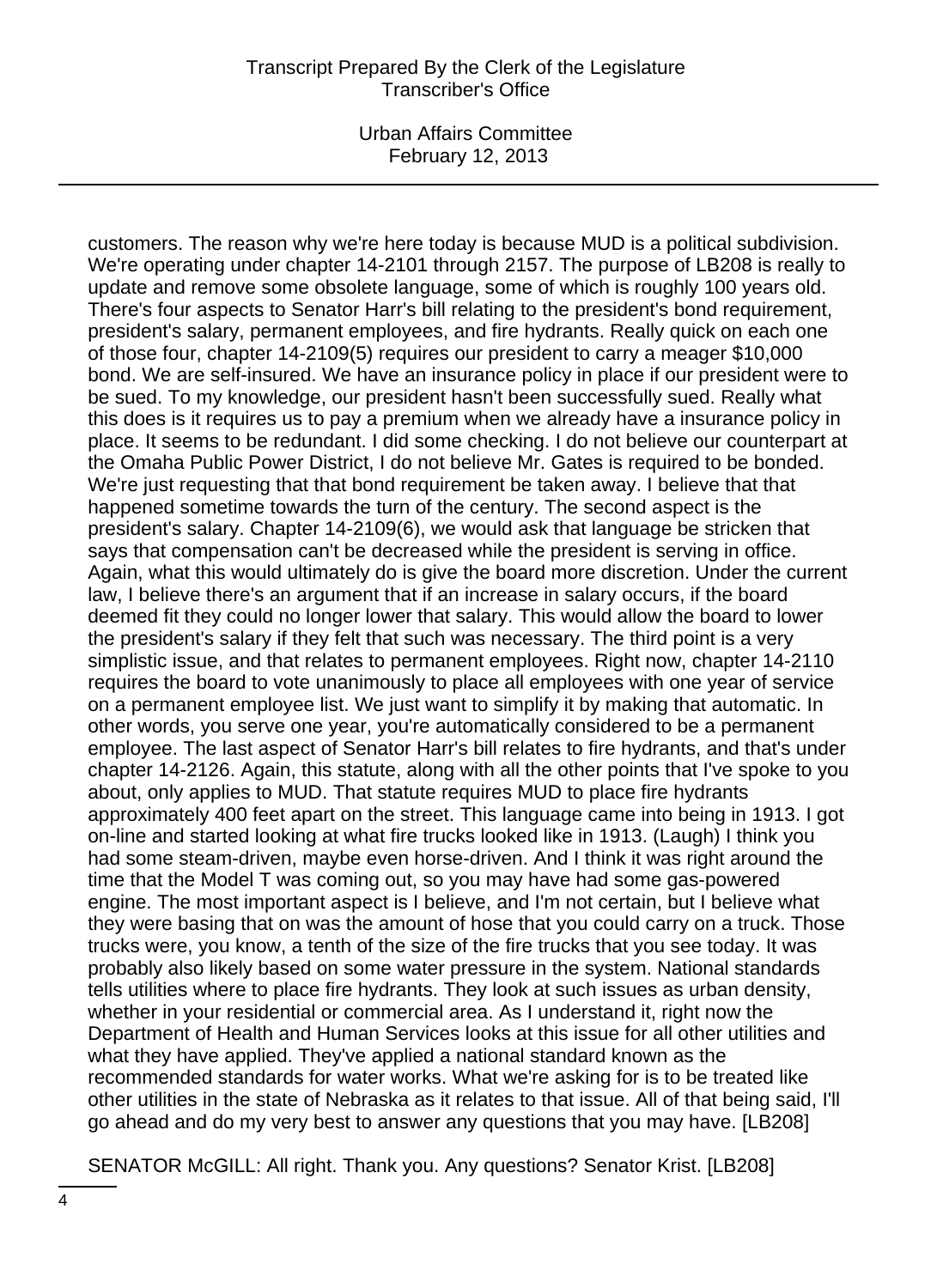SENATOR KRIST: Fourteen-two-ten says no regular appointee or employee of a Metropolitan Utilities District except the individual appointed in 14-2109, which we've already talked about, "has been placed in service consecutively for more than one year," and then it basically removes the restriction or the need to vote on whether that employee becomes permanent. Does that apply to all employees including those in the union? [LB208]

RICK KUBAT: It's my understanding that it does. In other words, one year of service, you're considered to be a permanent employee. [LB208]

SENATOR KRIST: And there's no conflict with the union contract at this point? [LB208]

RICK KUBAT: Unfortunately I can't speak to that specific issue. [LB208]

SENATOR KRIST: I'm sure somebody is here can talk to it. [LB208]

RICK KUBAT: I'm not in the know, but there may be others that are present down here today that would be able to answer that one. [LB208]

SENATOR KRIST: Okay. And then the distance between the waterworks is good justification. Do you...does MUD service any parts of the state that don't have jurisdictional zoning authorities? [LB208]

RICK KUBAT: And if I believe I understand your question, I mean, we exist in the municipalities themselves such as the city of Omaha or some other areas will have additional zoning requirements that are in existence within their city ordinances as it relates to hydrant placement. [LB208]

SENATOR KRIST: Okay. Could you get an answer for me for that and feed it back to us, please? I'd like to know, of the areas that you serve are there any that don't have zoning jurisdiction boards or permitting processes or whatever is out there, because to be treated like the rest of the state I think that might be a concern. But we'll figure it out. Thank you. [LB208]

RICK KUBAT: I'll definitely get back to you on that one, Senator. [LB208]

SENATOR KRIST: Thank you, Chair. [LB208]

SENATOR McGILL: All right. Other questions? No. Thank you very much. [LB208]

RICK KUBAT: Thank you. Thank you for your time. [LB208]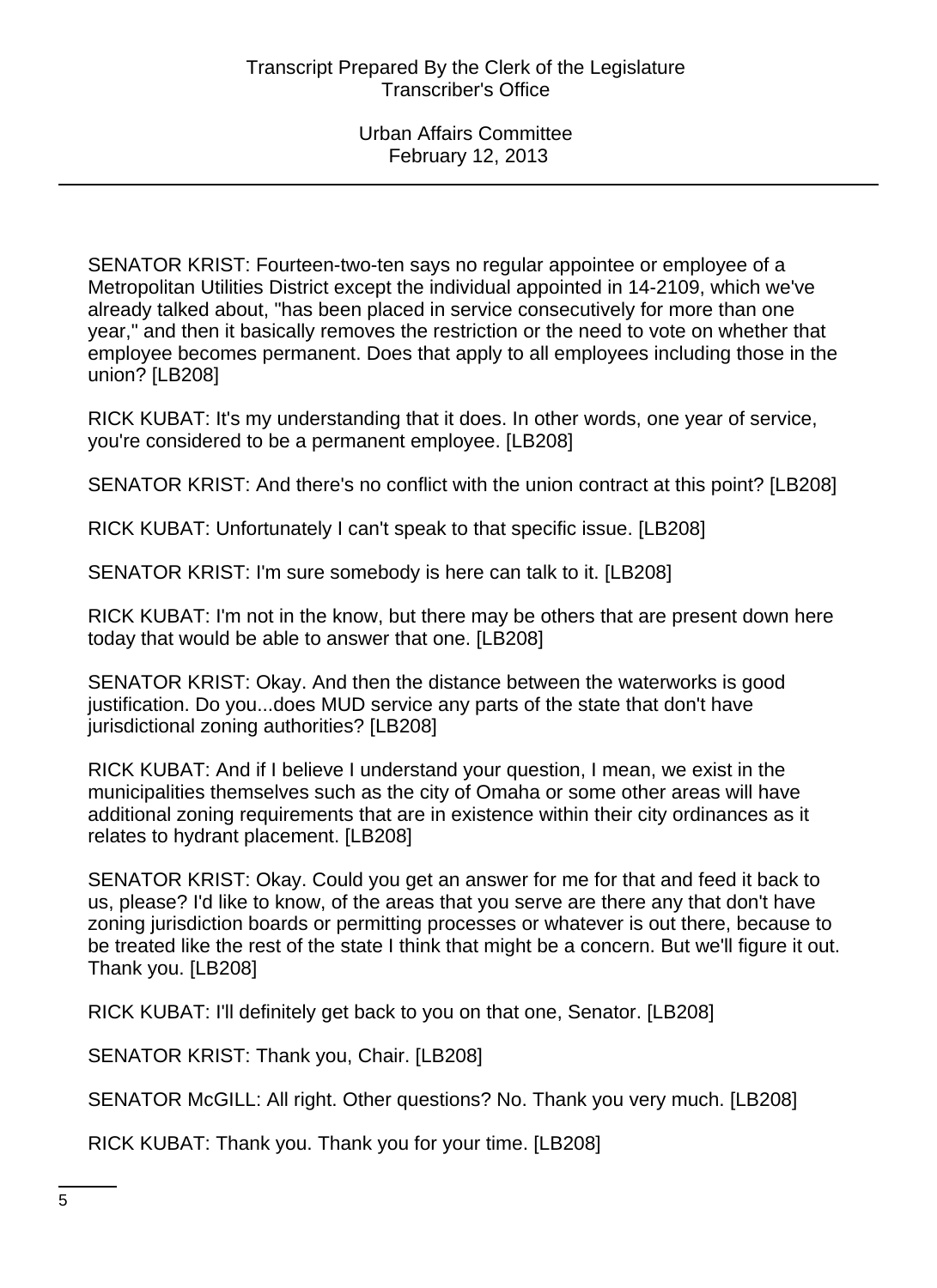SENATOR McGILL: I think you did all right for your first time visiting us. [LB208]

RICK KUBAT: Thanks. Little nervous today. Thanks. [LB208]

SENATOR McGILL: Understandable, but we don't bite. [LB208]

SENATOR KRIST: B-plus. [LB208]

SENATOR McGILL: (Laugh) Any other proponents? Oh, no, that is not a testifier. Okay. Any other proponents? He had me...oh, are you just getting a form, sir? [LB208]

ROBERT E. O'CONNER, JR.: Yes, ma'am. [LB208]

SENATOR McGILL: Oh, okay. We can have you fill it out as soon as you're done. That's okay. [LB208]

ROBERT E. O'CONNER, JR.: "Okie doke." Madam Chairman, members of the committee, my name is Robert E. O'Conner, Jr. I am an attorney from Omaha. I represent IBEW Local 1521. Senator Krist, to answer your question, the answer is no it does not conflict. Employees under the collective bargaining agreement are probationary for a year anyway, so it would actually dovetail. [LB208]

SENATOR KRIST: Thank you. [LB208]

ROBERT E. O'CONNER, JR.: And with the amendments that have been made to the bill as presented to you this afternoon, last year we made a lot of noise and we were unhappy. This year we are not making noise and we are not unhappy, so. [LB208]

SENATOR McGILL: You're making positive noise. [LB208]

ROBERT E. O'CONNER, JR.: We're making positive noises which is why I'm here on the proponent side today. [LB208]

SENATOR KRIST: If I had a bell I would ring it. (Laughter) [LB208]

ROBERT E. O'CONNER, JR.: That's all I have unless you have some questions. [LB208]

SENATOR McGILL: Any questions? I think you answered the one question we had, so thank you very much. [LB208]

ROBERT E. O'CONNER, JR.: And I'll fill this out for you. [LB208]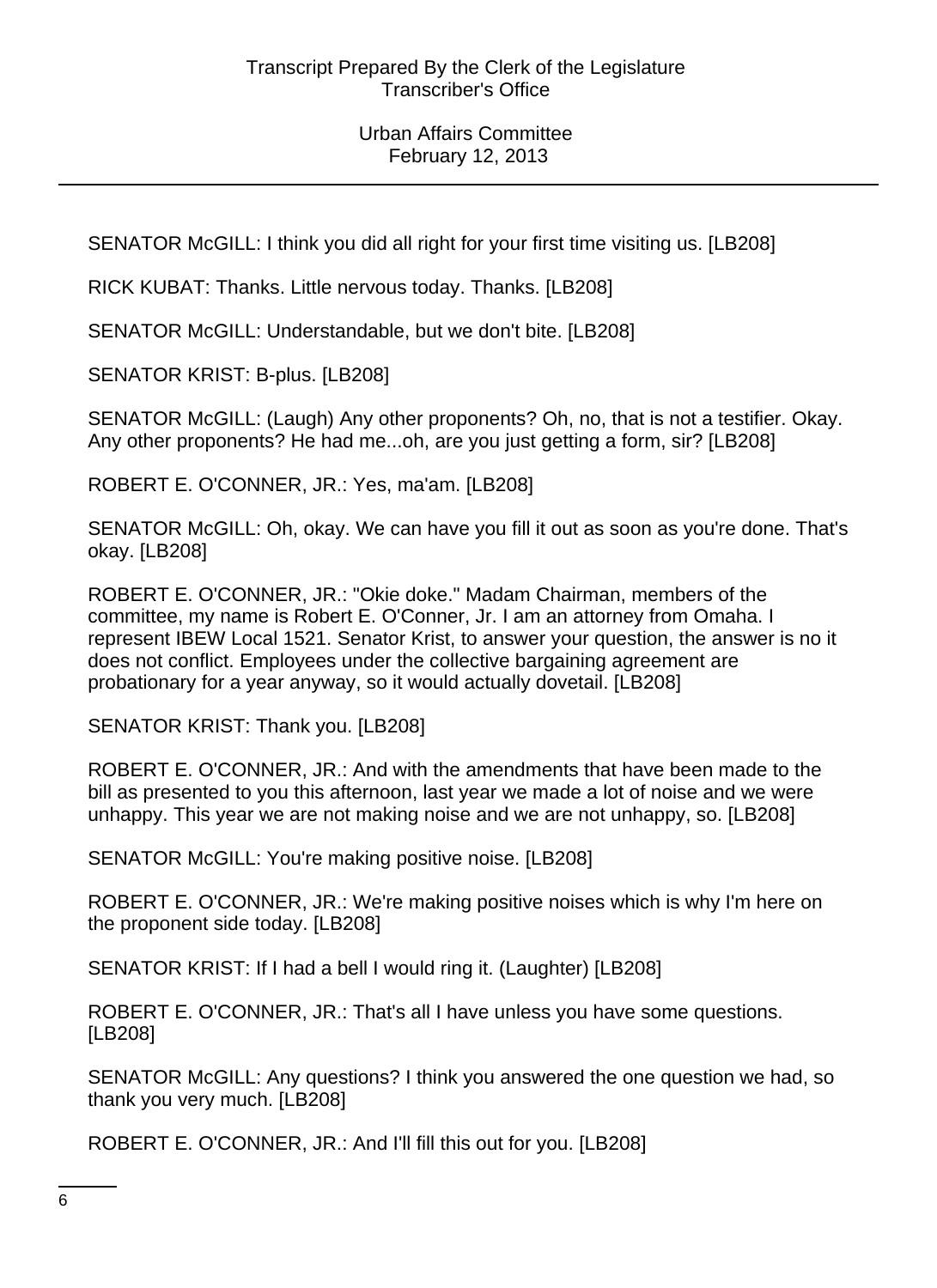SENATOR McGILL: Thank you, yes. And just bring it up to Katie then when you're done. [LB208]

ROBERT E. O'CONNER, JR.: Thank you. All right. You bet. [LB208]

SENATOR McGILL: Other proponents. Any opponents? Anyone here neutral? Well, Senator Harr, anything you'd like to close with? [LB208]

SENATOR HARR: Just quickly. This bill was, as stated, brought to me by MUD, and you heard Mr. Kubat's testimony that he is a new employee. I've known Mr. Kubat for a long time, longer than I'd like to admit. But what I would say is I brought this on the merits in spite of Mr. Kubat. (Laughter) So thank you. [LB208]

SENATOR McGILL: Oh dear! All right. Thanks. And I do have one letter of support to read into the record from Ronald Wanek. (Exhibit 15) And with that, we will move on to the next bill which is mine, so Senator Murante. [LB208]

SENATOR MURANTE: Thank you, Chairman McGill, Chairwoman McGill. [LB404]

SENATOR McGILL: You were keeping the chair warm for me. Why thank you, Andy. What a gentleman. He puts on a good show. [LB404]

SENATOR MURANTE: Senator McGill to open on LB404. [LB404]

SENATOR McGILL: Thank you, Vice Chair, members of the committee. I'm here to introduce LB404. This bill would amend the Natural Gas Act by removing one of the two caps or limitations on jurisdictional utilities and the cost they can pass on to their customers to recapture their infrastructure expenditures. Currently, a natural gas utility can file for infrastructure system replacement cost recovery charges once per every 12 months, and this filing is outside of a full rate case. These infrastructure cost recovery filings are filed with the Public Service Commission and reviewed by the public advocate. The cap that is removed by this bill is the statutory language that prevents the utility company from charging more than 50 cents per customer over the base utility rates to recapture their expenditures on infrastructure. This bill would also remove the language that prevents any subsequent filing a minimum of 12 months later for any additional infrastructure replacement cost recovery from increasing more than 50 cents per month per residential customer. Okay. That was a lot of babble. But this was brought to me by folks with SourceGas. They'll be up next to explain their concern. This process was put into statute a couple of years ago and there were two caps in there to make sure that we weren't putting undue burden on the ratepayers. It seems that maybe it needs to be tweaked in some...to either get rid of the cap or maybe raise the cap a little bit to make it more practical for the natural gas companies to use. No one has used it yet, but I hope you'll just listen to the information and the testimony and we'll see if we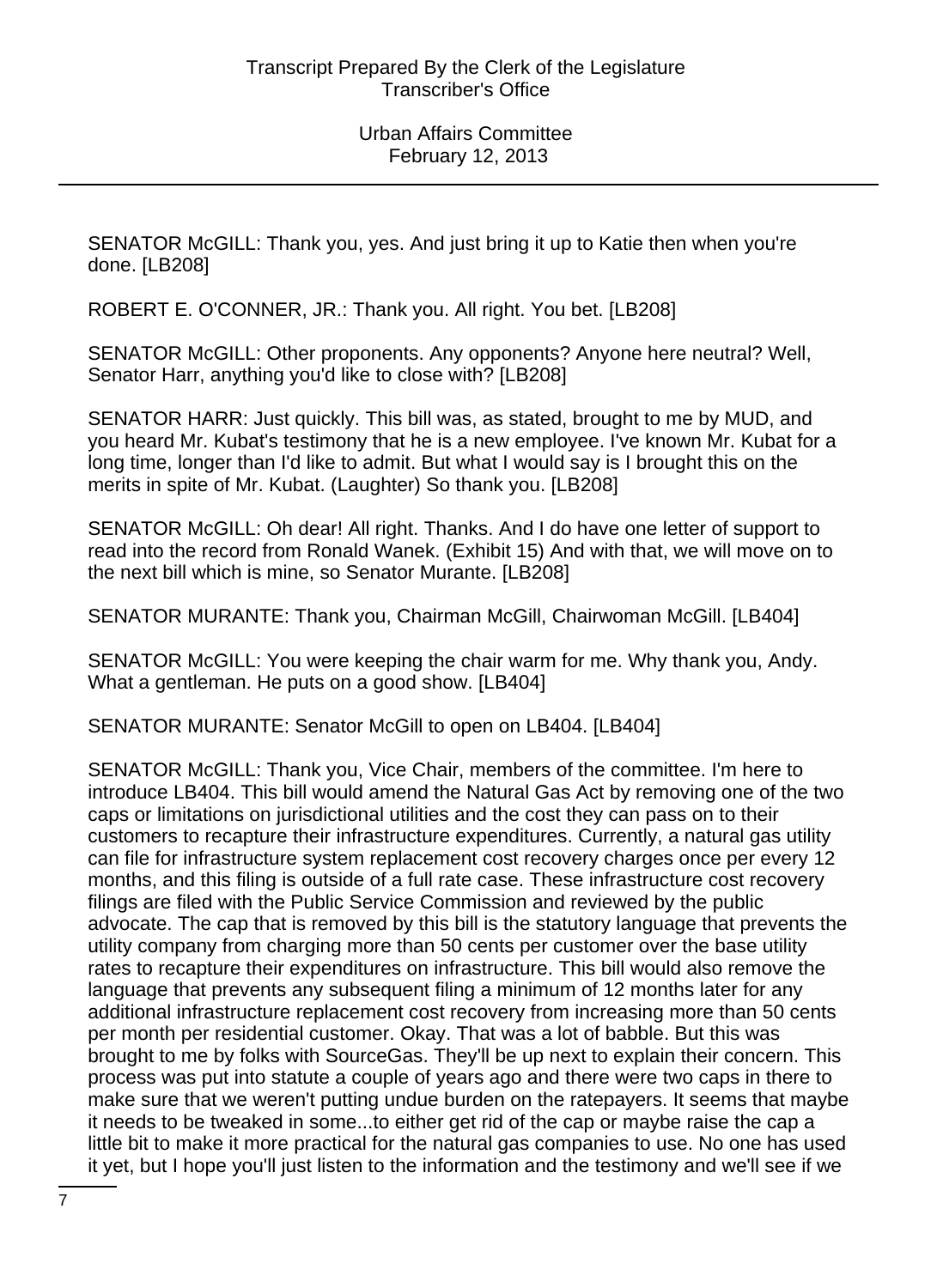can make some tweaks to this current law to make it more usable. [LB404]

SENATOR MURANTE: All right. Thank you, Senator McGill. Are there any questions? Seeing none... [LB404]

SENATOR McGILL: All right. [LB404]

SENATOR MURANTE: ...are there any proponents? [LB404]

LEWIS BINSWANGER: (Exhibit 2) Senator McGill, members of the committee, thank you for allowing me to speak today on behalf of SourceGas on LB404. My name is Lewis Binswanger, that's Lewis, L-e-w-i-s, last name Binswanger, B-i-n-s-w-a-n-g-e-r. What has been passed out is a presentation that I'll discuss today. But before I get into the crux of LB404 and why we'd like to have it amended, I'd like to give you a little bit of background first. Just on Slide 1, I mean, it talks about the pipeline industry in total and some of the recent events that have shaped pipeline safety in America. And part of it started back in '99 and 2000 when there were a couple of major incidents in which there were several lives lost, 12 in Carlsbad, New Mexico. Shortly after that, there was legislation, federal legislation, proposed that passed Congress and the President signed into law, an act called Pipeline Safety Improvement Act of 2002. And that addressed transmission pipelines, and those are pipelines that typically go cross-country. They're higher-pressure lines, things that connect to towns to towns. After that, Congress passed and the President signed into law another act in 2006 which was titled Pipeline Inspection, Protection, Enforcement, and Safety Act. And this one addressed more of the distribution system which are the lines that serve your typical developments, your homes, your businesses, and things of that nature. Subsequent to that, unfortunately, there were several accidents. I have listed several of them that occurred. You know, in 2010, 2011 where several lives were lost also. And SourceGas, as is the other natural gas utilities in the state of Nebraska, are very focused on pipeline safety. On Slide 2 I just want to show you the service territory of where SourceGas serves right now. We serve a large area, western Nebraska. The center area that's white is served by NorthWestern, and eastern Nebraska is by Black Hills. We have about 86,000 customers that we serve, about 204 employees that live and work in Nebraska. We have eight division offices. And importantly what we have is about 5,800 miles of main that run in Nebraska of which 4,600 are distribution that connect up some of the homes, and businesses, and 1,200 miles are transmission, some of the higher-pressure lines. In addition, in '12, in 2012, we're proud that we invested over \$6 million in pipeline safety just in the state of Nebraska. And those facts are covered on Slide 3. Now Slide 4, before I get into really LB404 I just want to give just a slight primer on rate making and what we have to do when we file a rate case. Our last rate case order was issued May of 2012, so it was last year, and the commission did authorize about \$5 million of rate increase. But what was interesting or not interesting but what was relevant in that case was total rate case expense, and that is for our outside attorneys and outside witnesses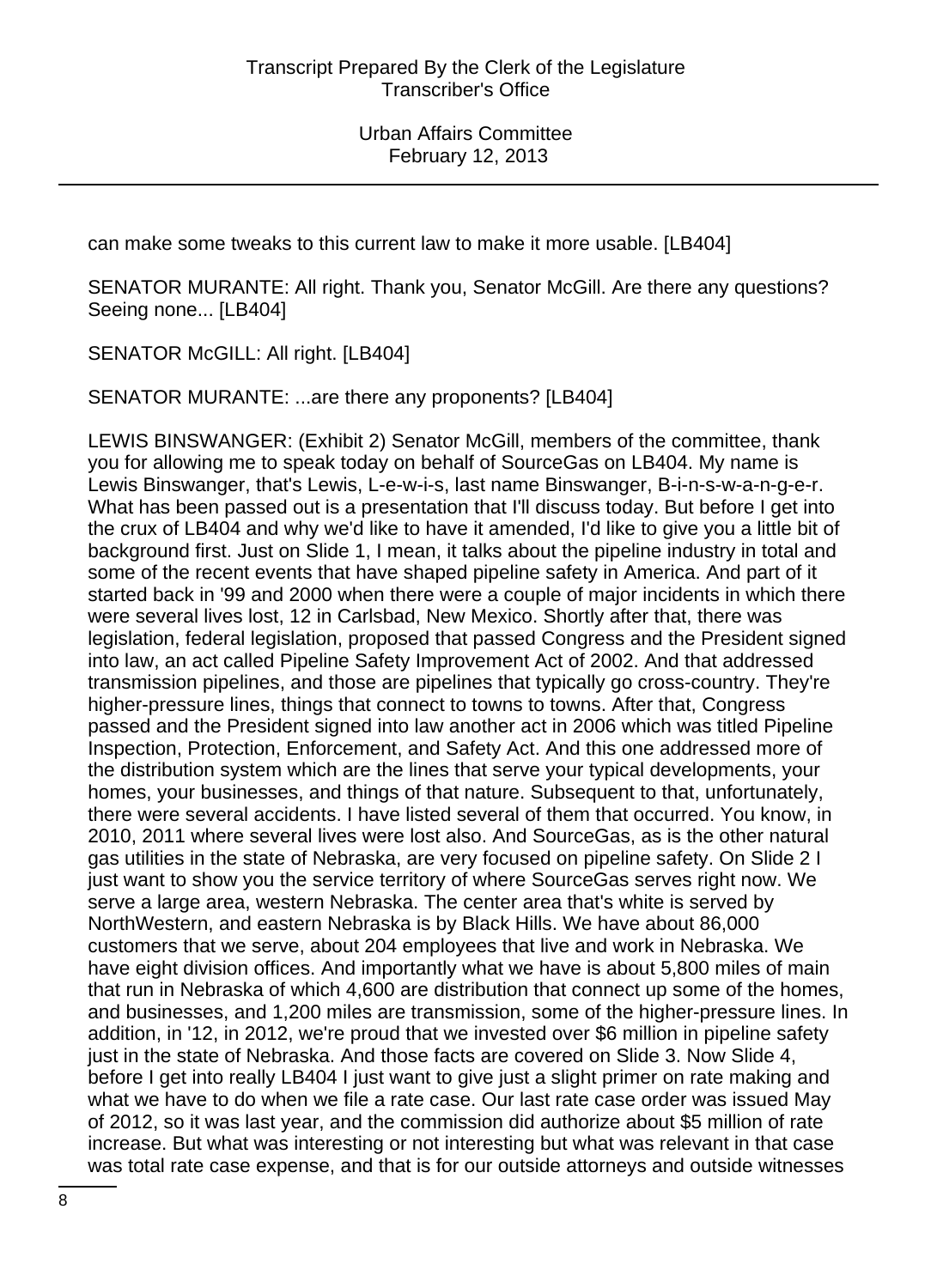Urban Affairs Committee February 12, 2013

and consultants and experts along with the public advocate, witnesses, and experts, totaled \$1.3 million to fully litigate that case. And that was quite a bit of money to litigate a case for 86,000 customers. Those \$1.3 million are paid for and borne by the ratepayer. So we end up including that in the rates and the ratepayers go ahead and pay that over time. What we're hoping is that by modifying LB404 to address some of the major investments that we have planned for pipeline safety, that that would extend the time period in between rate cases and, thus, lower the cost overall to the customers and ratepayers in the state of Nebraska. The second bullet, just a general rule of thumb of what we use in SourceGas is that for every million dollars that we spend for pipeline replacement, that equates to about \$100,000 of rate request. So even though we spend a million dollars, we're not asking for dollar-for-dollar recovery; we're asking for about 10 percent because the rate making formula, what it does is it says over time you'll have these facilities in place for a lot of years, therefore, you'll recover the cost of that over several years. And that's important because what we have planned over the next five years for pipeline safety and integrity in Nebraska is about \$9 million a year. So what that equates to is about a \$900,000 rate request for recovery under the statute that we will be talking about today. Slide 5. Part of the statute, and that's 66-1865 which is not covered under LB404, discusses a current floor and a cap and it was something that Senator McGill mentioned in her introduction. Currently, a jurisdiction utility cannot introduce or cannot request recovery for infrastructure replacement unless they first meet the floor, which is .5 of 1 percent of the jurisdiction utilities base revenue or a million dollars, whichever is lower, and they cannot ask for anything exceeding 10 percent of the jurisdictional base revenue level. Page 6 depicts that pictorially for each of the three companies in the state. So for Black Hills, that .5 percent floor would be \$965,000, their 10 percent cap would be \$19 million; for NorthWestern, \$264,000, their 10 percent cap would be \$5.2 million; and for SourceGas, our floor .5 percent would be \$220,000, and our cap would be \$4.4 million. So that being said, the guidelines of 66-1865 essentially state you cannot file unless you're filing...for SourceGas asks for more than \$220,000 and your request cannot be more than \$4.4 million. LB404, going to page 7, addresses two other sections of the statute, 66-1866 and 1867. And before I get into exactly the 50-cent cap, there are some items in there that Senator McGill mentioned that are requirements for us, for any jurisdictional utility to file with the commission. And that is for us to request any type of recovery, we do have to file with the commission. And the public advocate is required also to review the application and confirm that the costs are in accordance with state Natural Gas Regulation Act, that...confirm that all of the calculations were proper, and file a report with the commission. And the commission also is required to hold a hearing where anyone can testify on behalf of either customers, however the public advocate typically takes that role, and they will hear all the evidence. And then at the end of the hearing, they will go ahead and issue an order as whether we can recover under this particular statute. And then as Senator McGill pointed out, we can only do this once every 12 months and we can only do this for a period of five years. If five years has transpired and we're still collecting under this, we either have to file a rate case, a full rate case, or discontinue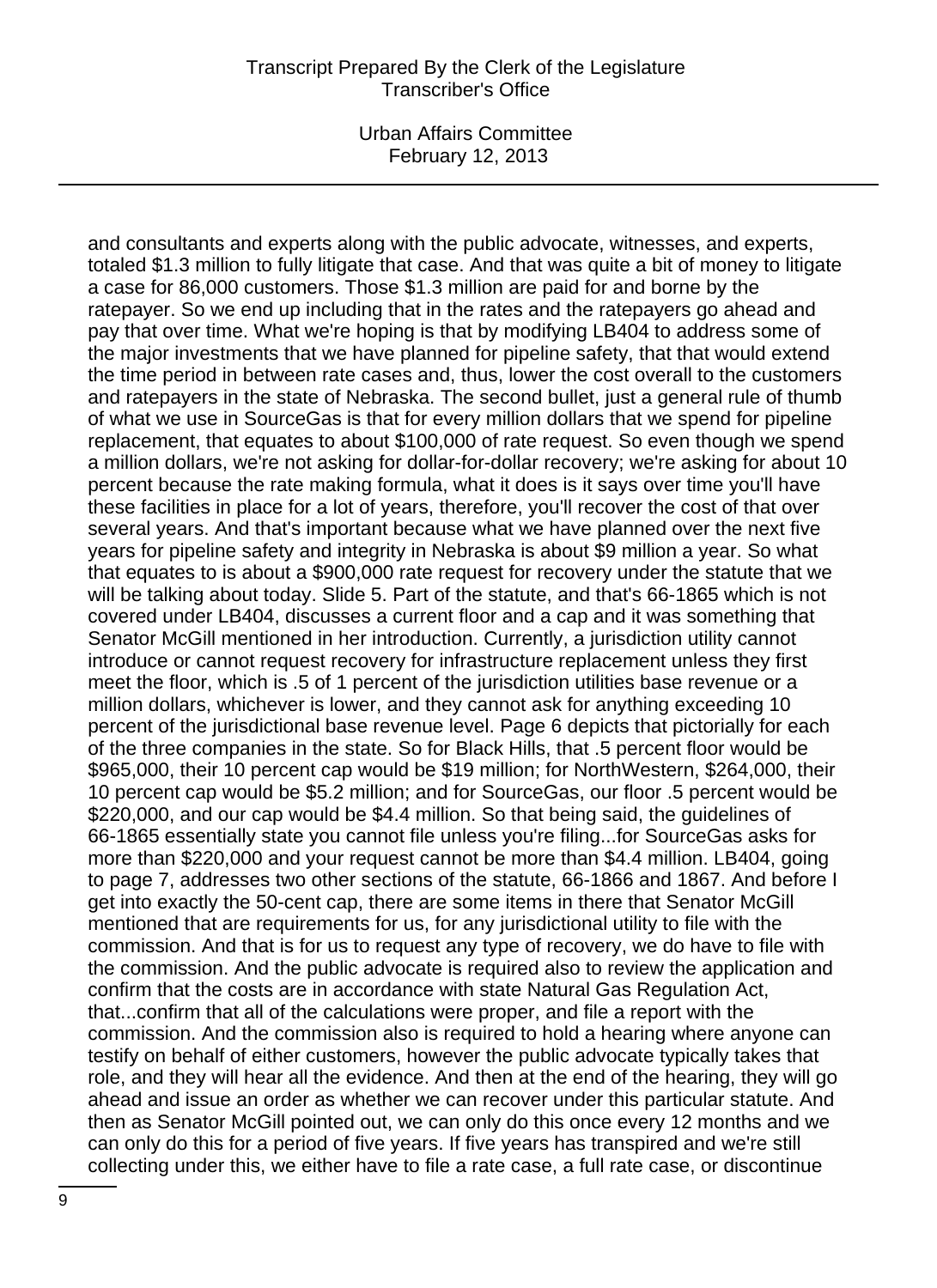Urban Affairs Committee February 12, 2013

recovery under this surcharge. The last bullet on page 7 is what we're really talking about here, and that is such monthly charge shall not increase more than 50 cents per residential customer. And that is what we'd like to tweak in LB404. In Slide 8 shows it again pictorially what the challenge is for all of the companies here. Again, the red bar and the green bar show the current .5 percent floor and the 10 percent cap. And for Black Hills, the 50-cent cap only allows them to cover between the window of \$965,000 and \$1.1 million. So there's quite big gap between the 50-cent cap and a 10-percent cap. In NorthWestern's case, one interpretation of the current statute would state that they cannot even file under this because their floor is \$264,000, whereas the 50-cent cap based on their customers is \$247,000. So they're kind of left without being able to file under one interpretation of the statute. For SourceGas, our .5-percent floor would be \$220,000 and our 50-cent cap would be \$524,000. As I noted earlier, we are investing approximately \$9 million per year in the next five years for pipeline safety. That equates to about \$900,000 that would qualify under this statute. However, we're limited to \$524,000. And that's why we'd like to have this 50-cent cap either adjusted...currently the way it's drafted is for...is to be removed completely. And in closing, Slide 9 just has a few statements that I'd like to make. The investments that are included for recovery under this statute are for pipeline safety and integrity. And typically these type of investments are not disallowed by commissions because they are for pipeline safety. The modifications to the statute would address the 50-cent cap per meter. And even though it would be modified and if it were approved by this committee, we would still have to file with the commission and we still have to get a full review by the commission and also the public advocate before anything would be approved. Now I have had some conversations with other parties and we do understand that eliminating the 50-cent cap entirely is problematic for some of the other parties. That being said, we are open to some middle point between the 50-cent cap and a 10-percent cap. And that's really where I am with this, so thank you. And open for any questions. [LB404]

SENATOR MURANTE: Thank you very much. Are there any questions? Senator Coash. [LB404]

SENATOR COASH: Thank you. Has SourceGas taken advantage of the ability to do the 50 cent per ratepayer already? [LB404]

LEWIS BINSWANGER: We have not. We have been filing rate cases about every other year, and what we want to do is try to get out of this cycle. In December, we were preparing our first filing and that's when we encountered the challenge with the 50-cent cap because we were basing it on the \$6 million that we spent in '12, in 2012. We were preparing our filing, and as we were preparing testimony and exhibits we found out that we cannot file for full recovery because of the 50-cent cap. And that's when we started talking about how can we get this modified. [LB404]

SENATOR COASH: But you haven't even tried to file for under the cap. [LB404]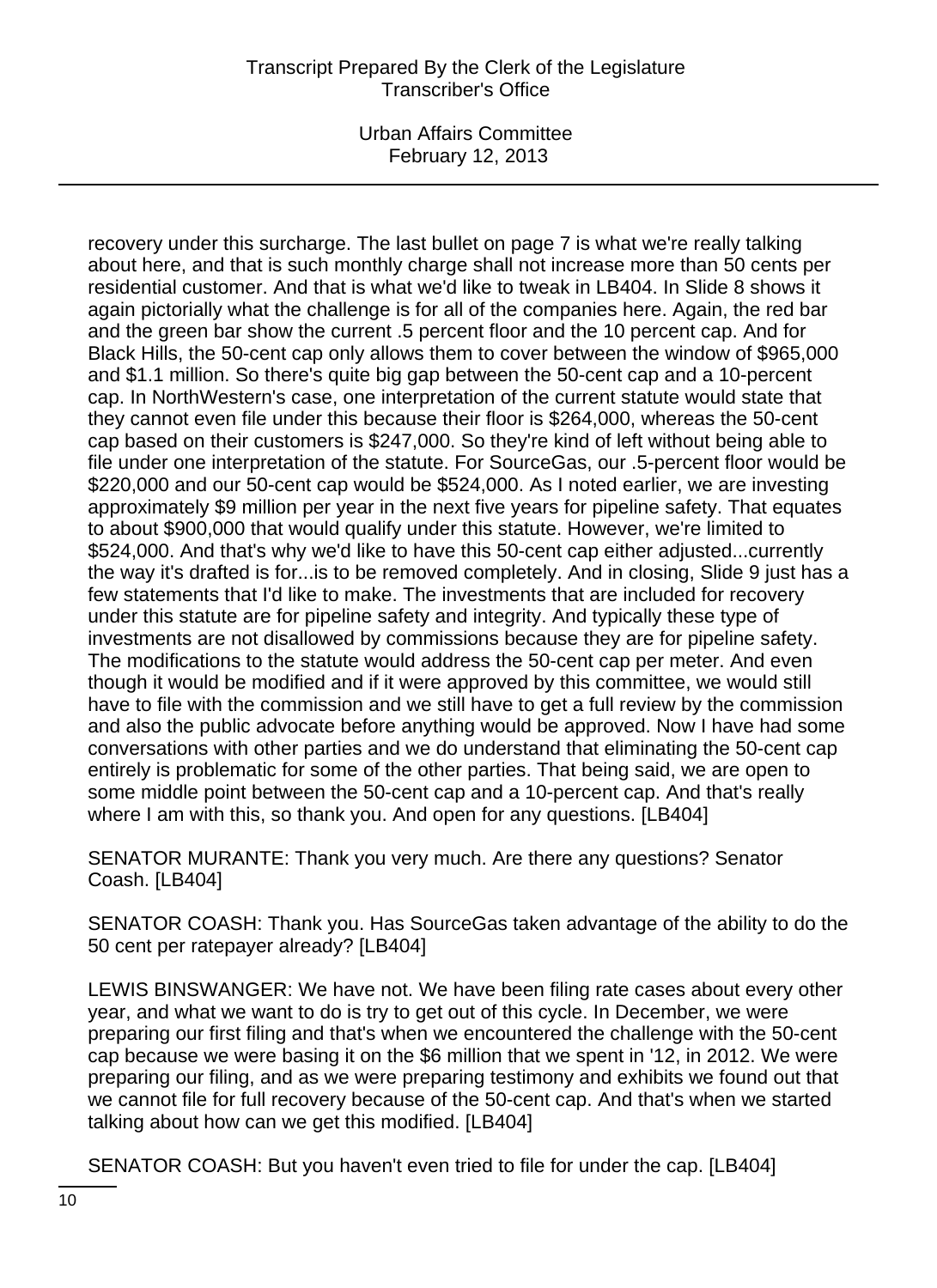LEWIS BINSWANGER: Correct. [LB404]

SENATOR COASH: But this bill removes the cap. I'm just struggling to figure out how you want to remove the cap when you haven't even used what's available to you under the law already. [LB404]

LEWIS BINSWANGER: Correct. What we are preparing is a filing right now that we would file either way, either under the cap or hopefully if this gets modified so that we can request full recovery of the expenditures of 2012. [LB404]

SENATOR COASH: Okay. I think I'm starting to get it. Thank you. [LB404]

SENATOR MURANTE: Senator Krist. [LB404]

SENATOR KRIST: I'm going to try to lead into what Senator Coash just said. The fact that you've not used your 50-cent cap at this point does not mean that you've not reviewed rates, you've done it through a case rate process. [LB404]

LEWIS BINSWANGER: Yes. [LB404]

SENATOR KRIST: And that process cost you...give me that number again, it cost you one-point-something million that instead of being passed on at a 50 cent per was passed on at a recovery rate, but that was the litigation that was involved, correct? [LB404]

LEWIS BINSWANGER: That is correct. Because we have been filing rate cases about every other year at those high costs to fully litigate, we haven't had to use this statute as of yet. Because once you file a rate case, everything included under approval of the statute will get rolled into a full rate case. If you're filing rate cases every year, it just doesn't make sense to file under this statute. What we're trying to do is extend the time period in between rate case filings and reduce that amount of litigation cost that is borne by the ratepayer. [LB404]

SENATOR KRIST: So in summary, if we remove the cap partially or all, there would be less rate cases discussed, which would be less litigation paid for by the ratepayer. [LB404]

LEWIS BINSWANGER: That is correct. Yes. [LB404]

SENATOR KRIST: Thank you. [LB404]

SENATOR MURANTE: Thank you, Senator Krist. Are there any other questions?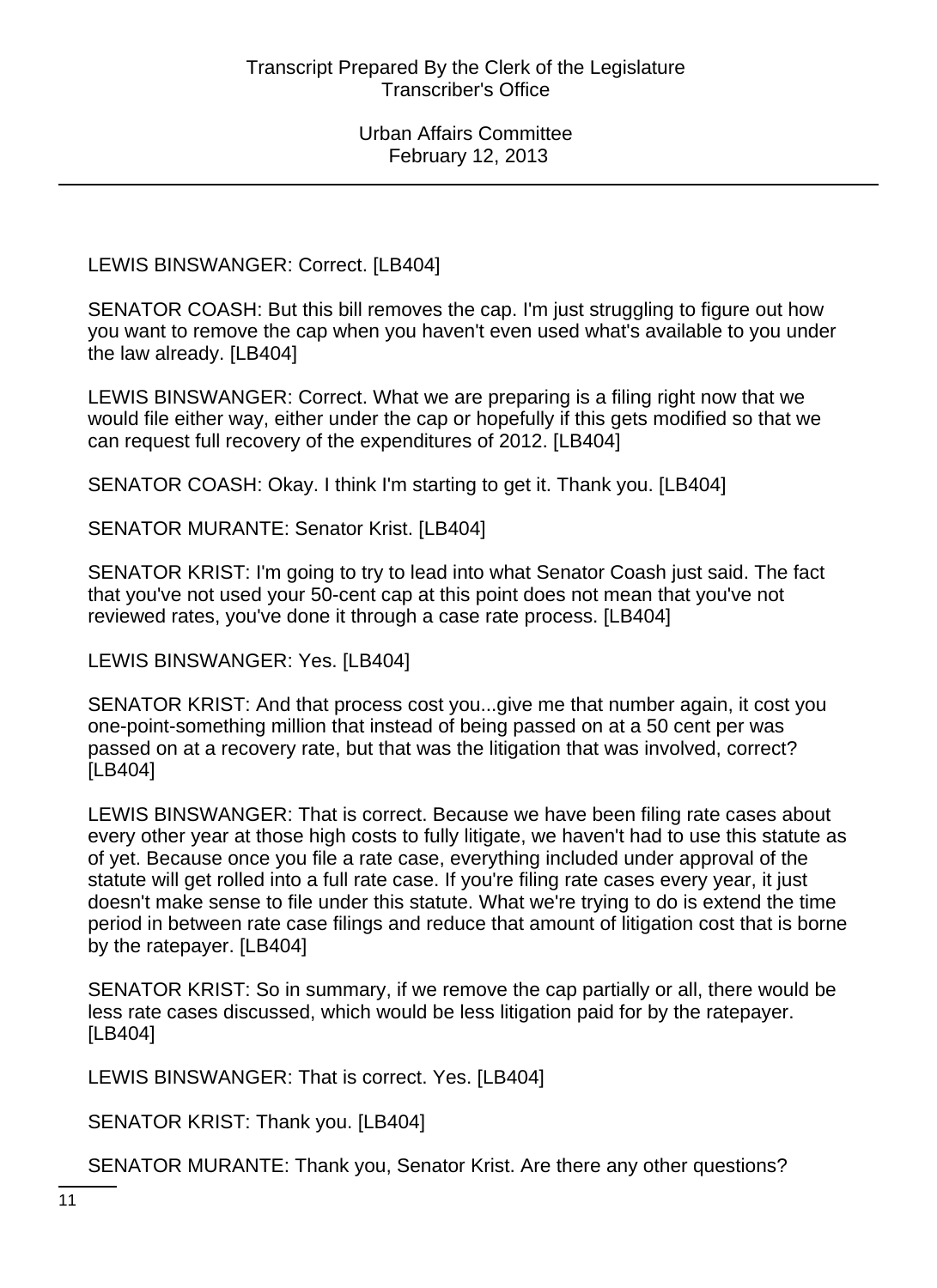Seeing none, thank you for your testimony. [LB404]

LEWIS BINSWANGER: Thank you. [LB404]

SENATOR MURANTE: Are there additional proponents? Welcome. [LB404]

JILL BECKER: Good afternoon, members of the Urban Affairs Committee. My name is Jill Becker, spelled B-e-c-k-e-r, and I'm a registered lobbyist appearing before you today on behalf of Black Hills Energy. I don't want to repeat a lot of Lewie's testimony, but I would just say that Black Hills Energy certainly supports the ability of all of the impacted natural gas utilities to be able to use this statute. And I think what you heard from Lewie's testimony is that just due to the differences in our company's and the number of our customers and how the mathematical equation is supposed to work that the statute doesn't work properly for them. So from that aspect, we would certainly support either removing that cap or increasing it so that they can fully recover the amount of expenditures that they make for pipeline safety. From Black Hills Energy's perspective, the cap would most likely be problematic for us at least the first year that we would potentially use the cap. But based on the language of the statute for that first year if we were over that 50 cents, we could roll that into the second year. So we could probably make the statute work a little bit easier than SourceGas could just because of, as you can see in the charts that were distributed to you, the differences in the way that our two companies can operate under the statute. One thing that I would remind the committee of is some of the questions that you had, Senator Krist, is that the necessity of a rate case prior to the filing of this type of tracker is needed because those rate cases establish the amount of rate base for the use of that tracker. And so as SourceGas was discussing and as in the case with us, too, when you are in the middle of a rate case either before the commission or before a court, those numbers are still in flux so you really can't adequately use the tracker because you don't know what numbers you're supposed to properly be using yet. So that's really all that I wanted to offer for information. With that, I'd be happy to answer any questions. [LB404]

SENATOR MURANTE: Thank you very much. Are there any questions? Seeing none, thank you for your testimony. [LB404]

JILL BECKER: Thank you. [LB404]

SENATOR MURANTE: Are there additional proponents wishing to speak? Maybe? No. Are there any opponents? Welcome. [LB404]

LYNN REX: (Exhibits 3 and 4) Senators, members of the committee, my name is Lynn Rex, L-y-n-n R-e-x, representing the League of Nebraska Municipalities. And we strongly oppose LB404, we respectfully but strongly oppose it. We are very concerned about this. We have two handouts for you. One is just a listing of the 14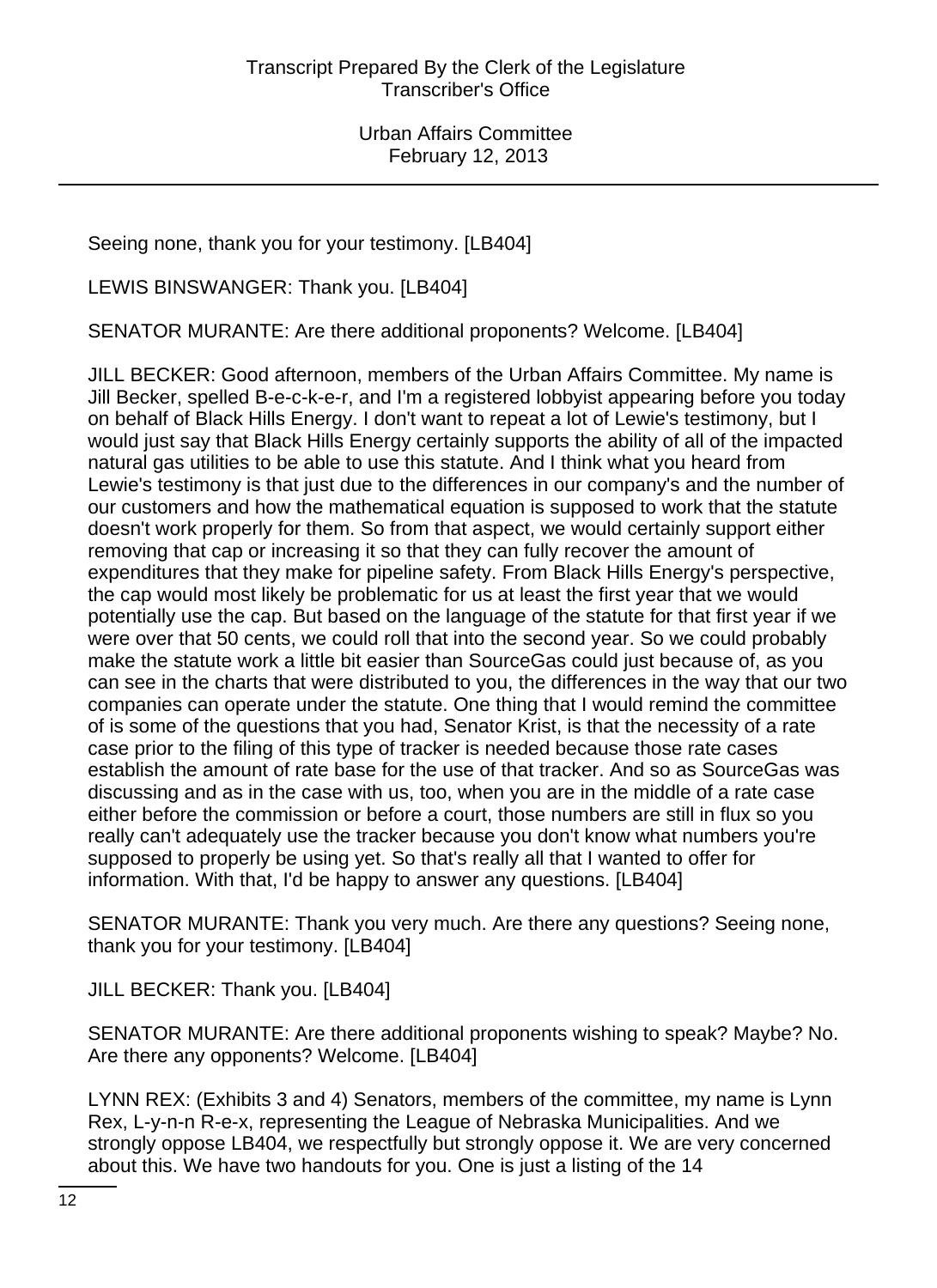Urban Affairs Committee February 12, 2013

municipally-owned natural gas systems in the state of Nebraska. But other than those 14 municipalities, all of the rest of them are served by one of the three investor-owned utilities. And a very quick background would be that in 2003, David Landis was then a state senator and is here today in a different capacity was the one that was a mediator and put together some very serious negotiations which resulted in local governing bodies and municipalities giving up the regulation of natural gas and making that a state regulatory effort for the Public Service Commission. And one of our major issues in that whole negotiation was that Nebraska have a public advocate which was strongly opposed at that time by the gas companies. But eventually it was conceded, which was important for us and we appreciated them doing that. And along the way, the reason why that's important, is because the public advocate has a very important role to play. Obviously the commission represents ratepayers. The public advocate represents basically also those ratepayers. And I think it's important to note that as you go through this process, in 2011 or rather 2009, the Legislature did pass LB658 which is what you have before you. The prior year in 2008, you had a bill that was very identical to what you passed and which you advanced out of committee. And that bill fortunately was killed in committee; the following year it was advanced and now we have LB658 in play. And as Senator Coash noted and, Senator Krist, you noted, none of the investor-owned utilities have filed one case even though at that time back in 2009 they told this committee that they needed to have it. They needed to have it for safety and they needed to have it now. They have yet to file one case under that. In fact, all of the cases that have been before the Public Service Commission have been for general rate cases. With that, what I've handed out to you is basically an opinion by Harding&Shultz that is our outside counsel, and they've prepared for you just their summation of the implications in LB658 as well as what LB404 would do to LB658 which is obviously LB658 being current law and LB404 how it would take the cap away. The only protection that ratepayers have essentially other than the commission itself obviously and the public advocate is the fact that state law has a 50-cent cap. And we certainly are not open to trying to remove that cap or negotiate that higher, especially when it's never been used. And I just would like to read very quickly from testimony that Roger Cox who was the public advocate, he is not...he is no longer the public advocate. But as the public advocate, Roger Cox gave this testimony on March 3, 2009, before this committee encouraging you not to advance LB658. You could oversize your pipes massively in hopes that you'll build a new subdivision in the future. Right now, that's the sort of thing we would resist--we, the Public Service Commission and him. Having the ratepayers pay the entire cost of currently doing so because the utility is doing that in contemplation of future services. Yet under this bill all of that would be recovered from the ratepayers. In the last Aquila rate case--of course Aquila is now Black Hills--there was a substantial amount, approximately \$13 million of capital additions that the commission determined were not appropriately supported by the utility so they were not included in the utility's rate base. If this bill, which of course LB658 is now in effect, had been in effect at that time, the utility would have been able to recover those costs from ratepayers for years before we got to a general rate case. In essence, by taking the cap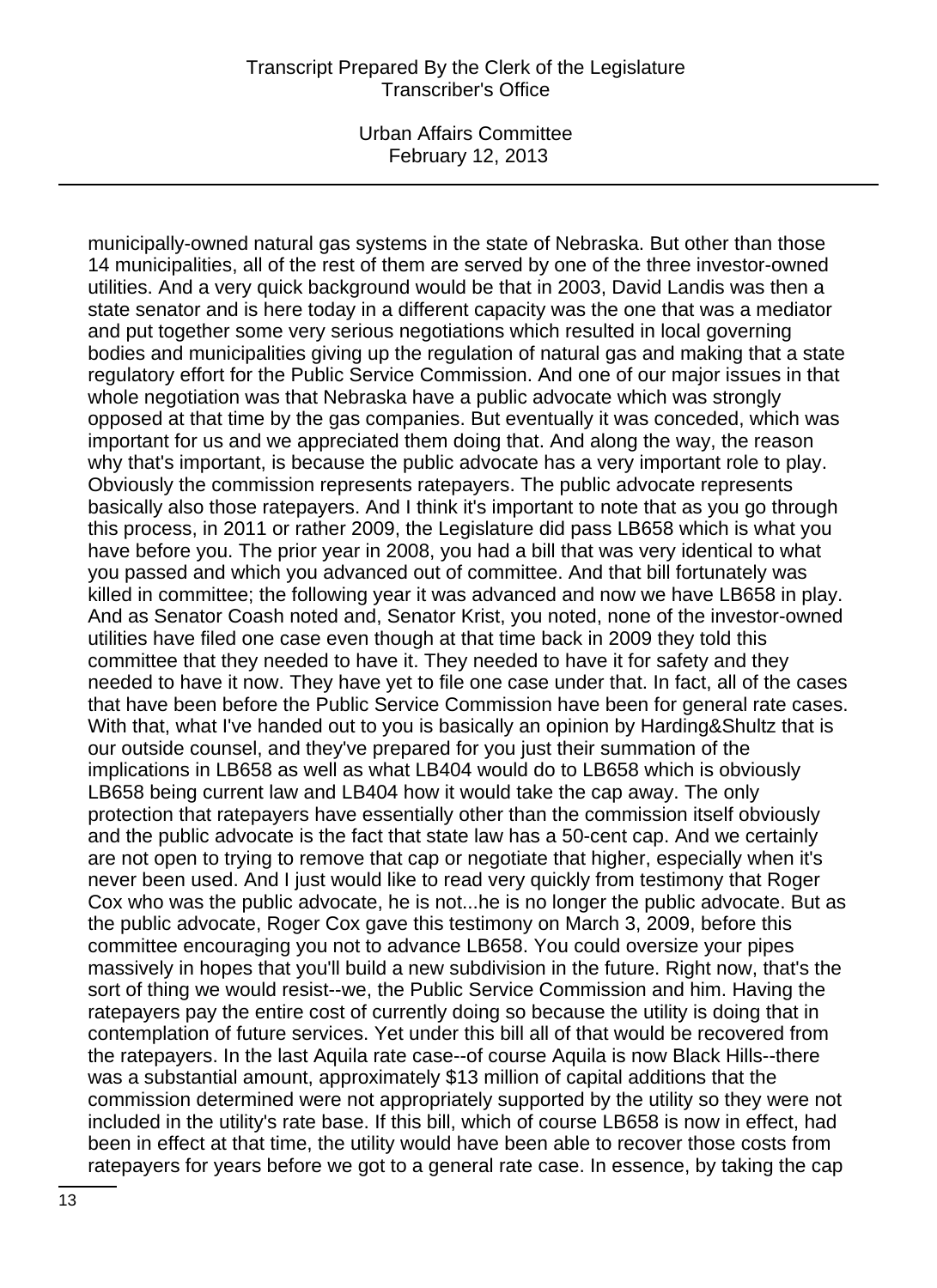off, and the companies have already said they're going to be coming in for this, what you do is you do in fact preclude the necessity of a rate case. An overall rate case is the balancing of all of the costs, all of the expenses so that the ratepayers are effectively represented and the stockholders are effectively represented. Clearly companies and investor-owned utilities deserve a fair rate of return on their investment. That's never been the question. The question is, how do you balance those interests to make sure the ratepayers don't pay too much? And LB658 on its face in current law as well as LB404 even makes it worse by basically skewing that so that the ratepayers could end up paying for significant charges that perhaps are not correctly theirs to be paid for. So with that, I'd be happy to respond to any questions that you might have. But we do strongly oppose this bill. [LB404]

SENATOR MURANTE: Thank you. Senator Krist. [LB404]

SENATOR KRIST: One question and then a follow one to that. Your concern is that a bigger pipeline or the testimony said a bigger pipeline or a pipeline that is not necessarily in the interest of safety could be built and that the current ratepayers would be charged for that pipeline going in. Is that a good summary? [LB404]

LYNN REX: No. That is part of the concern. I think the overall concern, Senator, is that when you have an overall rate case, which is of course what SourceGas has done and we appreciate the fact that they've been doing that on a rather consistent basis, when you have an overall rate case, you have all the expenses, all the costs, everything is balanced, including the interest of the ratepayers versus the stockholders. When you come in with targeted infrastructure improvements, in other words, you're just taking a slice of it, that's all that the Public Service Commission and the public advocate would be reviewing is just that one slice. They're not going to review everything else. And my example was to point out that at the time of one of the rate cases that came in, a general rate case for Aquila, there were \$13 million in costs that they wanted in infrastructure improvements and the Public Service Commission said no. So bottom line is you could have significant investments and whether it's for safety or not, that doesn't mean that all of those expenses should be borne by ratepayers. [LB404]

SENATOR KRIST: Okay. Because I'm a pilot we're going to use a real example here. We got Norfolk that needs a bigger pipeline going in. They've asked the gas company to put a bigger pipeline in. We dealt with this... [LB404]

# LYNN REX: Yes. [LB404]

SENATOR KRIST: ...last year, year before last. How do they pay for that bigger pipeline that comes in if they can't...you're saying that the case rate process is the way to do that because all the details are examined, all the costs are examined. [LB404]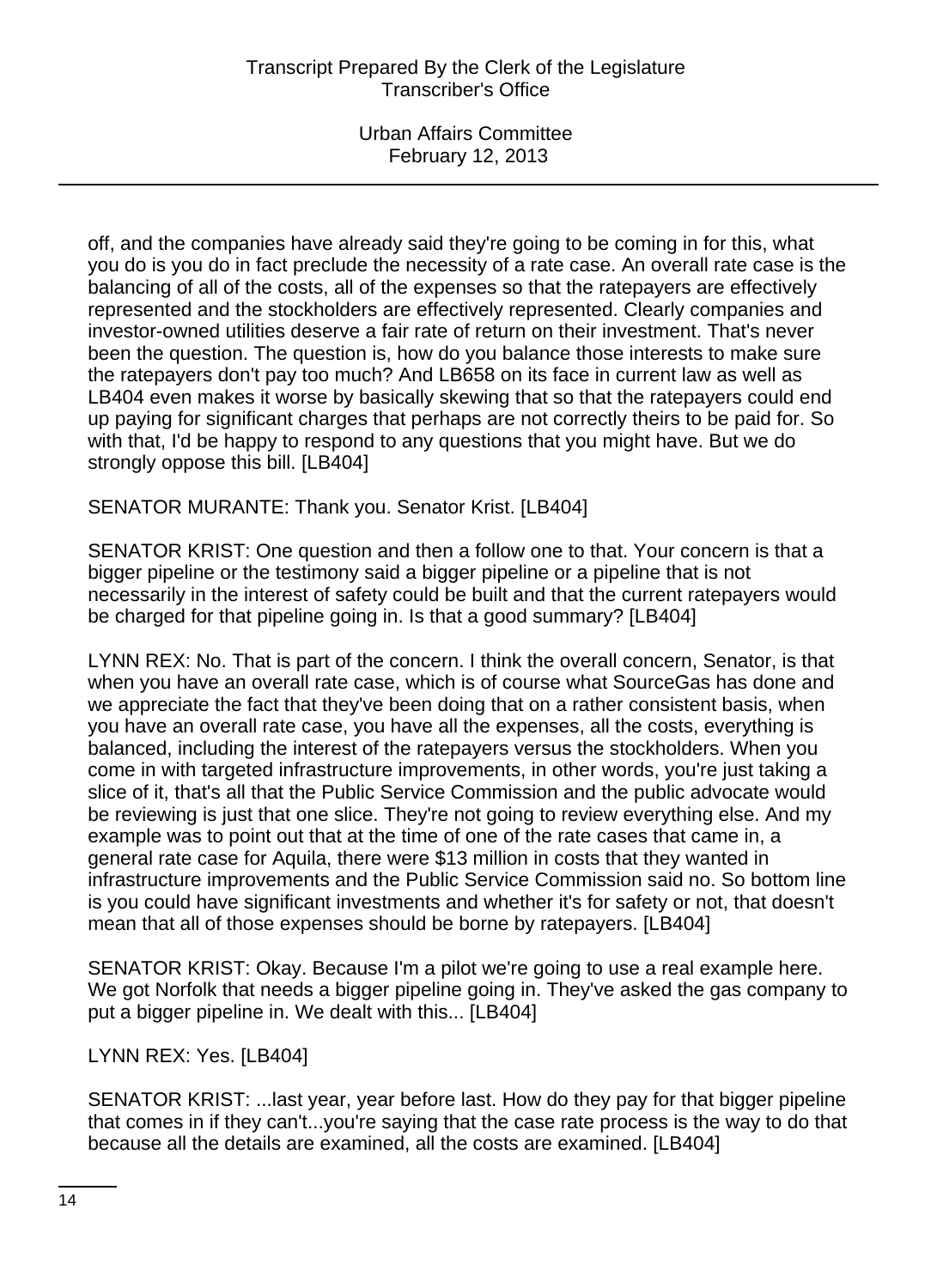LYNN REX: Well, Senator, last year Mike Flood had a bill and that bill I believe was LB1114, and that bill in fact put in place a process for that very thing. So for the city of Norfolk because they're at maximum capacity right now, in order for them to grow economically they really do need to have some additional pipeline capacity. And so there are various pieces of that that this committee worked on and others and negotiated, and we weren't involved in those negotiations, to facilitate that. And they do have a different route, a direct route by which they can do that and, in fact, the municipality itself can help pay for part of that if they so choose to so. [LB404]

SENATOR KRIST: Okay. Then the follow one is, how cost-effective economically is it to continue to do a case rate? I mean, the legal fees and the study must be very expensive. [LB404]

LYNN REX: Well, Senator, I think that is...I agree that, you know, legal fees are expensive in these kinds of efforts, but a pittance compared to the amount of money that you're looking at when you are looking at these rate reviews and these cases and the amount of money that will be generated for years from ratepayers. So, sure, maybe all those expenses, and I don't have the numbers in front of me but I'm taking at face value what he said of \$1.3 million including their legal expenses as well as the legal expenses by the state of Nebraska as well as the public advocate of \$1.3 million. I don't know if that's accurate or not but even taking it at face value that it is, and I have no reason to believe he wouldn't be telling you something accurate, when you look at the millions of dollars that's generated, I would submit to you that that is, I'm not saying it's de minimus, but it pales in comparison to the exposure that ratepayers have in this state when you don't have adequate rate review. [LB404]

SENATOR KRIST: Thank you very much. [LB404]

LYNN REX: And what we're suggesting is it's extremely important to have a balancing of interests. [LB404]

SENATOR KRIST: Thank you. [LB404]

LYNN REX: You're welcome. [LB404]

SENATOR MURANTE: Thank you, Senator Krist. Are there any additional questions? Seeing none, thank you, Ms. Rex... [LB404]

LYNN REX: Thank you very much. Really appreciate it. [LB404]

SENATOR MURANTE: ...for your testimony. Are there additional opponents wishing to speak? [LB404]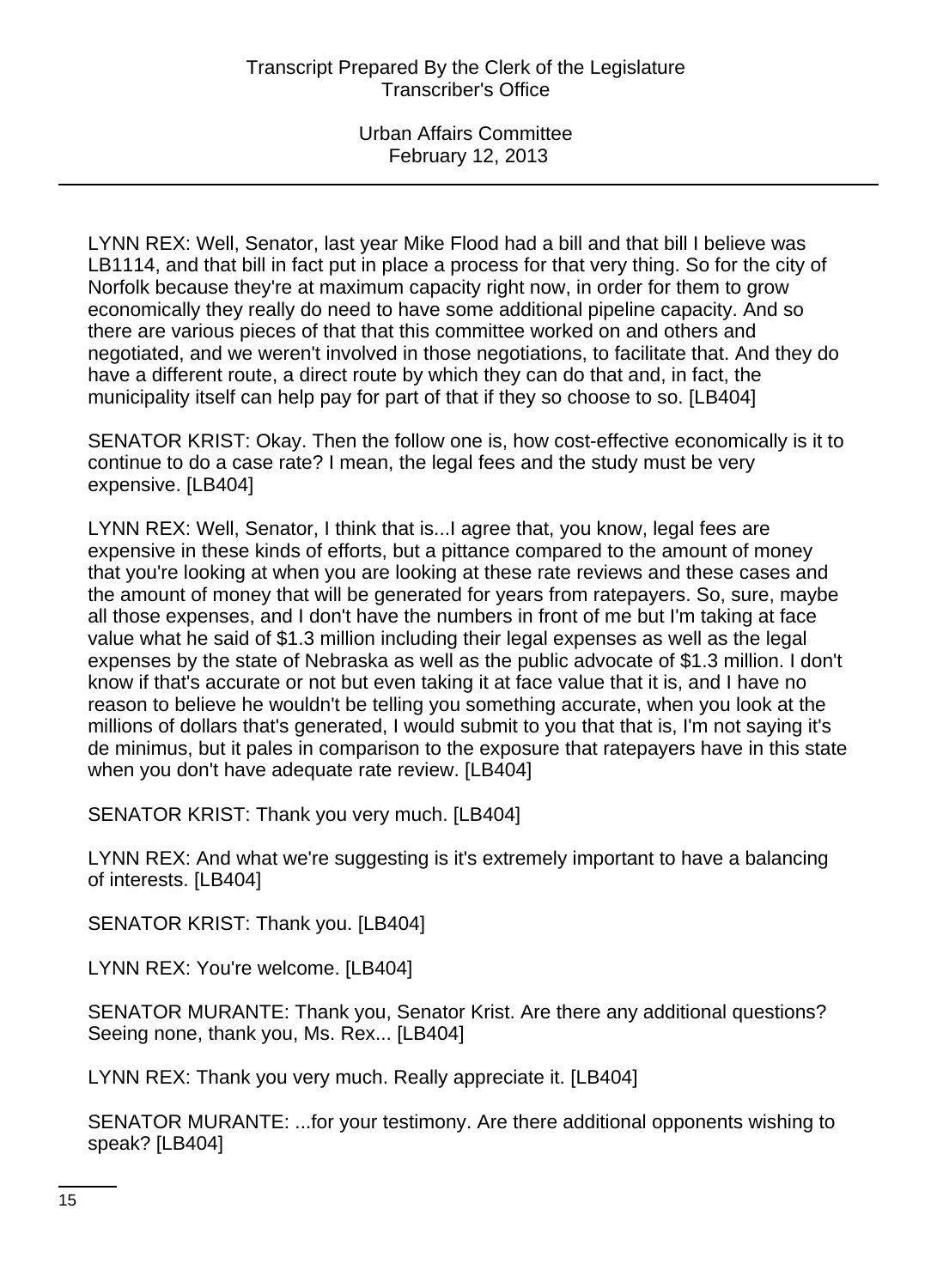RANDY GATES: Good afternoon. I'm Randy Gates, G-a-t-e-s, finance officer with the city of Norfolk, Nebraska, and I'm here to basically testify in support of Lynn's testimony against LB404. I think the best protection for the ratepayers is through the general rate making process and not a shortcut like this. [LB404]

SENATOR MURANTE: All right. Thank you very much. Are there any questions? [LB404]

SENATOR KRIST: That's a great testimony. (Laughter) [LB404]

RANDY GATES: Thank you, Senator. [LB404]

SENATOR MURANTE: Thank you very much. Additional opponents. [LB404]

JACK VAVRA: Jack Vavra, V-a-v-r-a, city administrator in York testifying for the League of Nebraska Municipalities. One time way, way, way back when the gas companies would come in and say we need this much money for everything, and the rate case would go. People would take a look at, then they'd get a raise or they wouldn't get a raise. Then they decided that the price of gas was a little too fluctuating and it was very, very difficult for them to determine how much gas was going to cost, so that was exempted. So whatever the gas cost, they get to recoup that without any rate review. And now it seems that we have something called some safety issues that since it has safety attached to it we should exempt that too. And this is just one more step in several steps that will take place over decades perhaps and getting very little review of any rates for the gas companies. I would entertain any questions. [LB404]

SENATOR MURANTE: Thank you very much. Are there any questions? Seeing none, thank you. Are there additional opponents wishing to speak? Welcome. [LB404]

LYNNE SCHULLER: Hi. Lynne Schuller, executive director of the Nebraska Propane Gas Association. I am not here for horses. (Laughter) [LB404]

SENATOR COASH: We were just going... [LB404]

SENATOR KRIST: That's too bad. Let's talk about horses. [LB404]

LYNNE SCHULLER: I represent the 140 marketers and associates across the state who sell propane. For those of you who aren't aware, propane is typically considered more of a rural fuel. It's more portable. Natural gas, you need significant infrastructure to lay those lines to get those to the customers, so they're typically in more urban areas, Lincoln, Omaha, and Norfolk, those kinds of places. Propane is more cost-effective for those rural communities that are much more spread out and you can get the fuel there more efficiently. In other states what has happened is that they have to show...typically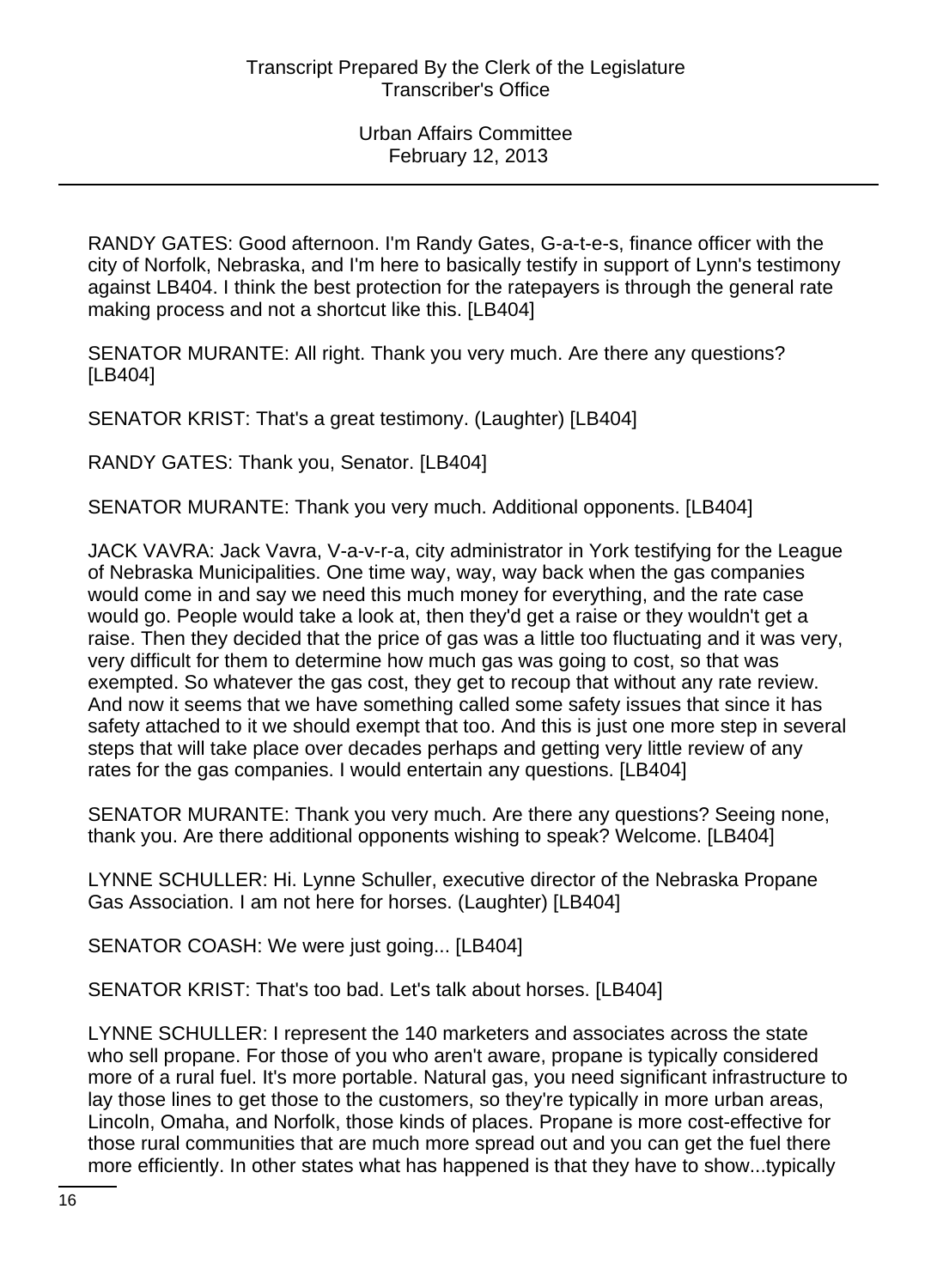Urban Affairs Committee February 12, 2013

the laws say that, you know, if you're dragging a line out to a new housing development or something, that cost has to be spread among the new ratepayers where the line is going. Natural gas companies have come in in other states and said we don't want to do that. We would like to spread these costs among every ratepayer we have. And which...and as the natural gas company is getting larger and larger, those costs can be spread out over millions of customers instead of having to spread the cost to those few people that they were dragging the line to, thus, being able to infinitely expand their market and spread it out to every ratepayer in the community. We don't think that that's the most efficient use of resources. We don't think that that's fair to the ratepayers who live in Omaha that would have to pay for a line going out to someplace five miles down the road. And we just think that the current state of affairs is much more fair to everyone involved and that if you take this cap off, it opens a can of worms beyond what is being contemplated in this bill I think. [LB404]

SENATOR MURANTE: Thank you for your testimony. Are there any questions? Seeing none, thank you. Are there any additional opponents wishing to testify? Are there any neutral testifiers? [LB404]

JERRY VAP: (Exhibit 5) Madam Chair, members of the committee, I'm Jerry Vap and I'm the commissioner that represents the fifth district of the Public Service Commission. And SourceGas serves probably 70 percent of the district I represent and NorthWestern serves the rest. I'm here today testifying in a neutral capacity. The commission agrees that the most important job...I gave you the wrong papers. You get these. That's (inaudible). (Laughter) She was looking for enough copies for you and so. The commission does agree that the most important job of a natural gas public utility is to provide safe and reliable natural gas service for Nebraska ratepayers. The natural gas infrastructure replacement mechanism can be a helpful tool to the utilities in that effort but only if the amounts that may be collected are meaningful in the light of the costs that the utilities must incur. We have a concern about eliminating the cap entirely without providing some other protection for the ratepayers. The costs we are talking about would otherwise be borne by the utility until its next rate case. These costs are shifted to customers who will pay higher rates sooner. Such an approach has its benefits, allowing the utility and consumers to avoid costs associated with annual rate cases; reducing the rate shock to consumers during the subsequent rate cases by gradually including costs in rates; providing utilities with a more stable return on infrastructure investment; and reducing regulatory lag rates. However, these benefits must be balanced with reasonable protections for the customers. The current cap of 50 cents is the amount that the surcharge may increase each year. As a result, after five years a utility could implement a rate increase of \$2.50 without full commission review. If the 50-cent cap isn't adequate, some type of limit--whether it is a higher overall cap or perhaps a limit on the size of the project itself--is necessary to ensure that the cumulative impact on customers is kept in check. The current law allows a maximum project size that would easily generate a monthly surcharge of \$3 to \$4. If the surcharge were allowed to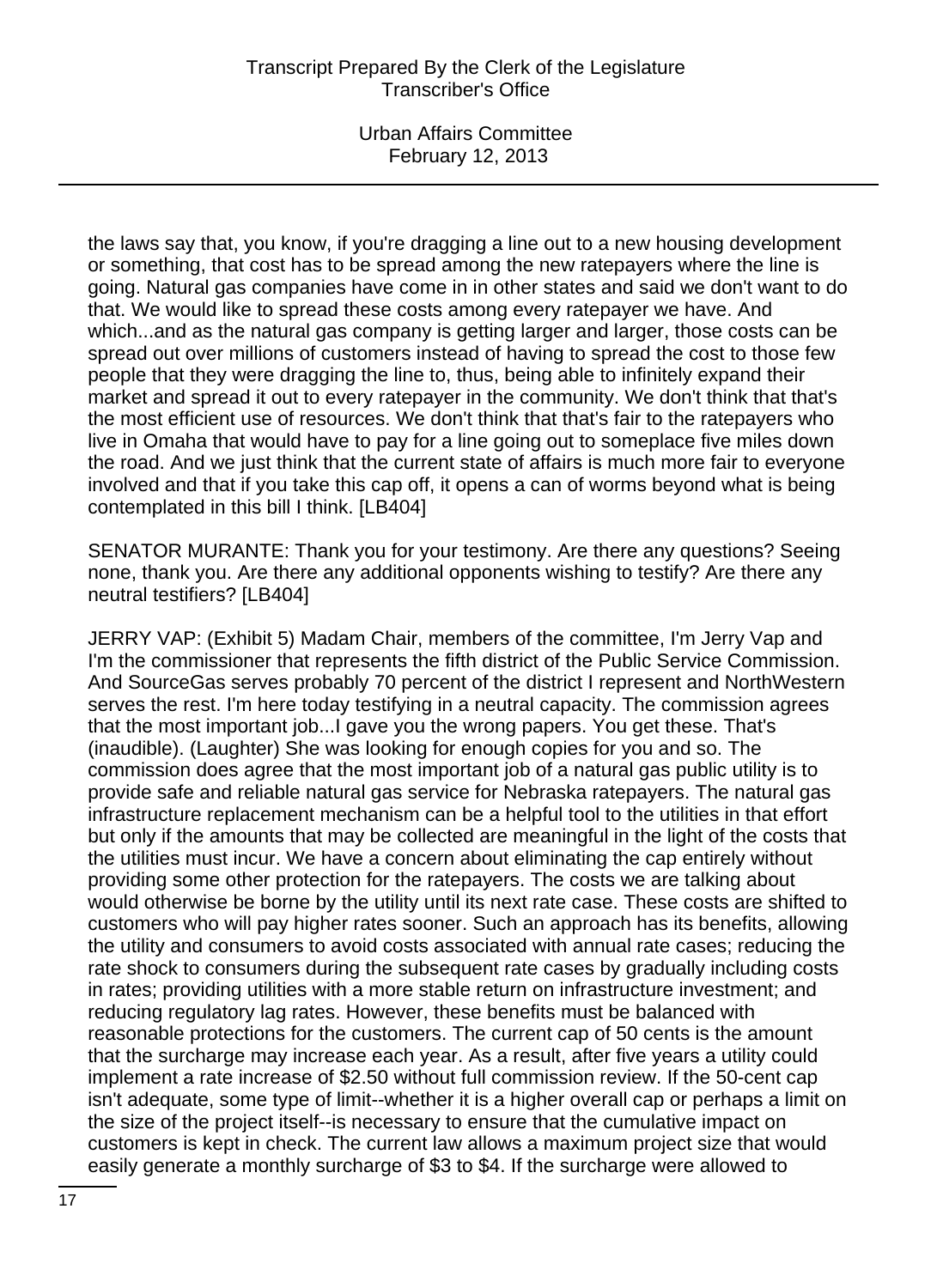increase by the same amount each year for five years, a customer could potentially see a charge of \$15 to \$20 per month on their bill on top of all the other charges. While infrastructure costs are necessary and important, outside of a rate case, the commission is unable to examine whether there are any cost savings by the utility that should be passed on to the customers. In summary, this proposal presents important considerations for the committee to evaluate. The commission would be happy to work with the committee and the utilities on finding an appropriate solution to the concerns we have raised. I'd answer any questions you may have. [LB404]

SENATOR MURANTE: Thank you, Commissioner Vap. Are there any questions? Seeing none, thank you for your testimony. [LB404]

JERRY VAP: Thank you. [LB404]

SENATOR MURANTE: Additional neutral testifiers. [LB404]

WILLIAM F. AUSTIN: Good afternoon, Chairman McGill, members of the committee. My name is Bill Austin. I've been recently appointed as public advocate on natural gas matters by the Public Service Commission. And I apologize. Being more than relatively new to the position, I find I have a considerable amount yet to learn on a number of issues. One of those areas of learning includes the infrastructure system replacement cost recovery charges. There are some things I know and some things I think I know about this. Our provisions regarding this these charges appear to be patterned after the Gas Safety and Reliability Policy Act of Kansas. That act has a 40 cent per month cap on such charges for residential customers, and Kansas to my knowledge is still operating under that 40-cent cap. Our act currently has a 50-cent cap. I initially felt I would be here testifying in opposition. And I would have to tell you that if the cap were completely removed, my position as public advocate would remain one of opposition. As you know, the 50-cent cap is just one part of the formula. Neb. Stat. 66-1865 provides a floor of recovery of the lesser of \$1 million or .5 of 1 percent of the jurisdictional utility's base revenue. It provides a ceiling so that the infrastructure system replacement cost charge will not produce revenue exceeding 10 percent of the jurisdictional utility's base revenue. Take, for instance, SourceGas with a \$44 million base revenue level. That would theoretically permit a maximum of \$4,400,000 to be recovered. That would equate to a surcharge of \$4.20 per month for the first year. That is what is tempered at the present time by the 50-cent cap. Now again as I say, if the cap were being removed completely, I would have to say that I would be opposed to this bill. The utilities have indicated they're willing to discuss whether there's some proper adjustment that can be made to the cap to accommodate their operations. And in that regard, I for one am at least willing to see what can be worked out. I believe there are a number of aspects that we also ought to look at in addition to the 50-cent cap. That would include whether or not the 10 percent maximum recovery based upon the jurisdictional utilities base revenue level is too high. Ten percent is quite a bit when it would generate \$4.4 million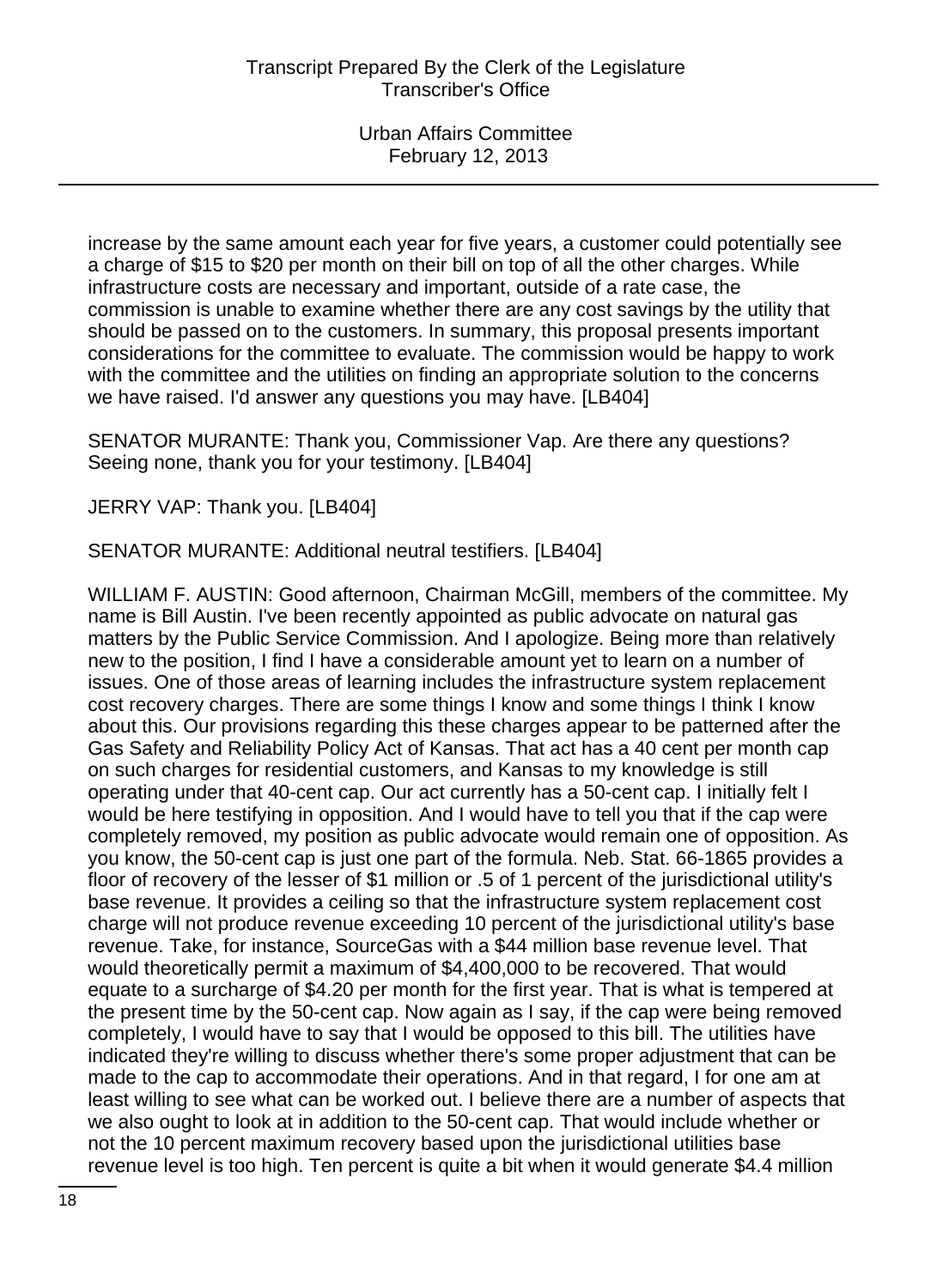of recovery charges. Perhaps that should also be reduced at the same time to 5 percent. I think there are some questions as to exactly what all ought to be included within this infrastructure recovery. And we need to be sure that those charges and costs that are being recovered are actually related to safety and not just replacement costs. So I'm here just in a neutral position indicating that I'd be willing to look at whatever alternatives that the utilities might be willing to suggest other than complete removal of the cap. [LB404]

SENATOR MURANTE: Thank you for your testimony. Senator Coash has a question. [LB404]

WILLIAM F. AUSTIN: Oh, I'm sorry. [LB404]

SENATOR COASH: Thank you, Mr. Austin. And I just want to clarify something because you said you were neutral... [LB404]

WILLIAM F. AUSTIN: Yes. [LB404]

SENATOR COASH: ...but you'd be opposed if we removed the cap. [LB404]

WILLIAM F. AUSTIN: In total. [LB404]

SENATOR COASH: In total. The bill in front of us removes the cap in total. [LB404]

WILLIAM F. AUSTIN: Yes, I'm opposed to that. [LB404]

SENATOR COASH: Okay. So this is kind of my thing, Mr. Austin. If you're opposed to it, just say you're opposed to it. But the bill in front of us does remove the cap entirely. [LB404]

WILLIAM F. AUSTIN: I'm happy to say that I'm opposed to the bill in front of you. [LB404]

SENATOR COASH: Okay. [LB404]

WILLIAM F. AUSTIN: I talked with SourceGas the other day. They indicated some willingness to at least discuss alternatives, and for that reason, I'm willing to say I'm here to listen. [LB404]

SENATOR COASH: Okay. I appreciate the clarification. Thank you, Mr. Austin. [LB404]

SENATOR MURANTE: Thank you, Senator Coash. Any additional questions? Seeing none, thank you very much. [LB404]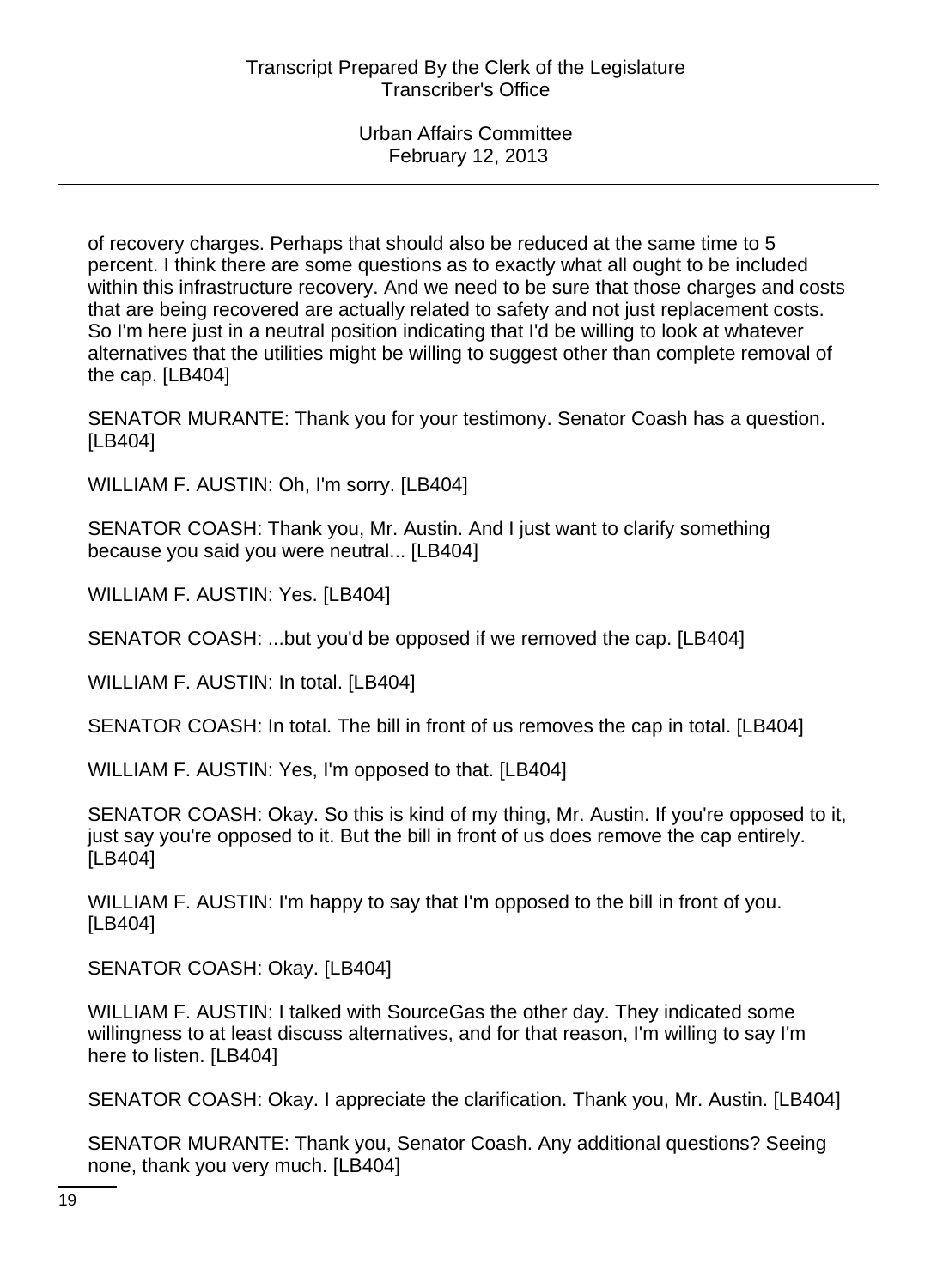WILLIAM F. AUSTIN: Thank you. [LB404]

SENATOR MURANTE: Is there any additional neutral testimony? Senator McGill to close. [LB404]

SENATOR McGILL: Thank you, members, for listening and trying to follow along and understand this issue. I'd like to thank the Commissioner and Mr. Austin and welcome him to his new job and thank them for their testimony because basically what they said is exactly what was on my mind when I agreed to bring this bill, that I was hesitant at first and then I listened to SourceGas and saw that maybe there is an issue that we can help them resolve. Even though I introduced the bill, I don't even care for getting rid of the cap. Like I would like to see another number in there or maybe we tweak with the number of years they're allowed to do it. Maybe it's raising the cap but then saying you could only do it once every five years as opposed to once a year, four, or five years. You know, and playing around with some of those other things to see if something...we can work out something that would be a little bit more workable but still protects the ratepayers. [LB404]

SENATOR MURANTE: Thank you, Senator McGill. [LB404]

SENATOR McGILL: Thank you. [LB404]

SENATOR MURANTE: Are there any questions? Seeing none, that ends the hearing on LB404. I'm going to turn the chair back over to the Chair. [LB404]

SENATOR McGILL: All right. As Senator...oh, Senator Dubas is here. Wonderful. And she is here to open on LB529. [LB529]

SENATOR DUBAS: (Exhibit 6) Good afternoon, Senator McGill, members of the Urban Affairs Committee. I think this is my maiden voyage with this committee, so. [LB529]

SENATOR McGILL: Really! [LB529]

SENATOR DUBAS: Yes. [LB529]

SENATOR McGILL: Oh, wow! [LB529]

SENATOR DUBAS: I don't know. I guess from rural we don't have a lot of urban issues, but I'm going to make an exception today with the bill that I'm bringing forward to you. My name is Senator Annette Dubas, A-n-n-e-t-t-e D-u-b-a-s, and I represent Legislative District 34. LB529 proposes to amend the Community Development Law which governs the operation and administration of tax increment financing. TIF was first authorized by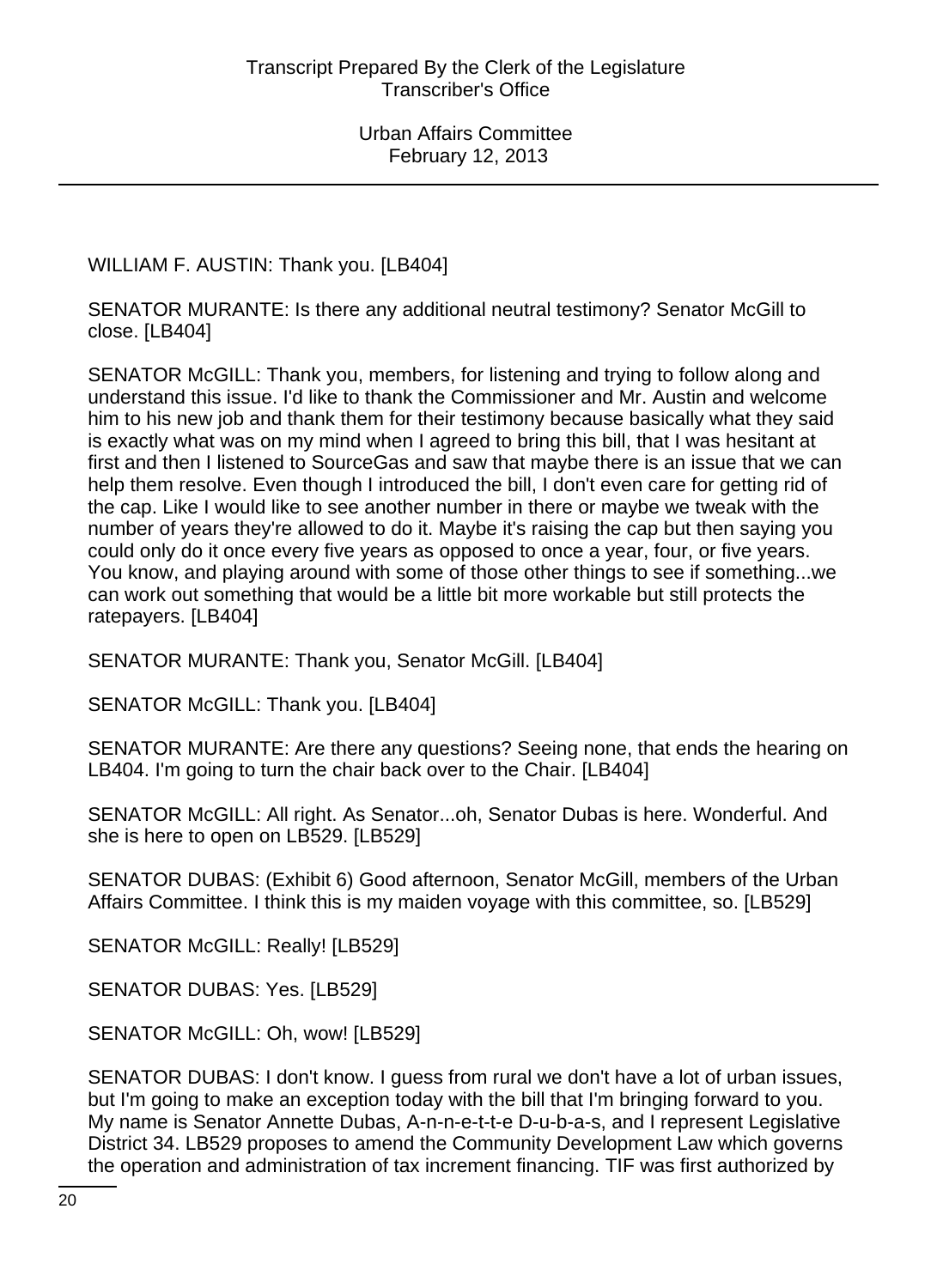Urban Affairs Committee February 12, 2013

a constitutional amendment in 1978 and has been modified over the years, particularly in 1997. The Legislature went into great detail with the intent language for this act. That language clearly states that it is in the public interest to help municipalities where areas have deteriorated to the point of making them economically and socially undesirable for development. The prevention and elimination of blight is a matter of state policy and public interest. The blighted and substandard determination is based upon: lack of sufficient economic activity, public and private infrastructure, job growth, wage levels, population growth, low and moderate-income housing, business expansion, and new construction. These conditions have prevented economic and population growth and need extraordinary remedy. Those are pretty clear parameters for the use of TIF. I know you will also be hearing about a proposed constitutional amendment that will remove the blighted and substandard language and replace it with areas in need of rehabilitation and redevelopment. That will certainly loosen up those guidelines. This bill presents the other side of this issue, and I believe the questions raised by LB529 should be a part of that dialogue. Clearly, the Community Development Act was passed to serve a very important purpose, and our communities all across the state have taken advantage of tax increment financing to help improve their economies. I certainly do understand the challenges of effective economic development, especially in rural communities. So my reasons for proposing changes to TIF are not driven by my lack of support for the positive changes that have occurred because of this program. Over the years, changes have been made to the program to ensure its appropriate use. Reforms made in 1997 required cities to include a cost-benefit analysis of a proposed TIF project to determine if it would have a net beneficial impact on the city. By doing this analysis, you can examine the economic activity as well as the impact of the lost tax revenue. The changes further defined explicitly that funds generated by TIF could only be used to serve the property which generates the funds. In more recent years, the Revenue Committee has introduced bills and conducted interim studies to examine TIF and if its uses are excessive or too far away from that original intent language. These concerns are gaining momentum as school districts look at the impact of these projects on their budgets. I understand that school administrators are somewhat hesitant to express their reservations because they certainly don't want to stand in the way of economic development. But yet in a time of budget restraints, questions seems to be picking up. I know one of my communities has a representative from their school district on their redevelopment board to ensure the district has a voice in any decisions that they make. But I think the question is, do we really know how many dollars we are putting into our state aid formula to compensate for TIF? Supporters of TIF say it spurs economic growth in blighted areas where it's needed. It also provides incentive for projects that would not otherwise happen. TIF plans can be considered cost free since the same amount of tax will go to local governments and then the increased taxes at the end of the tax break will again return to those local governments. Opponents say it's too easy to massage the definition of blighted and substandard. And how do we know that such projects would not be built without the TIF financing? Does it give developers an unfair competitive advantage? Do we encourage developers to depend on government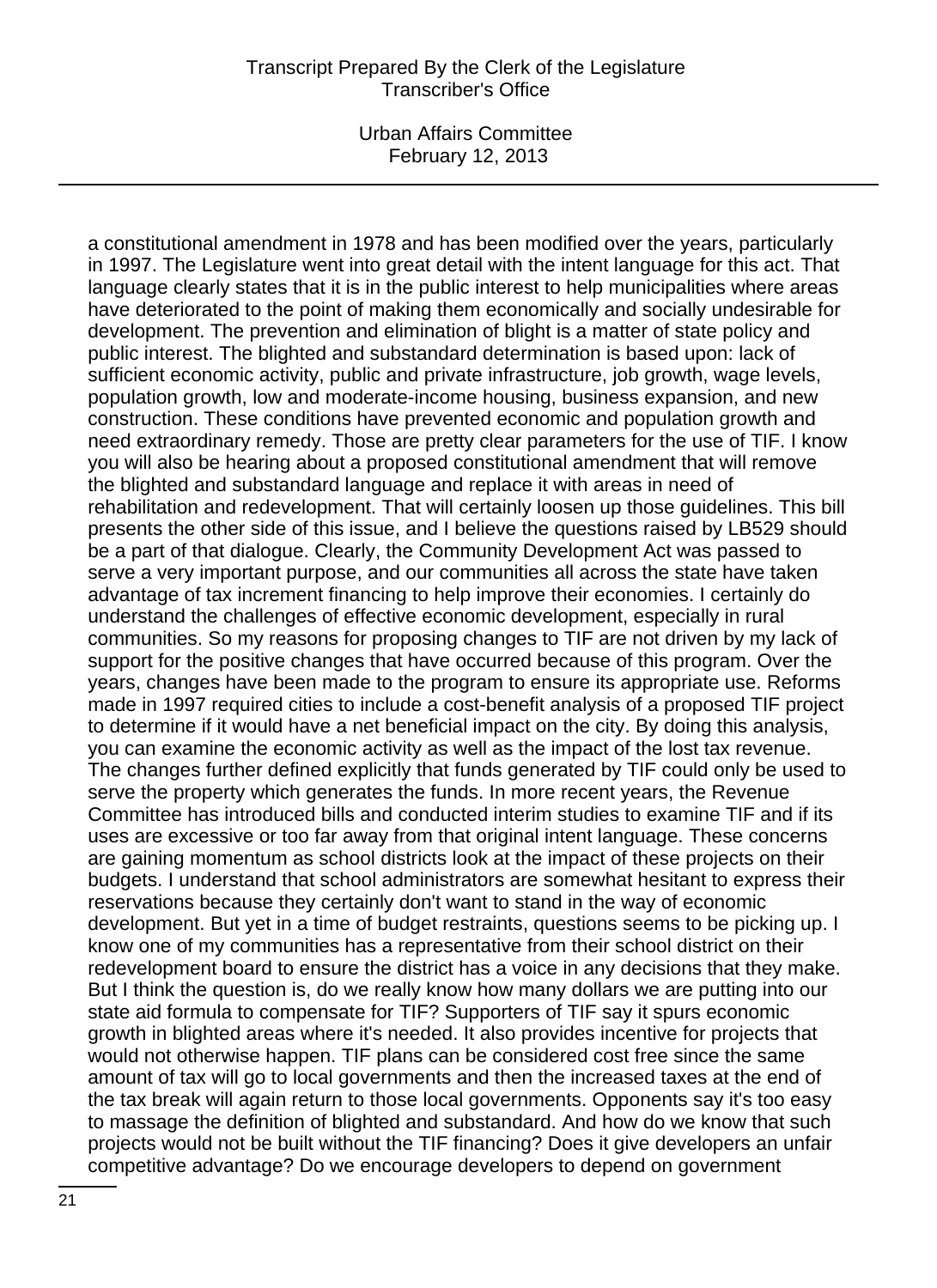Urban Affairs Committee February 12, 2013

financial support rather than taking the risks on their own? And how do we determine if we are serving a public or a private purpose? I have communities in my district who use TIF as a very effective economic development tool. I also have communities in my district who prefer to limit their use of this program. My interest in TIF was sparked by conversations about state aid to education. The opinion was put forward by some that we are essentially subsidizing economic development through the state aid formula. The more communities have tied up in TIF projects, the less their resources, therefore, skewing the state aid formula to their advantage. Where is the line that determines if TIF is tipping the balance from a positive to a negative in relation to its impact on other political subdivisions? Does it erode the tax base or simply delay financially realizing the growth by a few years? I read a research paper and it was full of lots of formulas and equations so I wasn't tracking completely with that research paper, but the gist of the paper was trying to make that determination as to what are the benefits versus the negatives with TIF. And the final analysis of the person who wrote that paper was TIF may neither be a friend or a foe but rather both depending on the magnitude of its presence. So as I listened to the conversations and look at reports and news articles about TIF, it seems balance may be what I'm looking for and others as well. So have the requirements for the cost-benefit analysis meeting blighted and substandard definitions and the but-for language put effective checks and balances in place. I am by no means an expert on this issue. And as I look at the number of projects reported from 1996 to 2011, it appears there has been significant growth. And if you have a program in place, you hope that people are using it. We started out with 149 projects that were reported in 1996. We are now at 603 in the 2011 latest report. Those projects represent significant dollars that will not immediately find their way to local government budgets. The 2011 report to the Department of Revenue showed the TIF excess taxes levied at \$53.9 million. With LB529, I have attempted to place limits on the use of TIF funding through two mechanisms. First, limits the projected...the project valuation, that is the value of the property before any improvements are made or the frozen valuation for all TIF projects in the city at 1.5 percent of the city's total taxable value. The second limit, limits the current valuation minus the redevelopment project value or the excess value to 5 percent of a city's total valuation in that current year. Deciding what are the appropriate percentages is certainly not easy. Each community has unique needs, so should this formula be a one-size-fits-all approach? As I continue to hear concerns from other political subdivisions, especially schools...do communities or community development boards need to...a stronger criteria to prioritize TIF projects? Again, I do want to appreciate what TIF does for economic development but feel we should go back to what this program was originally intended to support and make sure that we are not writing blank checks for projects that are costing us in other areas. I also believe we should be able to make the case to our local subdivisions that how we use TIF is providing a good return on their investments. I do have some handouts here that will show where all of the communities are at as far as if they were to have to meet this 1.5 and this 5 percent limitation. So that's just kind of for your view. Again, I'm not an expert in this field and I've talked to a lot of people who understand this far better than I do. But I know we're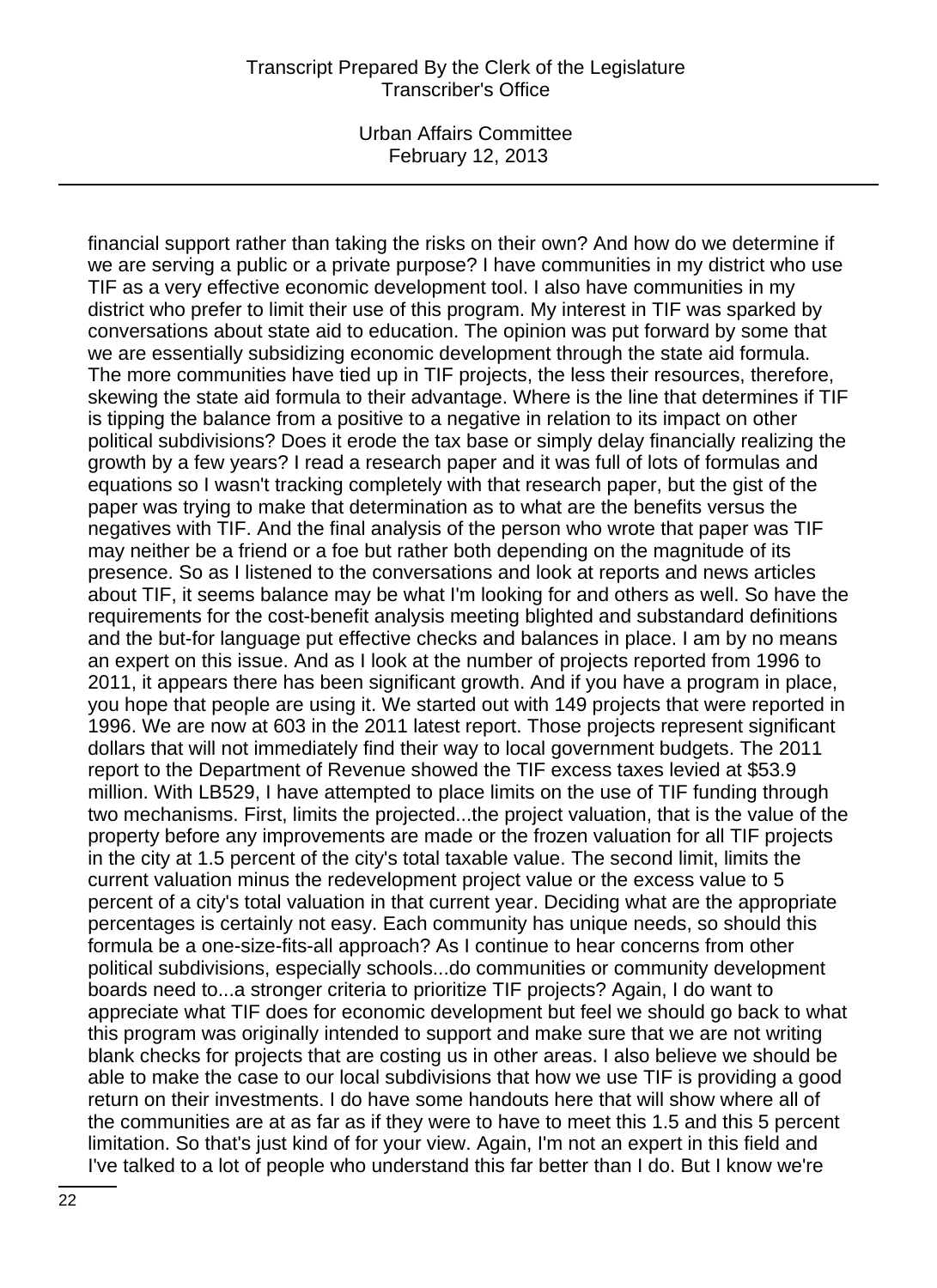going to have a discussion about TIF. I'm probably not the most popular girl at the ball right now with this particular bill but, you know, feel I want to represent that constituency who have raised this concern with me. And if we're going to have a TIF discussion, let's have a TIF discussion. So I would try to answer any questions you may have. [LB529]

SENATOR McGILL: Thank you, Senator Dubas. And I look forward to...thank you for compiling this research too. Are there any questions from the committee? Senator Krist. [LB529]

SENATOR KRIST: Just a quick comment. You'd be surprised the number of superintendents that have come into this and made that...their opinion known. So it is a concern in how it relates to the school districts, so. [LB529]

SENATOR DUBAS: And I do appreciate their reluctance to be very...real verbal about this because we do see...and they appreciate the fact that the economic development will eventually help them. But it does impact their budgets and what they do financially. So I think it needs to be a part of that discussion. [LB529]

SENATOR KRIST: Thanks. [LB529]

SENATOR McGILL: All right. Thank you. Any other questions? No. Thank you very much. [LB529]

SENATOR DUBAS: I do have to go back to my committee. If I have the chance, I'll try to come back... [LB529]

SENATOR McGILL: Okay. [LB529]

SENATOR DUBAS: ...just to listen, but otherwise I'll waive my closing. [LB529]

SENATOR McGILL: All right. Sounds good. [LB529]

SENATOR DUBAS: Thank you. [LB529]

SENATOR McGILL: We will take the first proponent. Anyone here in favor of LB529? None of those school districts showed up. (Laughter) Sorry, Senator Dubas. Any opponents then? Senator Landis. [LB529]

DAVID LANDIS: (Exhibits 7 and 8) Thank you, Senator. Members of the Urban Affairs Committee, David Landis, the urban development director for the city of Lincoln. City of Lincoln has been using this tool and increasingly so over recent years. We have a body of evidence to share that we think substantiates the significant public purpose that Senator Dubas was kind enough to recite for us. TIF basically tries to allow the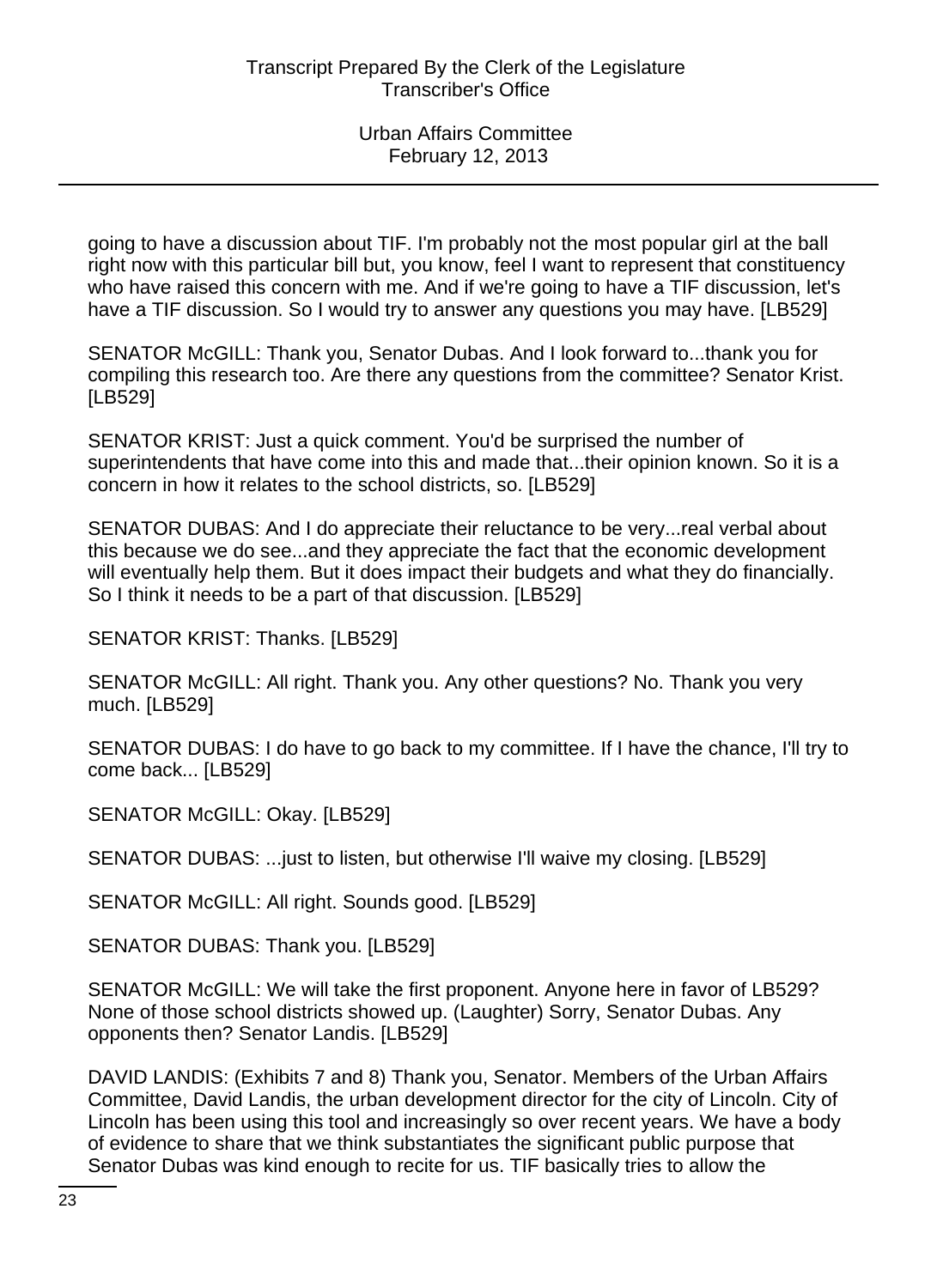Urban Affairs Committee February 12, 2013

marketplace which has stalled in dilapidated and substandard areas to be rejuvenated. And the reason that the market stalled in those locations is because if you have an empty or an abandoned building, when you buy that property you buy an abandoned building which you don't want. You demolish that old building which you don't want to pay for to begin with and then it's costing to demolish. If there are environmental concerns, you have costs associated with that so that you can get down to a piece of property that you then want to build on. Compare that to building at the edge of a city in a suburb where there are no abandoned buildings. There are probably very few environmental costs. The land is owned by one person usually. And, of course, it costs the city to run the infrastructure out there, but it's the most convenient place to build in a city--at its edge--if you're a private developer. Costly for the city because it expands the infrastructure system, not costly for the private developer. It's why cities would like development in the core area--older, already has infrastructure. But if it's dilapidated, then the market will naturally go to the suburbs and leave this alone. And the reason is, it will be more costly to build in this old area than it will be someplace else. TIF steps in and says this: Look, we'll allow you to invest in this property. You got to keep paying the taxes that you're paying now. But for 15 years, we will divert the taxes from other political subdivisions and we will spend it on the public enhancements that accompany this. If you need new utilities, we'll help pay for them. If you need a site preparation or demolishing, this money can help pay for that. If you need utilities to be strengthened or run to this location, if you need streetscape to be operative there, if you rip up the sidewalks, we can replace them with TIF dollars. There's a set of public purposes for which TIF dollars are spent. At the end of the 15 years, the developer has had this tool to allow this dilapidated location to be economically feasible. Been paying taxes the whole time, but have been going towards the project. After the 15 years, they go on the tax roll. What do we know about results because everything here I think is really results? And we do have a body of evidence in Lincoln now. It's because we've now had TIF long enough that it has run the 15 years, the books have closed, and then we can analyze where we were before, what we spent in the 15 years, and what's happened in the subsequent years. Here's what we learned. Fifteen projects have run their course. Those 15 projects totaled altogether \$15 million of tax valuation when TIF began. New buildings on many of those structures. At the end of 15 years, that \$15 million of valuation, \$15 million, had grown to \$105 million. Today, that's \$170 million. It was \$15 million; today it's \$170 million. When TIF began on those projects and when you added all 15 locations up, they paid \$330,000 of taxes a year. Today now that they're out of TIF and paying taxes that go to everybody, the total is \$3.4 million. That's a growth of over 1,000 percent. During the 15 years, we totaled up how much money we diverted to help these projects be built and the answer was \$6.8 million. Since the 15 years have closed and have been paying full taxes to everybody, they've paid over \$30 million in taxes. Lincoln Public Schools did without \$4 million during that 15-year period that went to the developers so that they could make these projects work. It didn't come into the General Fund, it didn't get dispersed to everybody, and the schools didn't get those \$4 million. In the subsequent years, they've gotten \$21 million. And every year, they get \$2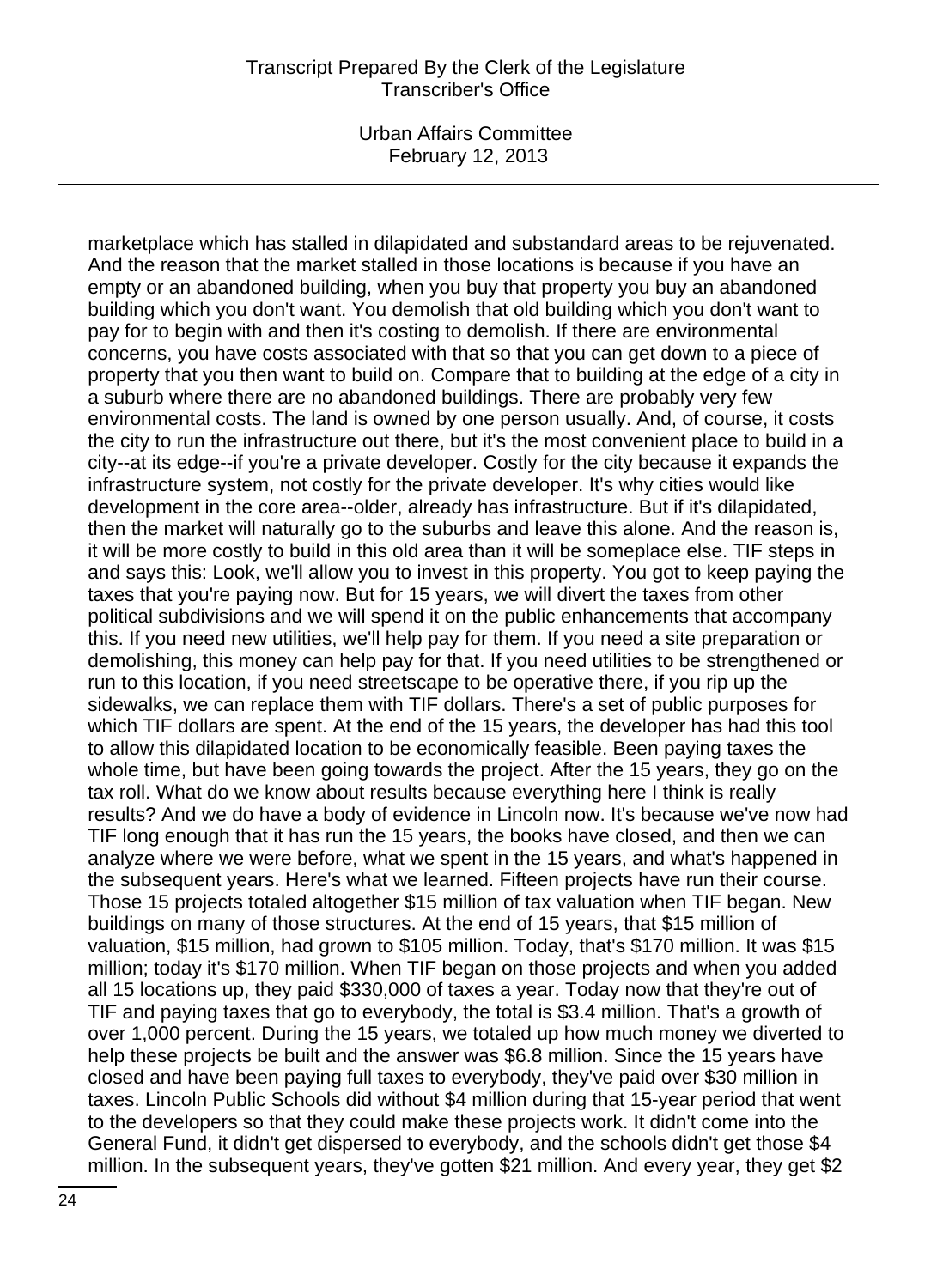Urban Affairs Committee February 12, 2013

million of the \$3.4. A little bit more than that, they get about \$2.4 million. In the entire 15 years they forewent about \$4.2 million. They now get that about every...well, about two years because of the growth. You have to wait. You have to let this work. But on the far end, it's not the private sector that is the chief beneficiary, although they are. But a city that grows 1,100 percent in valuation, 1,000 percent in taxes, and whose political subdivisions get I think a very handsome return on their forbearance while all the time replacing dilapidated buildings with new and better ones. That's a good deal. This cap kills Lincoln if we interpret it correctly. We are at one of the two caps in the bill and we stop. When we stop, this which is the 4-H building on the state fair campus on the west side, ceilings, as you can tell, ripped up like that and makes the repair of that building incredibly costly and, therefore, it hasn't been done for the last 20 years. The private developer who wants to do Innovation Campus wants to take that building, refurbish it, and connect it to other tissue. The reason the private developer can turn this, which we've watched happen for 20 years and have no private sector money to do anything about, to this is because of TIF. It's the Sam Lawrence Hotel and a bunch of one- or two-story structures, swappers paradise. It's now Embassy Suites. Major convention center in Lincoln. This was the Earl Carter Lumber Company that had fallen into not particularly strong times. They wound up moving. They're still open. This is the Assurity building that took its place. Dilapidated building--new \$50 million building. Thirteen empty tracts used for storage, now the arena. TIF is at the heart of that project. This was an abandoned building down in the Haymarket. It's now this hotel which opened up this last year. This is the old Valentino's building. The back side of it, it was StarShip 9. One- or two-story buildings. It's now a ten-story building with about \$25 million of investment, private sector, and is open in Lincoln. There is a picture like that for 40 or 50 projects in Lincoln, and the befores and after are that dramatic. I'm here because I'm not the economic development director for the city of Lincoln; I'm the urban development director which means I want to attack blight, substandard conditions, dilapidated buildings, problem properties, and a rotting core and replace it with new, fresh development like that. It's good for the city. Thank you. [LB529]

SENATOR McGILL: I'm sorry. Senator Krist. [LB529]

SENATOR KRIST: Talk to me about the definition blighted, substandard. She would change that definition. [LB529]

DAVID LANDIS: I think it happens in another bill, Senator. [LB529]

SENATOR McGILL: That's in the next bill, Senator Krist. [LB529]

DAVID LANDIS: It's in the constitutional amendment... [LB529]

SENATOR KRIST: Oh. Should have read this one. (Laugh) [LB529]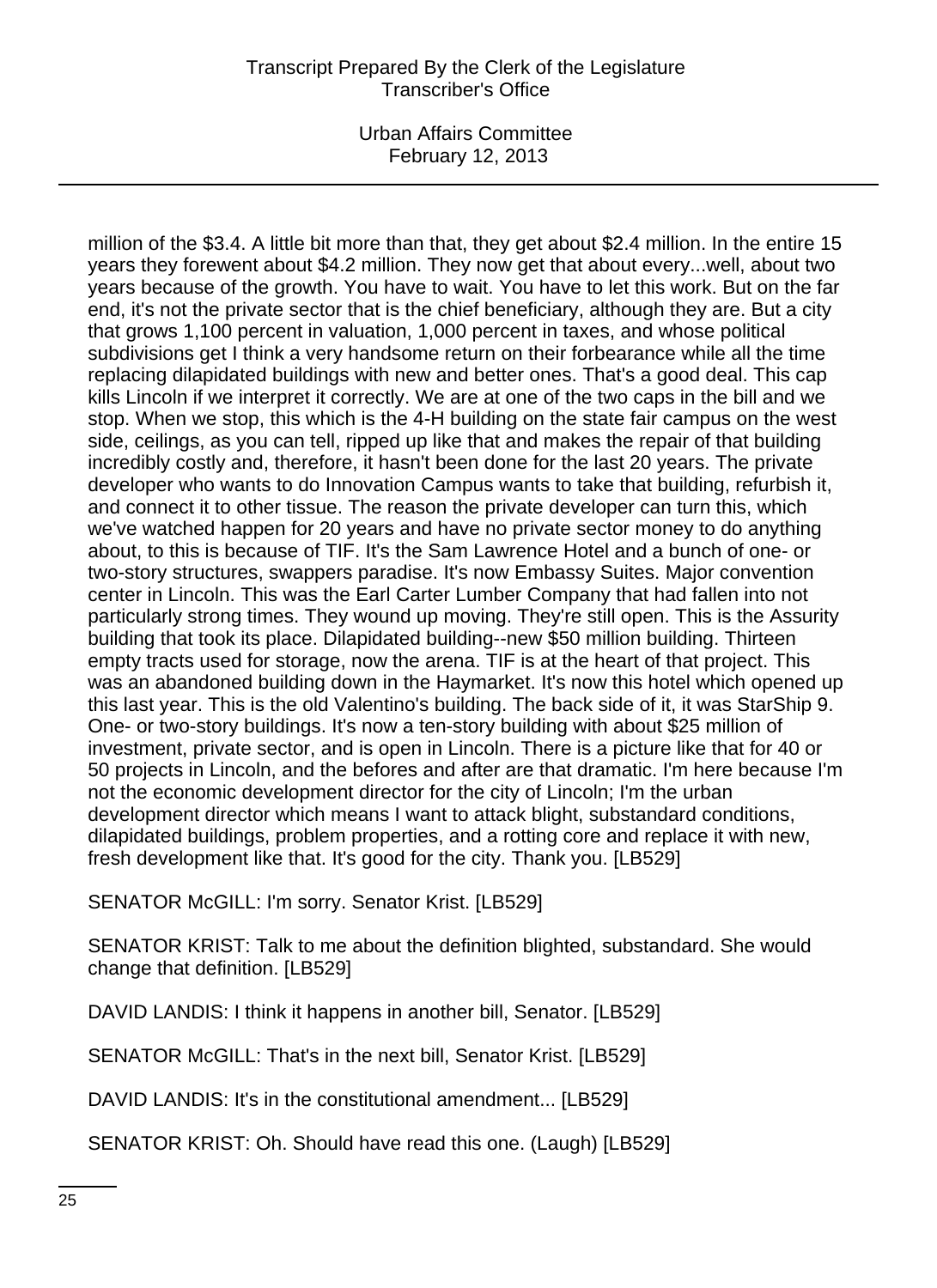DAVID LANDIS: ...they altered...they choose to alter the phrase blighted and substandard. They don't remove the standards, but they call the standards at the end another topic. [LB529]

SENATOR KRIST: Okay. [LB529]

DAVID LANDIS: And the reason they do that is because telling somebody their property is blighted and substandard is a slap in the face. We think that it will be less problematical if we say this is an area that could use redevelopment and refurbishment. But if my recollection is correct, there is no change to the statutory definitions. It's that the statutory definitions will add up to an area that requires redevelopment and refurbishment could use that. [LB529]

SENATOR KRIST: Are you going to testify on the next one as well? [LB529]

DAVID LANDIS: I won't, no. [LB529]

SENATOR KRIST: Okay. Well, thank you for that. And then the other question for you is... [LB529]

DAVID LANDIS: You're welcome for not testifying on the next bill. (Laughter) [LB529]

SENATOR KRIST: No. Thank you for the... [LB529]

DAVID LANDIS: Happy to, happy to have me not testify. [LB529]

SENATOR KRIST: Let me rephrase that. Thank you for the information not... [LB529]

DAVID LANDIS: You bet. No problem, Senator. [LB529]

SENATOR KRIST: ...not for your not testifying. Senator, you know, you've been part of this structure for a long time and a recognized expert in the area, and Lincoln is lucky to have you. [LB529]

DAVID LANDIS: Thank you. [LB529]

SENATOR KRIST: I think though a concern could be that TIF can be your worst enemy and your best friend. If you TIF and you build a strip mall, for example, and you give away and you do without within that school district and 15 years later you can't fill that strip mall, then you have a real dilemma. [LB529]

DAVID LANDIS: You don't have real growth... [LB529]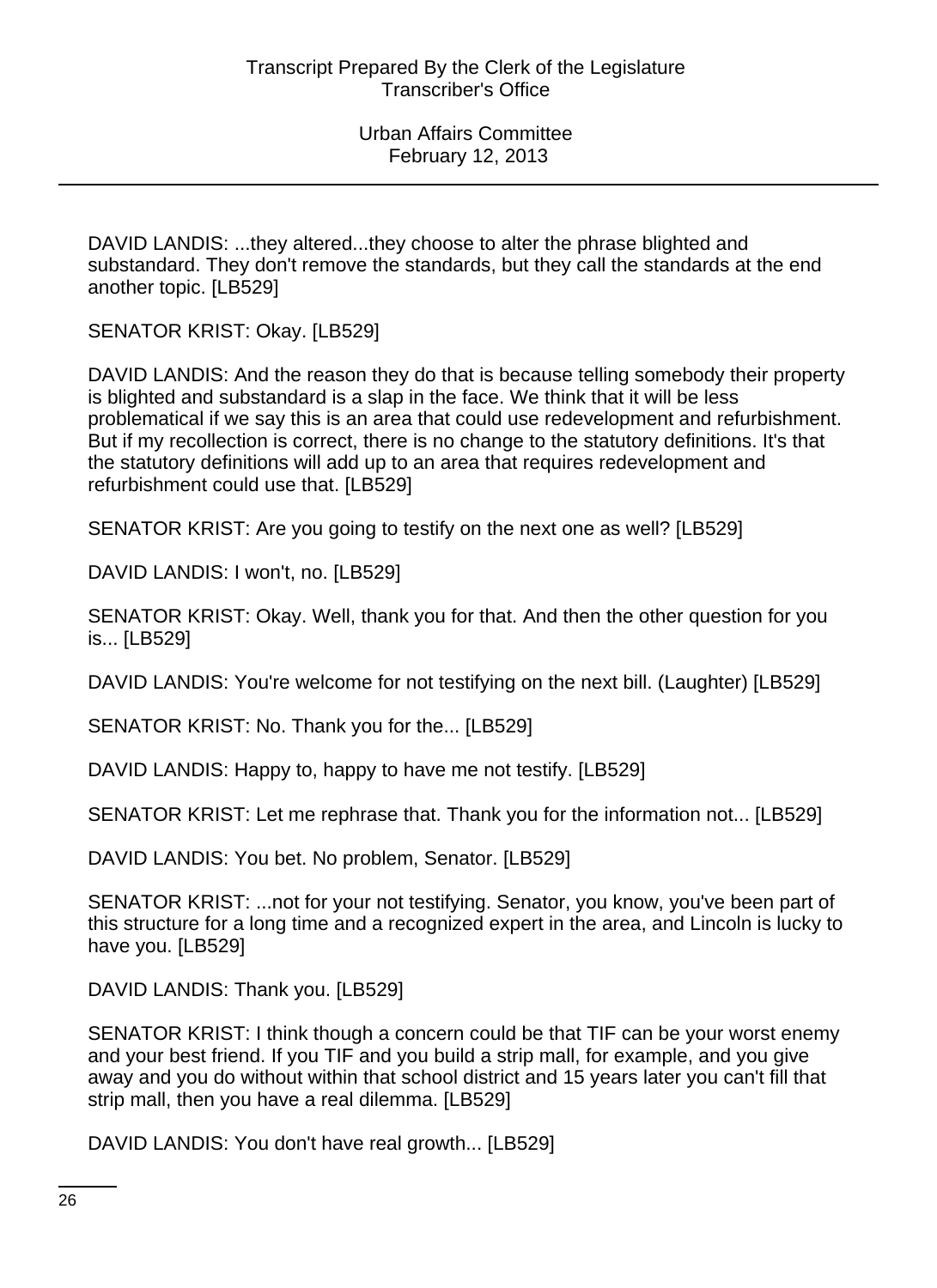## SENATOR KRIST: Right. [LB529]

DAVID LANDIS: ...and you've forgone perhaps resources for a very critical public... [LB529]

SENATOR KRIST: And I think that's part of Senator Dubas' aim is that without that expertise and that oversight, that we could give away the farm and never get the eggs. So do you want to talk about that for a minute? [LB529]

DAVID LANDIS: I will because you've raised such a good question. It does have a history in the city of Lincoln and we have a history that tells us the point at which we overstepped the use of TIF with respect to our school system. We had a project that we were going to do on north 56th Street before the Beutler administration. But that we took some land that was essentially green land and we agreed to a developer to do several things, including building single-family homes, a subdivision. The schools, which have not objected to use of TIF in Lincoln, stepped forward and said, wait a second. This isn't core area property that's been paying taxes for 60 or 80 years. These old buildings, they've been paying taxes for 60 or 80 years. Now they're dilapidated and we want better ones, but they have been paying taxes for a long time. School says, no, no, no, no. This is green land. This never paid taxes to us, but you're going to fill it with homes and they'll have kids and they'll send the kids to us. You will increase our obligations and you will give us no new resources. And at the point that that was clear to us, we have established a line of communication with our public school system. On occasion for some of these projects, I've called up the superintendent and timely tell you about the project. There have been times when they've said, h'm, it's on the fence. There have been times when they've said...I've had a time they said we're not crazy about that and, in fact, we didn't do it. But the story that they've told us is this: don't turn green land into homes that give us kids and no tax base. And we have observed that. But you know, Senator, we did that because we called up another political subdivision in our area. [LB529]

#### SENATOR KRIST: Imagine that. [LB529]

DAVID LANDIS: Five-hundred and twenty jurisdictions in the state of Nebraska, all of them municipalities. We vary in how we do business, and a state law will not fit well that variation. We hope we've handled the public trust well. On one occasion we stepped too far. But I will say this. It's taught us to speak to our public school system. And they would be here objecting I think because they care a lot about our schools and they need all the resources they can get if they thought we were taking money out of the till and not putting it back. The record is pretty darn good in Lincoln, though, if you take a look at those 15 projects that we know what happened. They've been well compensated for the forbearance that they've shown. [LB529]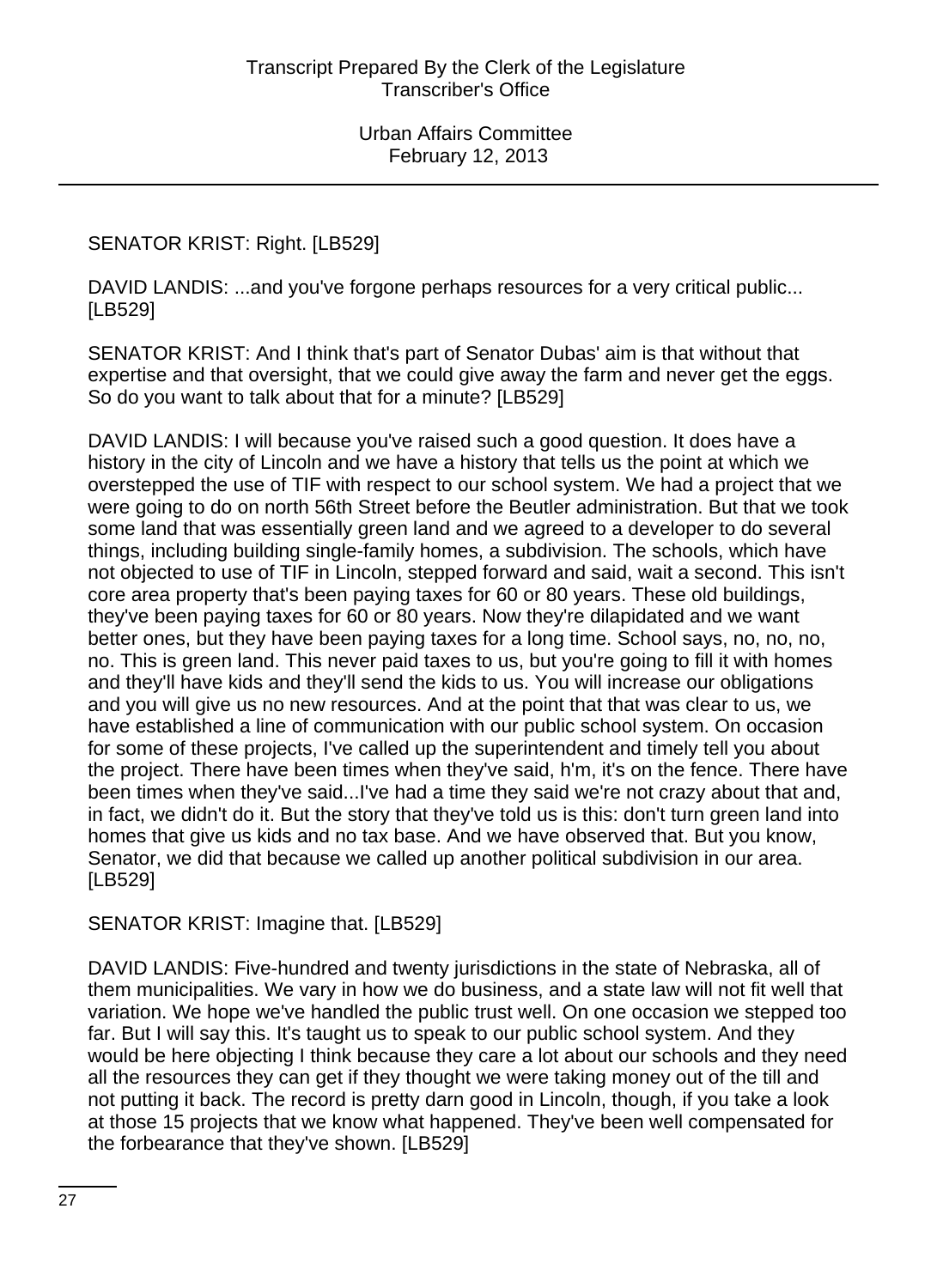### SENATOR KRIST: Thank you. [LB529]

SENATOR McGILL: Thank you. Any other questions? Thank you, Senator Landis. Next proponent...or opponent, I'm sorry. I forgot where we were. Hello, Ricky. [LB529]

RICKY CUNNINGHAM: Good afternoon, R-i-c-k-y Cunningham, C-u-n-n-i-n-g-h-a-m. I am the planning director of the city of Omaha. And this continues to be tough to follow my friend from Lincoln but I'll try. As I've testified before, we are obviously in opposition of any kind of bill like this that would limit our use of TIF. And, in fact, in this case because of the selected percentages, I'd like to say that TIF would be terminated, and I use that from the movie The Terminator. We will be terminated in the city of Omaha as far as TIF goes. And that is because of the percentages used. This was also similar last year with LB918 because of the percentages used with terminated TIF in the city of Omaha. I think I'm comfortable in saying based upon and put from the League that this would terminate TIF in a number of cities and villages across the state of Nebraska. In particular just looking at the formulas, it does take interpretation and we took two weeks to get what we think is the right interpretation. In the formula, single (i)--I don't know if that's one (i), two, whatever--we would actually be at .6 based on the 2012 CTL report. And I think we...based upon the introducer, Senator Dubas, I think we have the right interpretation of it. That is just based on 2012. It does not factor in any TIFs that we are working on, any TIFs that we are planning, any dreams that we have in focus areas within the city of Omaha for redevelopment and reinvestment. Very quickly, that will move to .7 if I throw in just two what I call big kahuna redevelopment projects. That's the Crossroads redevelopment project and the Capitol District redevelopment project. So with two projects, that goes from .6 to .7. So won't take very much before we're done with that 1.5 percent. In the case of formula  $(2)(i)$ , we are already there. We are currently at 5.16 percent, and if I add in those two big kahuna projects which I wouldn't be able to add in because we are already over, we would go to over 6 percent. I talk about the areas that we want to focus on in the city of Omaha that we think appropriate for the use of TIF. The downtown, I don't think anybody can argue about the investments that have been made in downtown. To turn downtown around, we still have work to do. I mention the Capitol District, that's the Pinnacle food site. That is a site that's currently a parking lot; before that it was a vacant manufacturing facility. And it is currently a parking lot, a surface parking lot. It's not even a structured parking garage. It's a surface parking lot. And then of course in and around the major investment that the city has made in private entities within the city and the Qwest Center, excuse me, CenturyLink Center and the TD Ameritrade Park, we have a lot of redevelopment and reinvestment dreamed for in what we call the NoDo area. Don't ask me why we call it that, but the north downtown area. In Midtown West, we want to continue to invest in that area. In particular a project that's going forward now, the former Target site who has been vacant for six to ten years. The Omaha Steel Castings site which is not vacant yet but will soon be vacant, and the reason why it will be vacant is because it is a historic foundry that is way beyond its serviceable life. And that's why Omaha Steel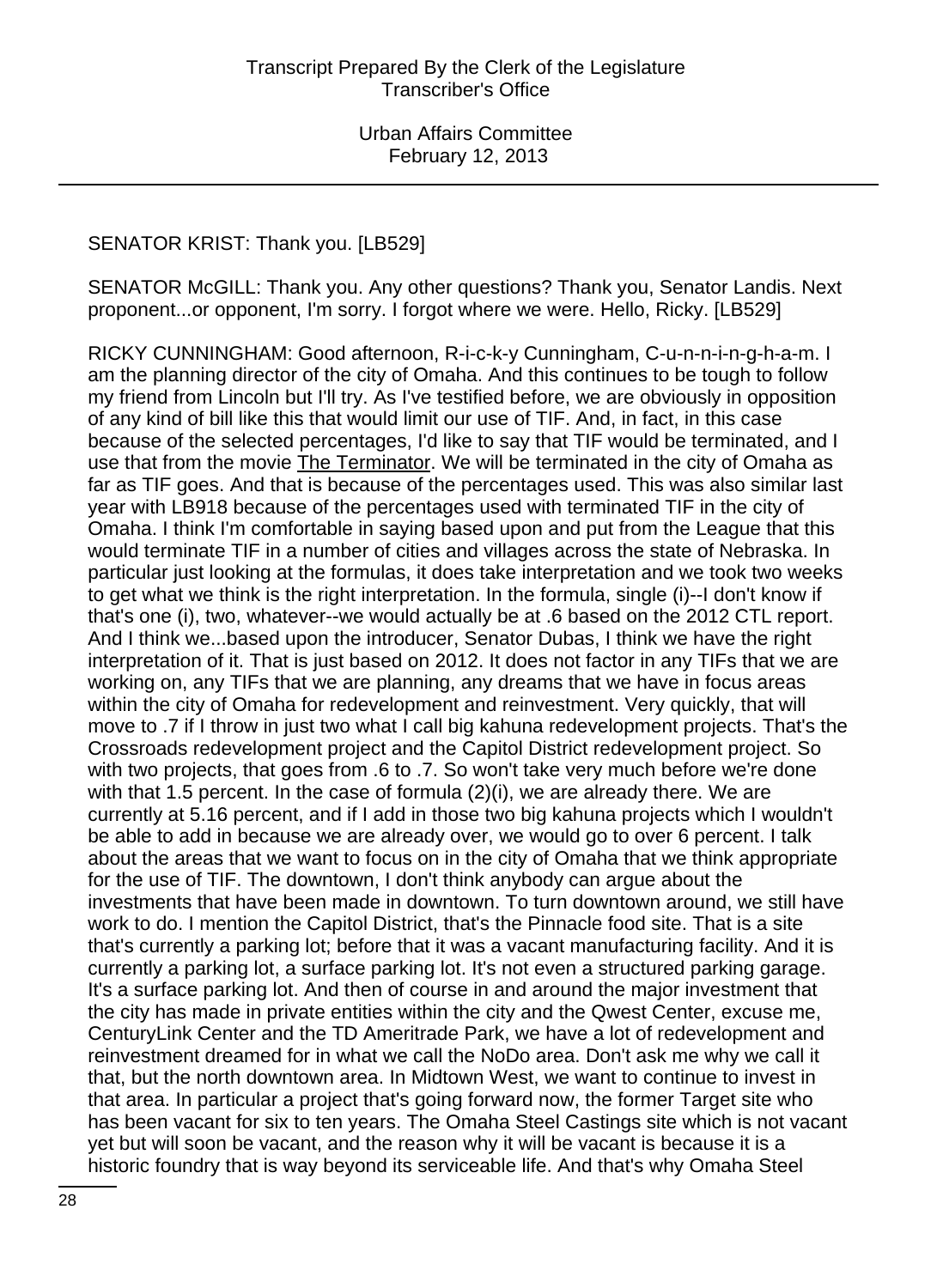Urban Affairs Committee February 12, 2013

Castings decided some time ago that they needed to move because that building is costing them money. That site provides us 29 to 30 acres when added to other acreages could force multiply with some righteous redevelopment in and around the Med Center and what I call health center. The Crossroads redevelopment area I just indicated is a key area that we want to focus, and TIF is on the table for that area. The Ak-Sar-Ben Village, we have used TIF to create that wonderful redevelopment area, and there is area now to the south that we need to expand the vision of the Ak-Sar-Ben Village. Our airport business parking probably more importantly, a new one that we're working on at Ames-Locust, we had...the only way that we could make that project work to get shovel-ready sites which are very important to bring manufacturing jobs to the area in the city of Omaha with the highest unemployment rate and the highest poverty levels in the city of Omaha, I'm talking 30 percent unemployment and 50 percent poverty levels, we need that new industrial park shovel-ready sites to get new jobs there. We are targeting between 400 and 700 new jobs right there where the jobless are. Then, of course, we've got plans for north Omaha and the village revitalization area. My hometown, my area of Omaha, we have great need there. We have been investing there and we need to invest more with a new village plan which I'm very excited about, about what can be done in north Omaha. Again, if we don't have TIF, none of this stuff is going to occur. My...well, he left. Okay. Dave had talked about the benefits and the results of TIF in Lincoln. We, too, and you've heard this before, have the same kind of evidence of how effective TIF really has been. And what I want to give you is just a sense of how we don't approve everything that walks in the door for TIF. We are looking for the biggest and highest return on the investment. Over the past 11, 12 years, we have been successful in getting a leveraged rate. For every TIF dollar, we get approximately \$11 of investment in that local community. So that's how we measure it with the leverage factor. You've heard about the fact that we've got 67 paid off debts, a little bit more than Lincoln. The value of those projects increased over 1,000 percent to 2011. We haven't checked it for 2012. They had increased 734 percent on the average by the time they paid off; 2011, 1,000 percent. Last year, we also talked about the fact that the concept in our minds, TIF is a rising tide, lifts all ships. And so what that says is if you invest in a dilapidated building, as Dave indicated, or an area that is subpar, performing at a subpar level for the city, if you invest in that area you will impact the areas around it. We studied five TIF projects that are current and operational across the city. And of those projects, 70 percent of the deferred tax revenue from the projects themselves was covered by increase in tax revenue from the properties within 300 feet, three blocks, around the project. That's significant in that same time period which was five years from 2007 to 2005 (sic), what happened to our economy? It went down. Housing values went down. In all of these cases, in all five of these cases, all five of these TIF projects, the property values--residential, commercial, and otherwise--around them all increased from the lowest 14 percent to the highest being 27...44 percent. And so...and that's what leads us to the fact that 70 percent of the deferred taxes, those taxes they wouldn't get anyway, those taxing jurisdictions, 70 percent of that was covered by an increase in the taxable valuation around the projects. [LB529]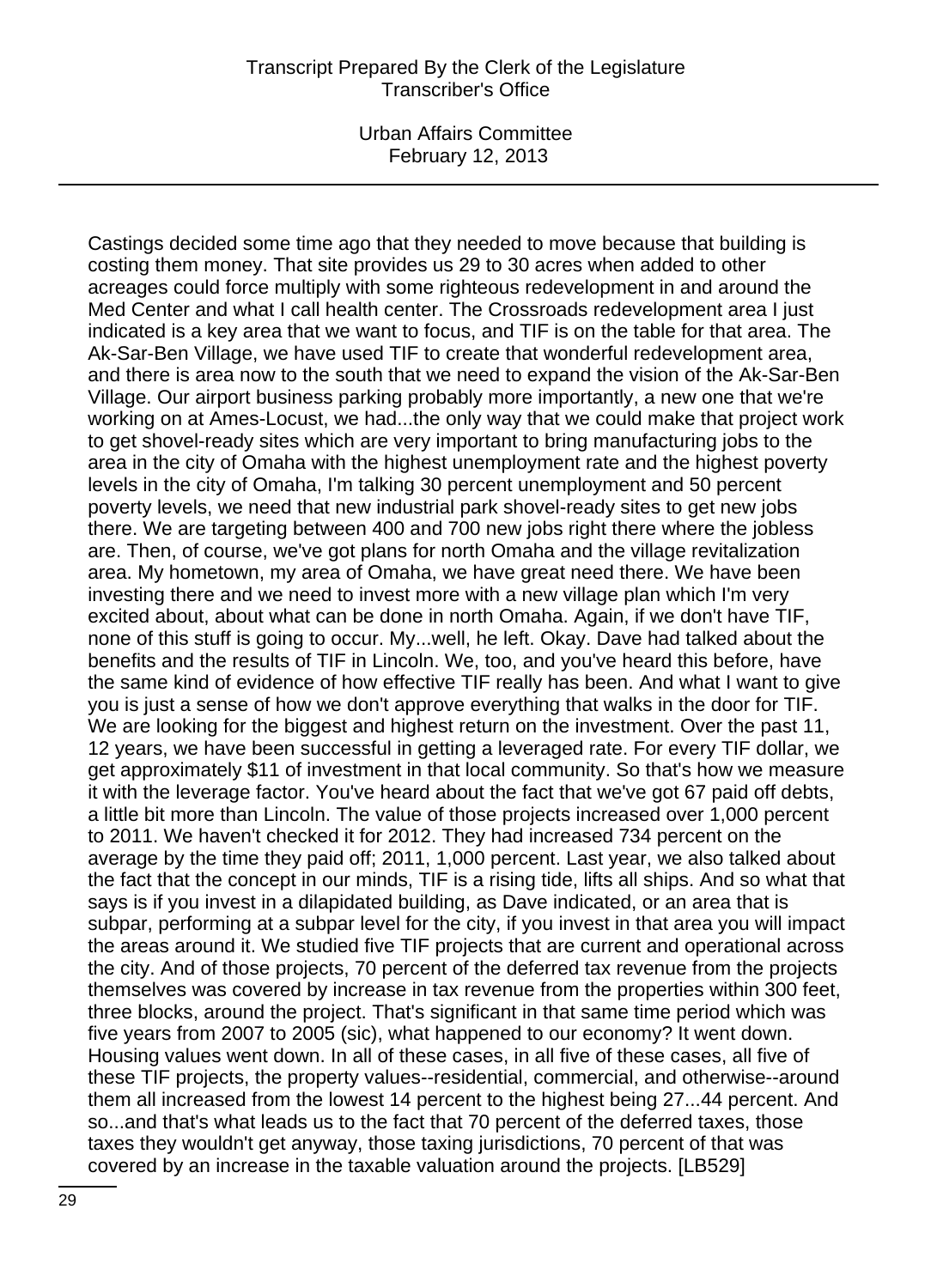SENATOR McGILL: Ricky, I'm going to ask you wrap up here. [LB529]

RICKY CUNNINGHAM: Well, you don't have the lights. [LB529]

SENATOR McGILL: I know there's no light system, but...and you...do any committee members have more questions or...? [LB529]

RICKY CUNNINGHAM: Just one more quickie. [LB529]

SENATOR McGILL: Okay. [LB529]

RICKY CUNNINGHAM: One of the reasons why I don't think that you hear, at least in Omaha, about...from OPS about the impact on them is that because they are reaping the return on their investment every year now. We have a table showing what the new tax revenue coming on board on a yearly basis for four years, that's roughly \$95,000 per year per TIF project that's coming on board; 2.8, 2.9 for those four years. So at least at OPS, they are seeing this amount coming back. That's just the direct tax revenue. The increase in value is \$132 million over those years. That doesn't include I believe the big...one big kahuna project and so these are smaller projects. The one big that we're looking for coming off is the First National Tower. That a big kahuna project. We also created nearly...in two years, 1,300 jobs; that's 309 permanent FTEs and over 630-something in...excuse me, 920 in construction over two years. So there are benefits to TIF. There are benefits broad-based. And so if you shut it down in Omaha, you are going to shut down a lot of great things that could occur in the future that would be adding return on investment for years to come. If you didn't know, we strongly oppose this bill. [LB529]

SENATOR McGILL: I appreciate your passion for TIF. Any questions? [LB529]

RICKY CUNNINGHAM: Any questions? [LB529]

SENATOR McGILL: Nope. Thank you very much for coming down, Mr. Cunningham. Next opponent. [LB529]

JACK VAVRA: Jack, J-a-c-k, Vavra, V-a-v-r-a, city of York, League of Nebraska Municipalities. And I will be brief but I am going to give you some numbers that you haven't been given yet. When I heard about this bill and that 5 percent impact, you're taking 5 percent of a municipality's valuation and then relating it to a school district. What happens when you do that is the larger the school district and the city, the more impact there is on the school district. The smaller the municipality, the less impact there is on the school district. Took three school districts, one who's McCool Junction in York County. The valuation of McCool, the village, is \$8 million. The value of the McCool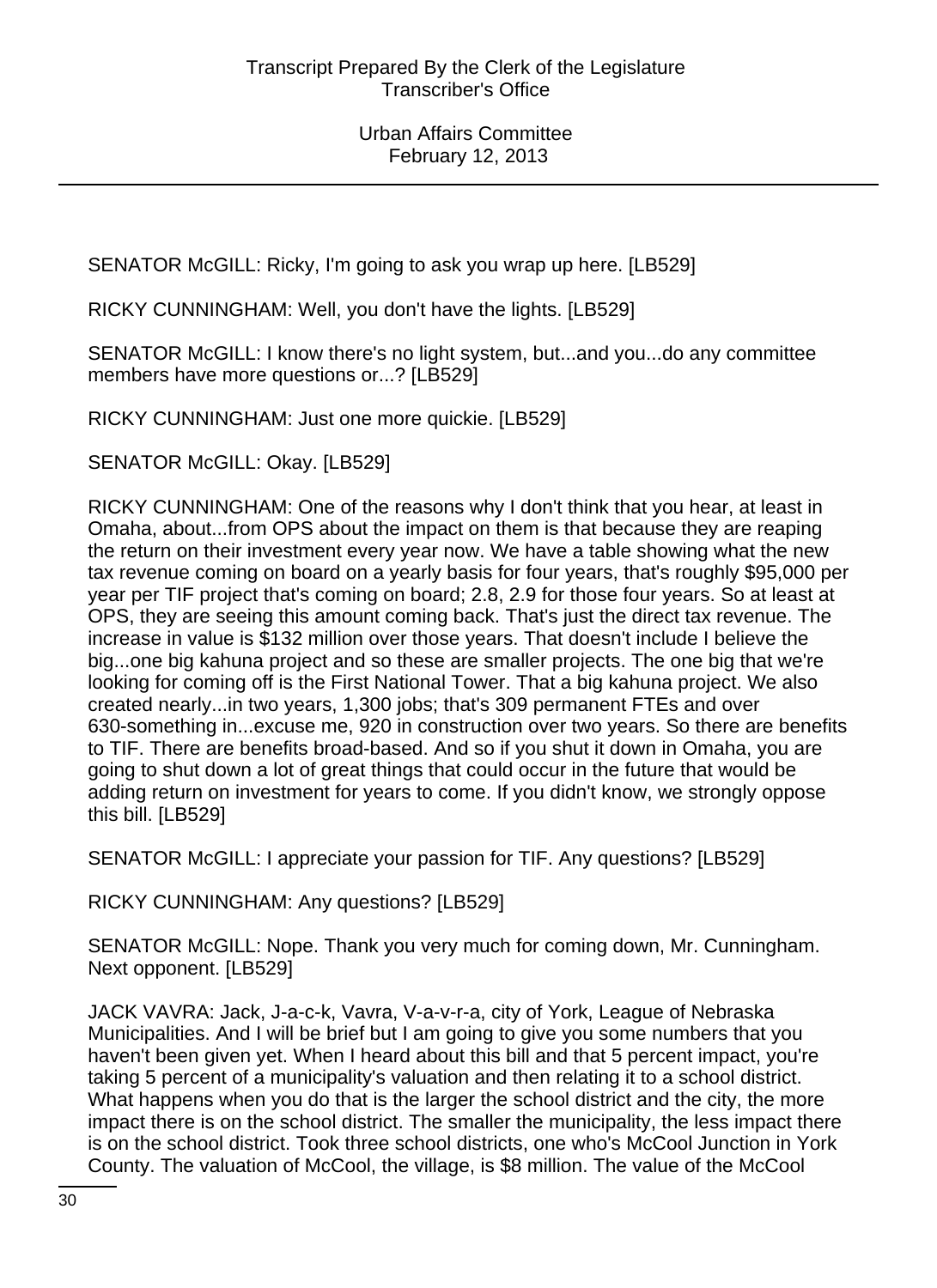Urban Affairs Committee February 12, 2013

Public School District is \$85 million. So when we put 5 percent of McCool's, translate it to the school, it's ten times larger. So, therefore, it's only instead of being 5 percent it's only five-tenths of a percent, one-tenth less. The city of York and the York Public School. City of York has a valuation of \$417 million; school district, \$814 million, about two to one. So that 5 percent translated to the York Public School system is only 2.5 percent. Now we take the city of Omaha and the Omaha Public School District, and the city of Omaha has a valuation of \$28 billion. The Omaha Public School District unlike as these other school districts where they go beyond the city limits of a town, village; Omaha Public School only serves a share, a portion of Omaha. The rest is covered by Millard and Elkhorn and Westside I guess. So what happens there is \$28 billion versus \$18 billion. So if you have a 5-percent cap on Omaha, that will translate to a \$7.5 percent of the valuation for the Omaha Public School District. So I am against it. I've been dealing with this on and off for 30 years, TIF, and I think it's a good project. There is really difficult though when you try to take a bill like this and relate it back and solve a school problem because these differences in valuations and the comparative valuations of a municipality or a city versus the school district that it surrounds or surrounds it is very difficult if not impossible. I would answer any questions. [LB529]

SENATOR McGILL: Any questions from the committee? Nope, I don't see any. Thank you very much. [LB529]

JACK VAVRA: Thank you. [LB529]

SENATOR McGILL: Next opponent. [LB529]

RANDY GATES: (Exhibit 9) Once again, Randy Gates, finance officer with the city of Norfolk. There was a couple...there was a handout going around with a couple of pages in it that illustrates the points I want to talk about related to LB529. The first one is something I put together for a joint governing meeting we had back in November with other government entities in our area. The city of Norfolk of course participated, Madison County, Norfolk Public Schools, and Northeast Community College, and those are the ones highlighted in yellow on that handout. And this handout I use to illustrate Norfolk's conservative use of TIF financing. We've only done six TIF projects in the 30 years I've been finance officer with the city of Norfolk. Four of those projects are paid off or the four at the top of the first page of the handout. I did on the right-hand side of that a little bit of analysis kind of like. The city of Lincoln and Omaha was talking about where...showed what's happened to the taxes these other entities are receiving when our TIF projects go back on-line and they start getting the taxes for those. Our school, it's almost \$400,000 annually now of property tax off of these projects. In total, we're talking about something approaching \$650,000. We've only got two TIF projects that still have outstanding debt, and those are taking as you can see about \$32,000 away from the taxing entities that would have gotten those taxes if these weren't TIF projects. But as we all know, these projects wouldn't have probably happened but for the TIF, so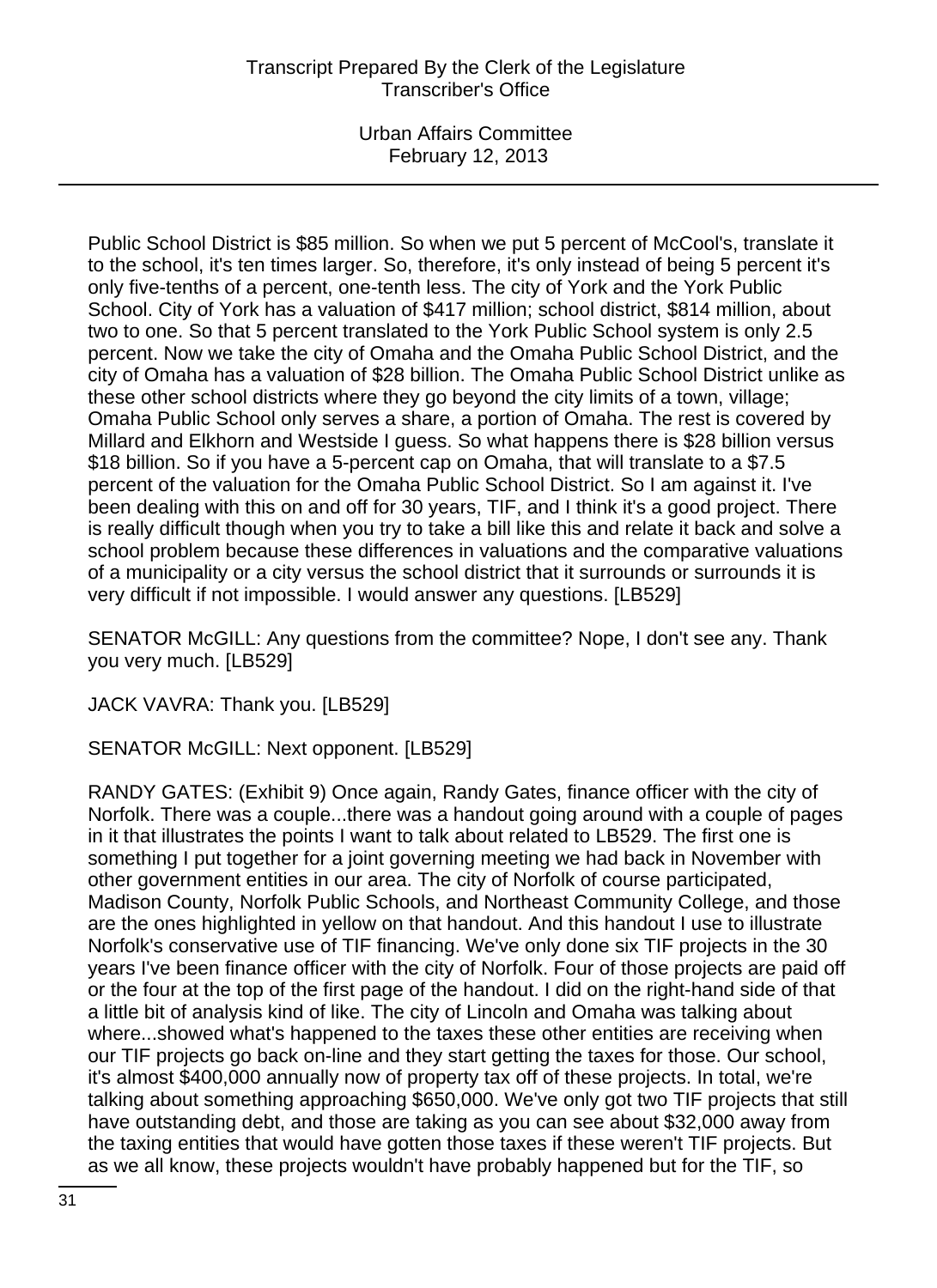Urban Affairs Committee February 12, 2013

they're really not losing anything. But even if you consider that as a loss, it's still over a \$600,000-a-year net gain. So this isn't near as sophisticated analysis as Omaha and Lincoln presented but it shows the same point that these entities do receive a benefit of this. In some cases, that's not very far down the road. Towards the middle of that page you see the number of years the taxes were divided. A couple of those projects were pretty short, one three years and one eight years. The other two are 12 and 13 years, and the two remaining ones are ongoing. We're not for sure yet when those will pay off. So, as I've said, I think this illustrates primarily how conservative Norfolk has been. And being that conservative as you would expect, LB529 if it would have been in effect while we were doing these TIF projects would not have impacted the city of Norfolk. But you don't have to change much to have an impact on Norfolk, and that's what the second page is trying to show. Norfolk I think may use this tool a little bit more going forward. We've hired an economic development director nine months ago. This is one of the tools she has in her toolbox. I think she'll be coming up here to talk to you guys later about LR29CA. And this something we'll probably be using and taking advantage of a little bit more going forward than we have in the past. And you wouldn't have to take advantage of it a lot more in the future than we had in the past to run into trouble. On the second page of this I put in red two changes to our actual experience, two hypothetical changes to see what would have happened if those...if we would have done this instead of what we really did. First change is if we wouldn't have been so short on our TIF bonds if they'd have been the full 15 years what would have happened, and that's the red column off to the right that shows when those bonds would have paid off if they would have went the full 15 years. And the other one is to assume we had another large TIF project, large for Norfolk. I'm sure it wouldn't be a big kahuna project in Omaha, (laughter) but maybe a little kahuna project in Norfolk. So if we'd had a little kahuna, another one of those in 2000, where would we have been? Well, if we would have had 15-year TIF bonds on all of those and a little kahuna added to it, we would have been at \$44,504,000 of incremental valuation in 2000 after that little kahuna got added in. And that, if I'm understanding LB529 correctly, would have put us over the 5 percent limit. In 2001, our assessed valuation was \$811 million; 5 percent of that is \$40,550,000, about \$5 million over or about \$4 million over where we were at, so we couldn't have done any TIF projects in 2001. Two-thousand two, our assessed valuation went up, but was still less than we would have needed to do to be able to do any additional TIF projects. And we actually did a small TIF project, a little tiny kahuna in 2002 that we wouldn't have been able to do if LB529 would had been in effect. So even as conservative as we are, and I think we're pretty darn conservative in our TIF use, have been pretty wise in our TIF use, it wouldn't have taken too much change for LB529 to have adversely impacted our economic development efforts. I'm afraid if LB529 goes into effect, our new economic development director will be using TIF more, I'm pretty confident that's a tool that we'll be using, and a tool we'll try to use wisely, but we wouldn't be able to use it to the full effect if LB529 goes into effect. And that's why I'm opposed to LB529, and I'd be glad to answer any questions. [LB529]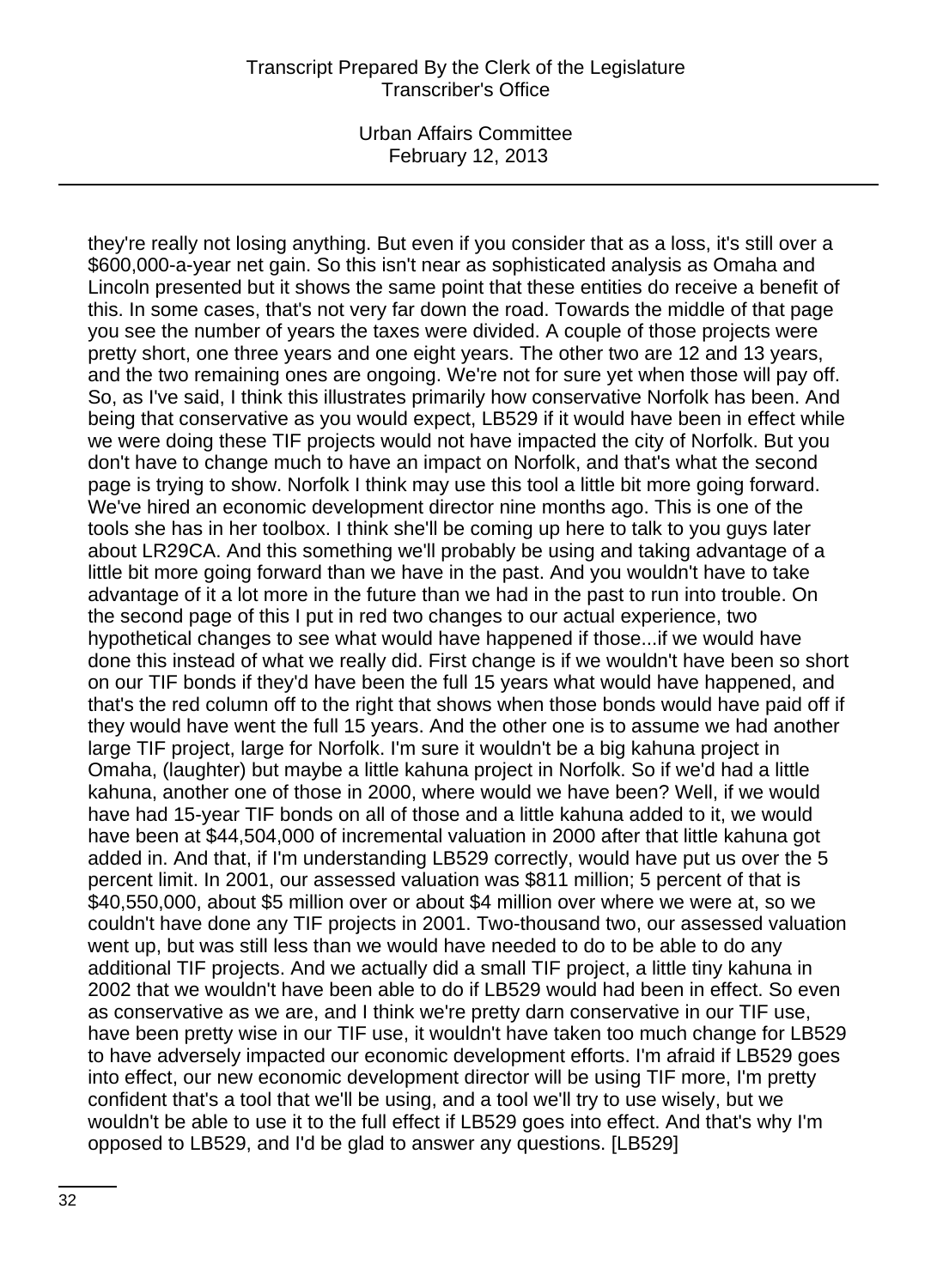SENATOR McGILL: All right. Any questions from the committee? Thank you very much though for coming down. Next opponent. [LB529]

GARY KRUMLAND: (Exhibit 10) Senator McGill, members of the committee, my name is Gary Krumland, it's G-a-r-y K-r-u-m-l-a-n-d, representing the League of Nebraska Municipalities appearing in opposition to LB529. I won't repeat what has been going on, but I do want to pass out, there's four letters here from cities who also are in opposition, one from Kearney, from Sidney, from the United Cities of Sarpy County who represent four cities in Sarpy County, and the city of Wahoo, all have concerns about the bill. Just want to kind of draw your attention to the city of Wahoo's letter to point out, you've heard from larger cities so far. It also affects smaller communities. Wahoo has had seven redevelopment projects. The value of the property before redevelopment was about a million dollars; after the redevelopment they'll be worth about \$6 million and it actually created around 200 jobs, which is huge for the city of Wahoo. One could argue that the other political subdivisions aren't getting the taxes for 15 years for that. But with...Wahoo says in the letter without the tax increment financing, those projects wouldn't have been done and everybody would have remained at \$1 million and received the taxes that they would. But after the projects are done, it will increase sixfold and they will get the money. So unless anybody has any questions, I will... [LB529]

SENATOR McGILL: All right, Gary. [LB529]

GARY KRUMLAND: ...I would ask that these letters be put in the record too. [LB529]

SENATOR McGILL: Absolutely. Thank you, Gary. Any other opponents? Anyone here neutral? Senator Dubas, anything...oh, Senator Dubas waives closing. Thank you, Senator Dubas. And with that, we...I don't...oh, there's Speaker Adams. He's in the back row. We will open on LR29CA. Welcome, Mr. Speaker. [LB529]

SENATOR ADAMS: Well, thank you. An auspices group at that. (Laughter) I expected you to be but maybe not at this hour. My name is Greg Adams, A-d-a-m-s, representing the 24th Legislative District and I bring you LR29CA. Let me begin by telling you that one of the reasons I'm here is because having spent ten years as a mayor in a first-class city and some time on a city council that did a lot of TIF projects, I think I have a reasonably good handle on it, how it works, and I know what some of the complaints were from citizens. Most importantly, I know the benefit of this economic development tool if used properly. The other reason, having chaired Education and know the formula pretty well, I've had to talk to more than one superintendent about this, and some of them get it, some of them thought they did. And it's not quite, I don't believe, the crisis that some schools make it out to be. Does it increase General Fund to TEEOSA? In some instances yes, there is no question about that, but in a lot of others, and if you want to get into how that formula works I'd explain it to you, but...look at that. [LR29CA]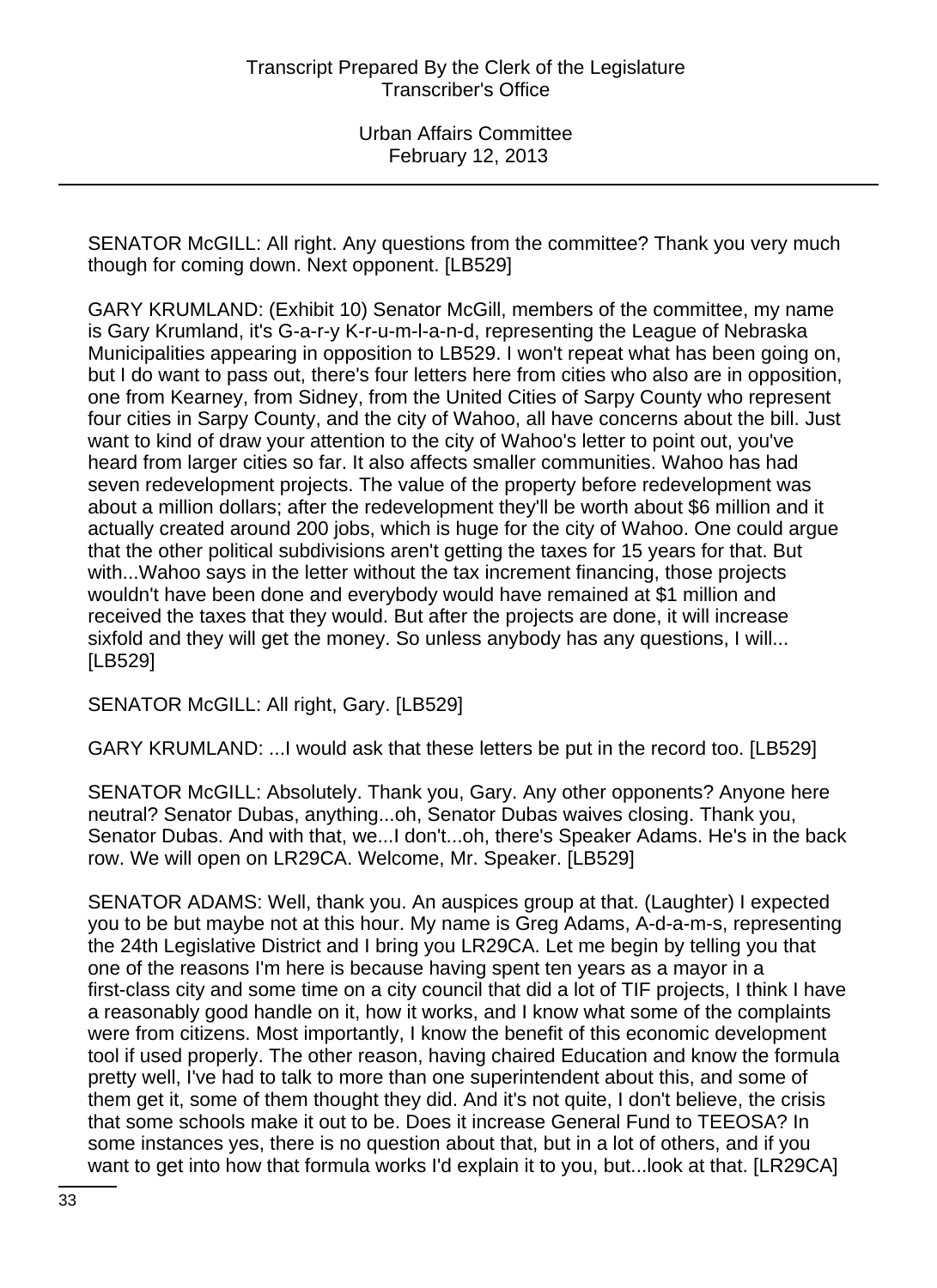### SENATOR McGILL: Another time perhaps. [LR29CA]

SENATOR ADAMS: Another time I suspect. (Laughter) So let me begin in this way. What this constitutional amendment does basically is two things. One of them is changes language. It takes the language "blighted and substandard" away. I can recall vividly the first, maybe even the second, TIF project we did in York and some of the neighbors coming in, what are you doing saying that my properties are blighted and substandard. They're not. And it took a long time to convince them. Look. Relax. It's okay. It's just language that has to be used. But my property is not blighted and substandard. We get that. All right. We do. It's just a label. I think that if we remove that label, we remove some of the mystery about TIF and some of the angst that comes along with it. There's other mystery, there's other angst, but this is a beginning point to take that out. The other thing that I liked about this language, not only taking the blighted and substandard out, but if you notice the replacement language, "need of rehabilitation and redevelopment." That's what TIF was designed to do, and you heard that from former-Senator Landis. And just like about every piece of legislation that we pass in this body and we try to make it fit everybody in this state, somebody squeaks around it, interprets it differently, intentionally or otherwise. And I suspect we can all find examples brought to us where TIF wasn't really used for rehabilitation and redevelopment but for other things. And you notice they use the words "but for." There's the key right there. "But for." This project would not happen "but for" this kind of public intervention. But it should be for redevelopment and rehabilitation. That's the essence of this. The other thing that the amendment does, it moves the length of a TIF project from 15 to 20 years. Now I'm going to be open...I'm going to admit to you right out of the chute that I initially had some concerns about that, because there was a number that was even higher. This is I think workable. And I'm going to come at it from this perspective. Depending on the community, and 500-and-some, whatever the number was, can be used in a lot of different ways. I would wager to say that in terms of raw numbers, most TIF projects that are done in the state of Nebraska are not bonded. Now if your an Omaha or a Lincoln and you're doing much bigger projects, there may be bonded indebtedness involved. But if a store owner comes to you and says I want to put a new facade on my downtown store and it's going to be \$2,500, you're not going to be bonding for something like that. Or I need a new sidewalk. All right. We're encouraging that in the city so we'll help you out. But on the other side of the coin if you're going to draw a line in the downtown of the community that's maybe two blocks by five blocks and you're inside of town, and within there you need to replace 100-year-old water and sewer lines and old sidewalks, and it's not a project-specific TIF but rather it's this whole area and it's the city itself that's doing it, it may be necessary to issue bonds on something like that. And a 20-year bond is much more marketable than a 15-year bond. It's really that simple. Going out beyond that, a TIF project can morph into 20 different things in that period of time from what its original intent was, and that becomes a little problematic. So the essence of the amendment would be to take blighted and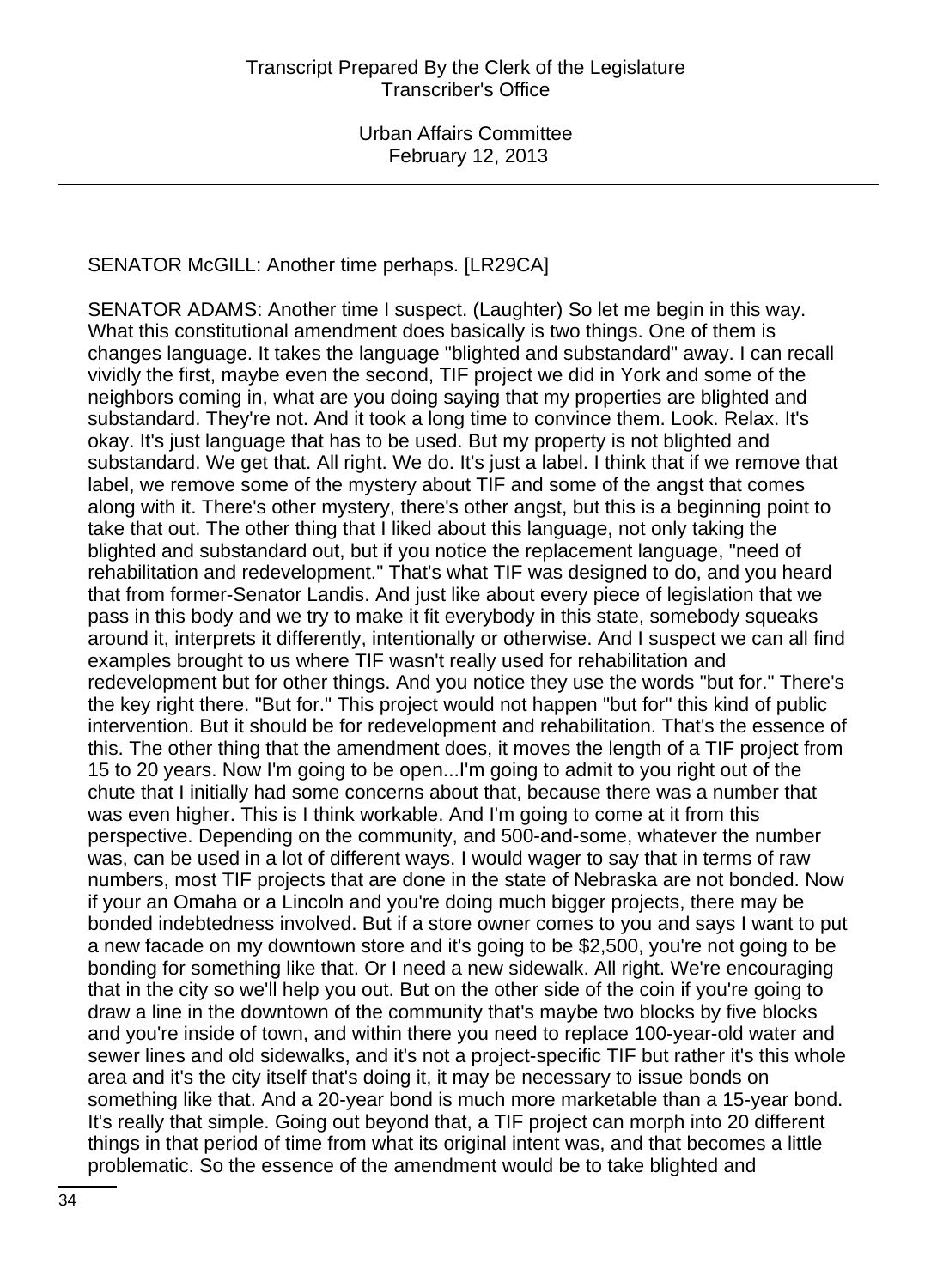substandard out, reaffirm that rehab and redevelopment, and move from 15 to 20 years. And I would take questions if you have them. [LR29CA]

SENATOR McGILL: Senator Krist. [LR29CA]

SENATOR KRIST: I was kind of glad I didn't read the right bill because we did get the professor's assessment, Professor Landis' assessment on what we were doing... [LR29CA]

SENATOR ADAMS: Yeah. [LR29CA]

SENATOR KRIST: ...which was very useful. And I did talk to him a bit afterwards. Senator, here's my concern. There are some pretty talented folks in this state who run urban development and project development, understand that. They understand what you just described as a bonding issue. And in rare cases we may say 20 is good. My concern, and you heard me say it earlier, my big concern is that very often we will TIF, go to 15, and then either the strip mall or the area of town didn't turn out the way they wanted it to. In fact, part of the Kansas City development with the Power and Light District didn't do as well as they thought it was going to do, some if it did but some of it didn't. I would like to propose, and we can take a look at it in committee and stay in communication, but I'd like to propose that it's not unusual for us to say cities of the municipal class, cities of the primary, secondary, etcetera, that there might be some qualification to exceeding the standard 15 that's in place right now that's tied exactly to potentially what you said which was the bonding issue that might be there. I just think if you blanketly said 20 years you may have people getting themselves in more trouble because of the TIF money and the development process. So if you'd want to comment on that, I'd... [LR29CA]

SENATOR ADAMS: You know I think that that's a legitimate question that this committee ought to deal with, and I know that there are people in the room that could be more authoritative in response to that than what I am. I come back also to the "but for" issue. We've had some projects in York that didn't pan out. They didn't pan out. From a school perspective though, "but for" us doing the TIF in the first place wasn't anything else going to happen. So the school was getting \$100,000...they were taxing on \$100,000 worth of value the way it was. The TIF project comes in, it didn't pan out. My question is what's been lost because this is all they were getting anyway? And if it had not been for this, they may not have acquired anything else. You know, you raise a legitimate concern about the viability of projects because that's why I bring up the point that you may have an area that's TIFed for eight years or ten years and it...the project from its initial stages to the end of that ten-year period maybe is three different things and has moved through three different buyers that have done three different things with it, some successful, not so successful. So I think it's a reasonable point to bring up. I really do. [LR29CA]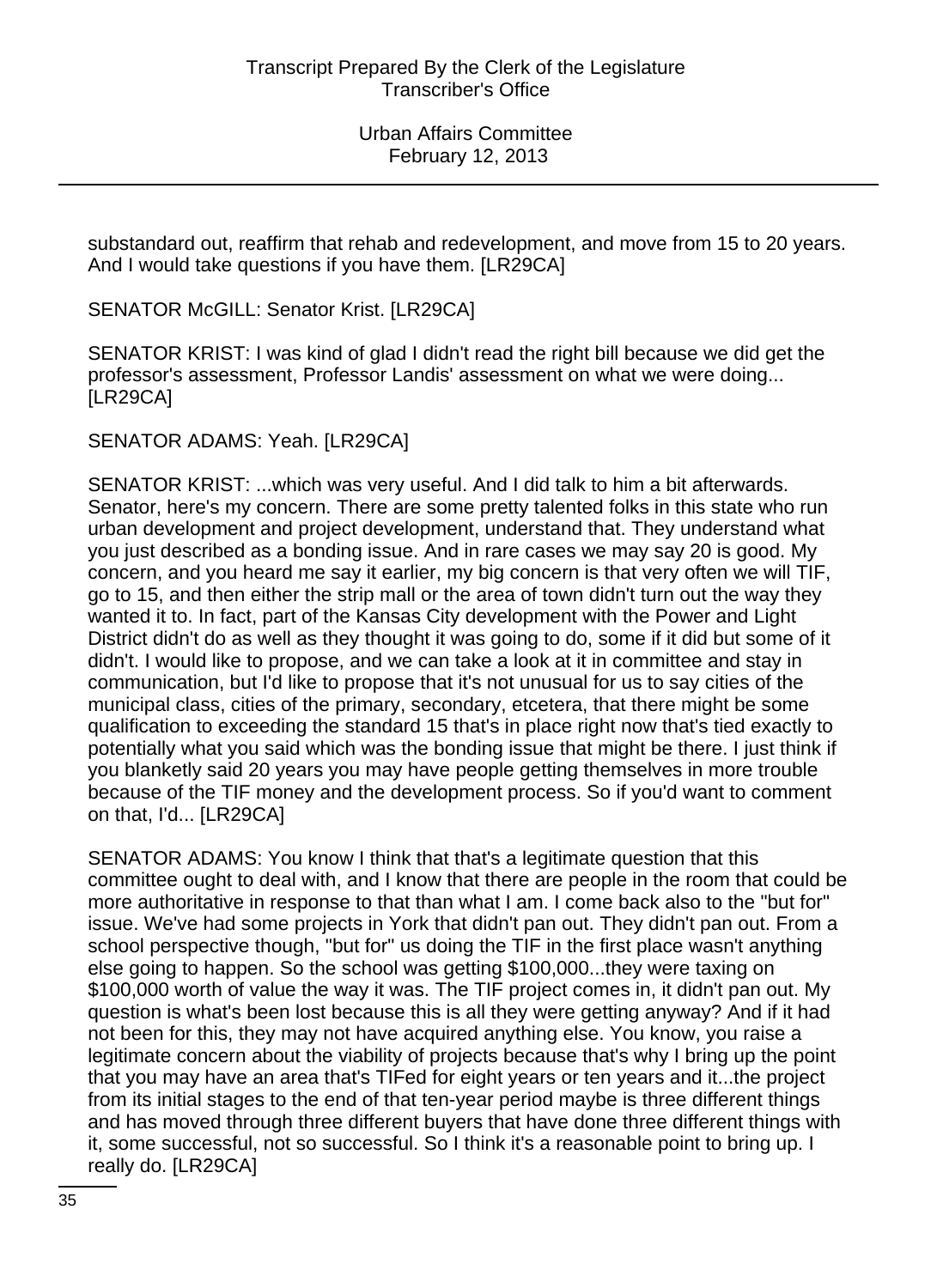SENATOR KRIST: Thank you. [LR29CA]

SENATOR McGILL: Any other questions? Senator Karpisek. [LR29CA]

SENATOR KARPISEK: Thank you, Senator McGill. Speaker Adams, would this increase the places where TIF could be used by changing the verbiage? [LR29CA]

SENATOR ADAMS: Actually I think it ought to decrease it. [LR29CA]

SENATOR KARPISEK: Make it, instead of blighted and substandard, in need of rehabilitation and redevelopment. [LR29CA]

SENATOR ADAMS: Well, and the reason I say that, Senator Karpisek, is this. And maybe my review of the history of this legislation isn't accurate. This legislation was designed to do what former-Senator Landis was talking about--redevelopment, rehabilitation, to get into places where "but for" public intervention it wasn't going to happen. No investor really had any desire to mess with it. Tearing down the old building in the downtown that otherwise they're not going to mess with, there's asbestos abatement, I'm better off to let it set and pay lesser tax on it and have the city send me notices than I am to go in there and spend a bunch of money doing something with it. Over time I think the definition within any given city of what TIF ought to be used for gets stretched for very good reasons sometimes, unknowingly sometimes, or maybe just straight out I think we can pull this off. My hope is that what this does, it reaffirms to people like you and I and our colleagues on the floor and maybe these 500-and-some cities that when this was created this is what it was meant to be for. See, my fear all along, Senator Karpisek, has been that cities may lose TIF because there's a lot of folks that don't understand it and there has been abuse I suspect. I don't...I can't name cases for you, but there has been. And those kinds of things...and the school issue, it's a legitimate one, in some areas of the state, in urban areas more than it is in smaller rural areas. City Administrator Vavra pointed that out. I don't know if this will increase or decrease but it ought to refocus what it really ought to be use for. [LR29CA]

SENATOR KARPISEK: And I do agree with the name or the verbiage change because I've heard a lot of people say from the outside, that's not blighted, substandard. But they're using that money to go in there, so. [LR29CA]

SENATOR ADAMS: Yes, yes. Which raises two points. One, maybe the blighted and substandard isn't the right title. The other thing is, maybe they shouldn't be doing the project. [LR29CA]

SENATOR McGILL: Yeah. [LR29CA]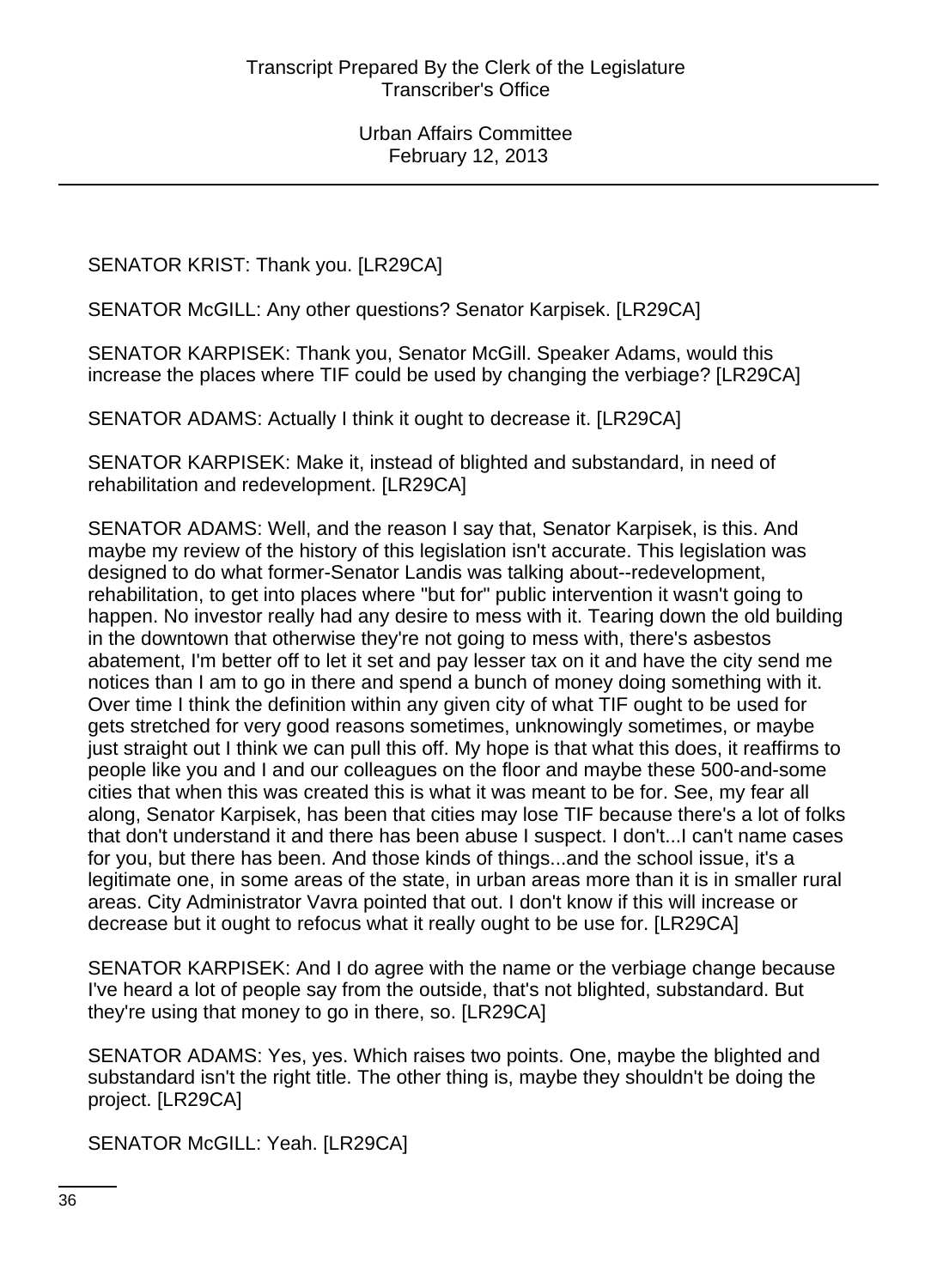SENATOR KARPISEK: Correct. Both. [LR29CA]

SENATOR ADAMS: Yeah. [LR29CA]

SENATOR KARPISEK: Thank you. Thank you, Senator McGill. [LR29CA]

SENATOR McGILL: Oh, yeah. Well, looking, as Senator Landis was saying, trying to prevent TIF from being used on the outskirts of a city where the market should be taking care of that. TIFing a cornfield, you know, is the example that we hear people complain about, and this language I think is much tighter and would help prevent that. [LR29CA]

SENATOR ADAMS: Most of our TIF projects in York that have been done were more in the older part, the inner city, the retail area, and around that concentric ring around the retail area where you really couldn't get people to want to commit. It's a small, rural community. In a retail area, people are not willing to take that risk. But with some intervention, taking some old schools that were closed up and converting them into apartments, otherwise they would set there idle because of asbestos abatement and those kinds of things. [LR29CA]

SENATOR McGILL: Exactly. Any other questions? Nope. Thank you, Mr. Speaker. [LR29CA]

SENATOR ADAMS: Thank you. [LR29CA]

SENATOR McGILL: First proponent. [LR29CA]

SENATOR ADAMS: (Exhibit 11) I do have a letter of support... [LR29CA]

SENATOR McGILL: Oh, a letter. [LR29CA]

SENATOR ADAMS: ...from the city of Lincoln to the... [LR29CA]

SENATOR McGILL: All right. Oh yeah. We'll go ahead and read that into the record. There is a letter of support from the city of Lincoln here. [LR29CA]

LYNN REX: (Exhibits 12 and 13) Senator McGill, members of the committee, my name is Lynn Rex, L-y-n-n R-e-x, representing the League of Nebraska Municipalities. First and foremost, I want to thank Senator Adams, Speaker Adams, for introducing LR29CA. This is a very important piece of legislation and one our highest priorities this year. I'm handing out to you a letter in support of it. There's other cities that will be here testifying in support of it as well. And it passed unanimously in our larger cities legislative committee which is comprised of all first-class cities, Lincoln and Omaha, as well as our smaller cities legislative committee which has a representative of about 40 different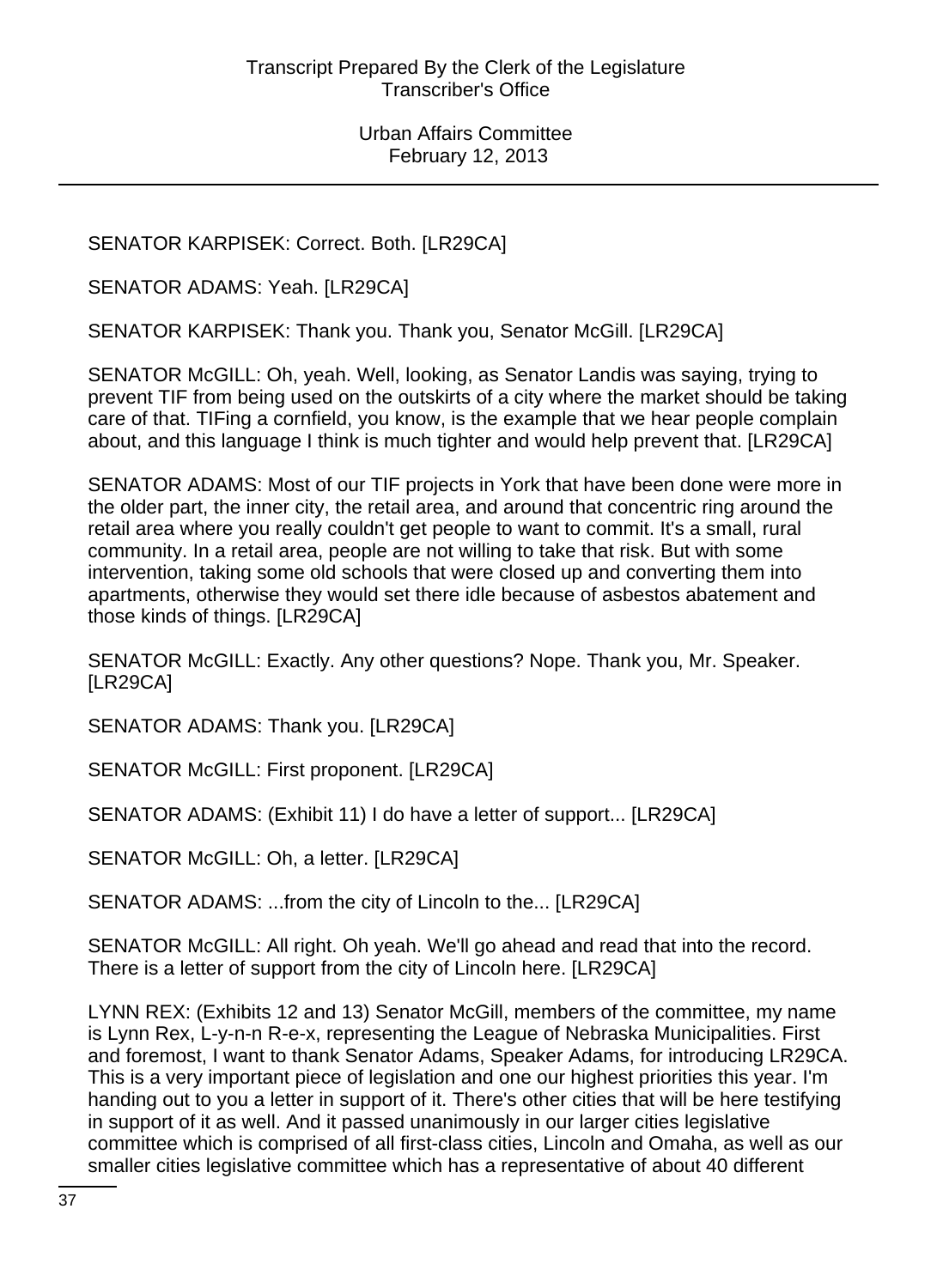Urban Affairs Committee February 12, 2013

representatives of the second-class cities and villages across the state. One of the handouts as you note will have, it looks like this and it has a listing. And this lists the TIF, the number of years that legislatures of the 48 legislatures plus the District of Columbia which allow tax increment financing. You'll note that there are only three states that still have 15 years as a payback period, and those three states are North Dakota, Montana, and Nebraska. And, in fact, last year even South Dakota went from a 15 year to a 20 year. So among all the states, Nebraska I think is the top four most restrictive tax increment financing provisions in statutes in the United States. We're here today to talk to you about the necessity of LR29CA. And my role today is just to outline two major things which Senator Adams talked about briefly, which is, number one, first and foremost, this strikes the language of blighted and substandard but it inserts basically what constitutes in state law now what blighted and substandard really is by definition, which is an area in need of rehabilitation or redevelopment. And you'll note that that's already defined in Section 18-2103 of statute. But we're not just taking out substandard and blighted, we're actually putting in the definition of what that means. And I think that's very important. Secondly, as he noted, we're expanding from 15 years to 20 years the payback period. But I think it's extremely important to underscore the fact that the primary beneficiaries of tax increment financing ultimately are the schools because 75 cents roughly, depending upon where you live, anywhere from 70 to 75 cents of every dollar of taxpayer dollars generated, 75 cents of that goes to schools. The rest of it's divided up between cities, counties, NRDs, and others. So certainly as you are expanding and growing the valuation of a municipality of which there are 530 in this state, the primary beneficiary in the end becomes the school. And, in fact, my understanding of the current TEEOSA formula is that the state of Nebraska through TEEOSA does make up that amount of increment that might be lost under the current TIF statute. But whether they do or they don't, the reality is that at the end the biggest winner under this is TIF. And, of course, the biggest winner ultimately are those individuals who live within cities and villages because that means that in these redeveloped areas, perhaps they're going to have jobs that they wouldn't otherwise have. In addition, I would just underscore for you that when you look at this, this is fundamentally different than the last time that voters in Nebraska looked at a constitutional amendment on tax increment financing. And that was in November 2006. The Legislature at that point put basically what was Amendment 6 on the ballot which was a combination of LR275CA which Senator Landis had introduced in 2006 and LR272CA which Matt Connealy had introduced. And they combined both of those and essentially what that constitutional amendment did which is extremely different from this one, it struck the word substandard and blighted but it put in nothing else. So it allowed just for pure economic development for any purpose whatsoever you could have TIF. This bill does not do that. This proposed constitutional amendment does not do that. It basically underscores that TIF was in the beginning and continues to be used for areas in need of rehabilitation and redevelopment. In addition, the other constitutional amendment in 2006 had language which would allow counties to TIF. And the League of Nebraska Municipalities has always strongly opposed that provision, and in fact I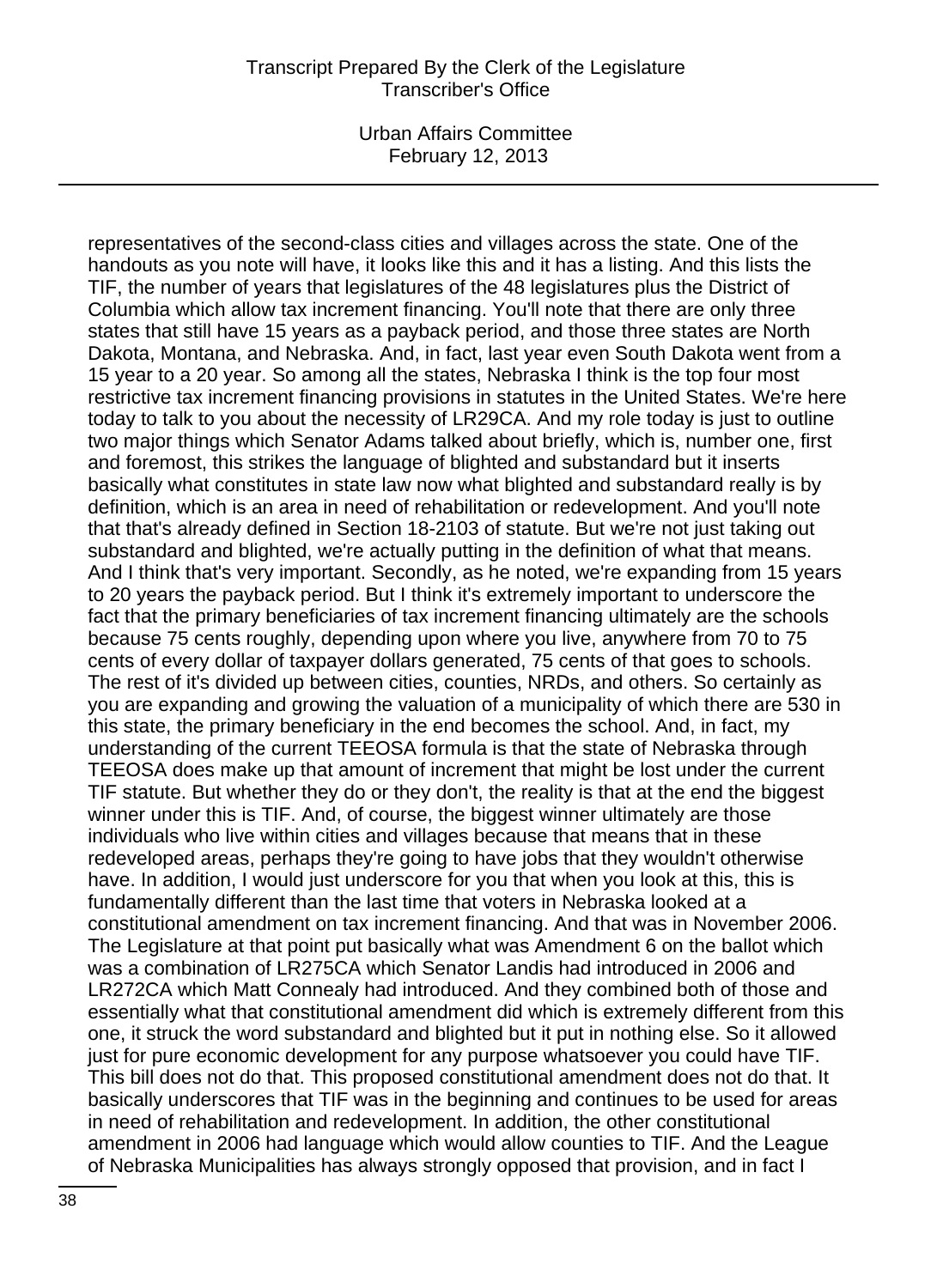would like to think that we had some role in making sure that that constitutional amendment in 2006 did not pass because we want to have planned growth of cities. We don't want to have folks doing developments outside in areas where, yes, it might be cheaper to put it there but the reality is this is intended to be an area where you're rebuilding the core areas of municipalities that are in fact in need of redevelopment and rehabilitation. So in essence, what we're proposing here is diametrically different than Amendment 6 that was placed on the ballot in 2006. This is an underscoring of the role of what TIF is supposed to be in this state. And I'd be happy to answer any questions you might have. And we really do appreciate Speaker Adams introducing this. And there are several folks behind me that will be also coming forward to tell you how important this is to us. [LR29CA]

SENATOR McGILL: Thank you, Lynn. Questions? I know I have a couple then. [LR29CA]

LYNN REX: Okay. [LR29CA]

SENATOR McGILL: So the intent is for both of these to be on the November 2014 ballot... [LR29CA]

LYNN REX: Yes, that's correct. [LR29CA]

SENATOR McGILL: ...for both of them. [LR29CA]

LYNN REX: Yes. [LR29CA]

SENATOR McGILL: Okay. And is the League and other allies, are they prepared to fund a campaign to try to get voters to vote for it? [LR29CA]

LYNN REX: Yes. [LR29CA]

SENATOR McGILL: We know that the status quo is usually, you know, what they vote for. Even though this one makes a lot of sense, there's still a lot of voter education that needs to take place. [LR29CA]

LYNN REX: You're exactly right. There is a lot of voter education and the board is already in the process of appropriating funds to work on voter education in tax increment financing. In addition, we're prepared to do what's necessary to make sure that we have a statewide campaign and an aggressive statewide campaign to educate folks on TIF, how it's to be used. And I do believe that there have been some abuses here and there. We, obviously, never recommend to a city to do that. I think there have been a couple of folks that have in fact made a living recommending to cities to do that. And hopefully they will also get a heads up that that's not the way to do business. But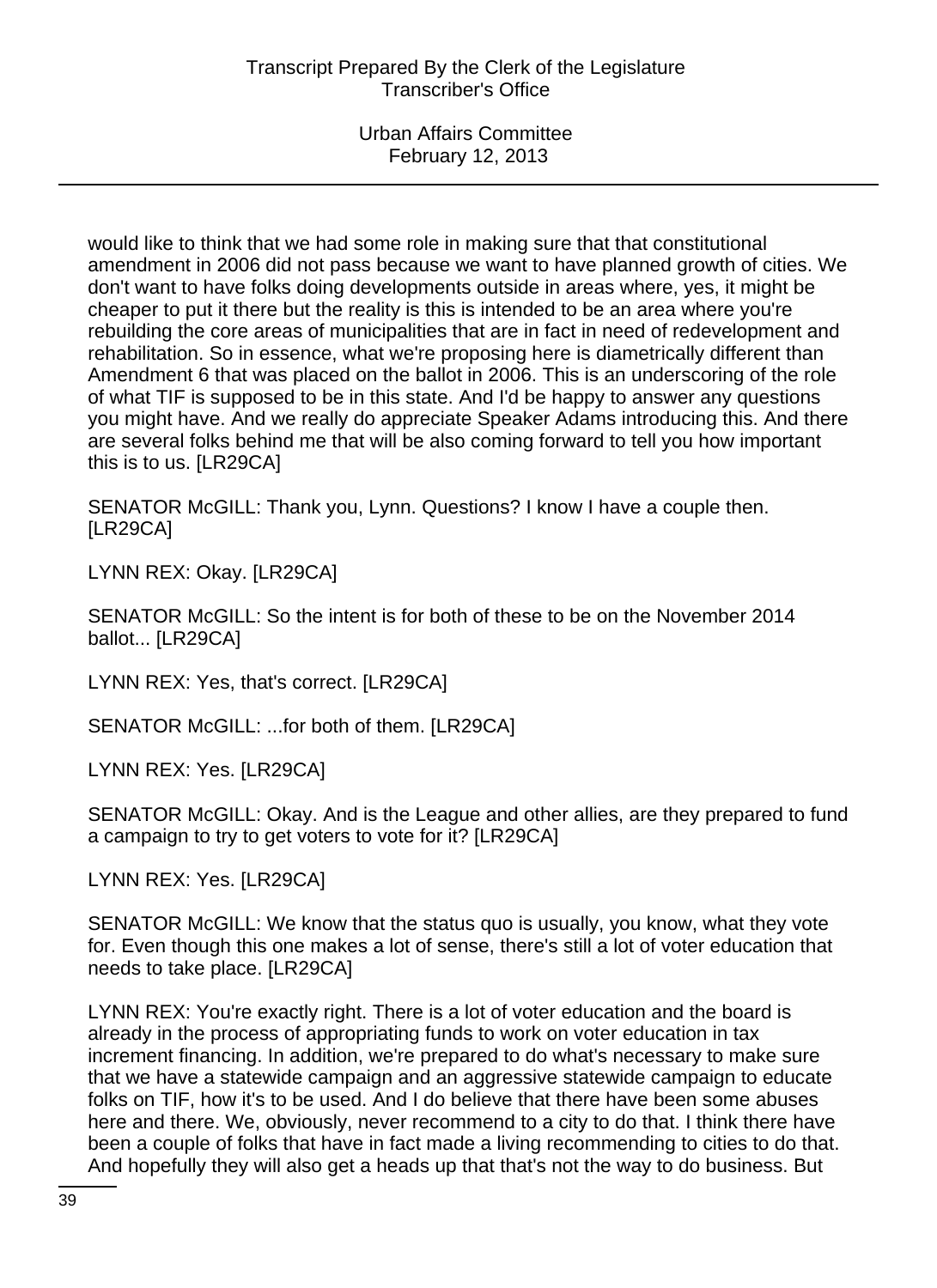overwhelmingly municipalities have used tax increment financing in the right way and in a way which has created great value to the community and created jobs and done other things for that community. So... [LR29CA]

SENATOR McGILL: Well, that's good to hear because TIF is so confusing to people that there has to be a campaign in order to make change. [LR29CA]

LYNN REX: Yes, yes. [LR29CA]

SENATOR McGILL: And then just to...some of the question that Senator Krist had to Senator Adams about that 20 years and any concerns or restrictions that...I don't know if you have anything, feedback, based on his question about the different sizes of government or if in any of these states that give 20 years if they have any restrictions onto the type of projects or anything that are eligible for that 20 years. [LR29CA]

LYNN REX: I think it's great question and I think the answer to that would be in the enabling legislation once the constitutional amendment passes. [LR29CA]

SENATOR McGILL: I see. [LR29CA]

LYNN REX: I think we need to go back to Chapter 18, Article XXI and tighten up a number of things in that, and I think that that's one area where this committee could look at that and say, okay, when are there types of projects that would be valuable to have a 20 year as opposed to a 10. And by the way, I do want to underscore what Senator Adams said which is that not all projects are bonded, number one, and, number 2, when a city can do it for less than even 15 years they do it. I mean, you have to have a pretty big project. But, for example, even in response to the former bill that you heard today that the League opposed by Senator Dubas, in our briefing that we have with municipalities every week the city administrator of South Sioux City indicated that right now South Sioux City is looking at a project that will be over \$200 million which would totally put them over those limits, but also that's the type of project where you'd be looking at a 20-year payback, something like that. You know, you're not going to look at that for a very small project and nor should you. But I think that the types of restrictions and protections that need to be there are those that would be in the enabling legislation once this proposed constitutional amendment would pass. [LR29CA]

SENATOR McGILL: That's very helpful. Senator Krist, do you have a question? [LR29CA]

SENATOR KRIST: I agree. It has to be...thank you, it has to be in the enabling legislation once it comes back, and the less complicated the constitutional amendment is, if we go on the ballot, the better off we are. But I just want to make one point. Before we go down this path, I'm pretty convinced that there's data out there that's available on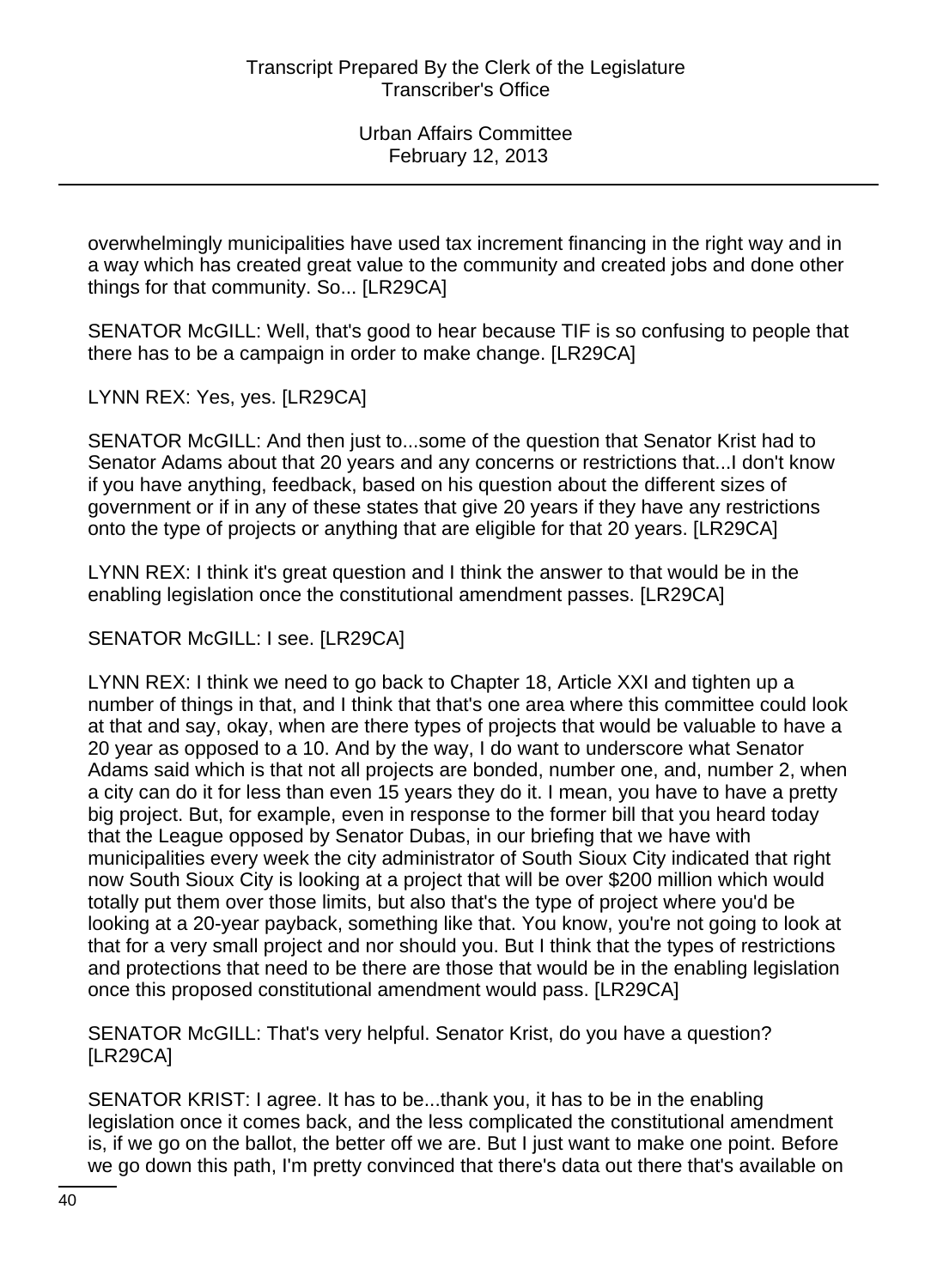those political subdivisions and cities who have declared bankruptcy or are near declaring bankruptcy and how they put themselves in that position. And I'm going to bet that TIF was part of that particular issue. I look at California here, 50 years; Connecticut, 40 years, and I look at the cities that are declaring bankruptcies in some of these states. So I think we should be wise and I put this on the record. I think we should be wise about how far we go out and what we encourage people to do because in today's construction, again my concern is 15 years from now you're not going to be able to fill up the strip mall. So you give away your tax base and then you never get it back because it's not being there. But we'll work through it. But you're absolutely right. It's got to be in the enabling legislation. [LR29CA]

LYNN REX: And, Senator, I'm not suggesting that TIF did not have something to do with those bankruptcies, but I can tell you the last four major ones in the United States all dealt with unfunded pension liability. And that included Vallejo, California, it included three municipalities, one that's in receivership right now in Rhode Island, and two more that are on the way. And it's all dealing with unfunded liabilities for defined benefit plans. [LR29CA]

SENATOR KRIST: All I'm suggesting it's probably up there in causal factors when people make those decisions. So thank you, Lynn, for your testimony. [LR29CA]

LYNN REX: There are certainly implications and I respect what you're saying. [LR29CA]

SENATOR KRIST: All right. [LR29CA]

SENATOR McGILL: All right. Other questions? No. [LR29CA]

LYNN REX: Thanks for your time today. Thank you. [LR29CA]

SENATOR McGILL: Thank you, Lynn. While the next proponent is coming up, just read into the record a letter in support from the United Cities of Sarpy County. [LR29CA]

RICKY CUNNINGHAM: Ricky Cunningham, planning director, city of Omaha, that's spelled R-i-c-k-y C-u-n-n-i-n-g-h...h-a-m, excuse me, Cunningham. Okay. (Laughter) I'm thinking about, okay, I got my hand slapped for talking so long the last time that I want to cut this one short. First of all, we are in support of LR29CA. We are first in support of it because we have run into the buzz saw of community outcry that you heard that you are going to affect the property value of my home because you are calling me blighted and substandard. Our response has been to those individuals, well, that's really not how it works. And that's one of the reasons why we did this research so that we could begin to at least put numbers to what we've said. We've always said that a rising tide lifts all ships, and so when we do a TIF project we do it so that it basic stabilizes if not increases property values around it. So we did this study on actives TIFs right now of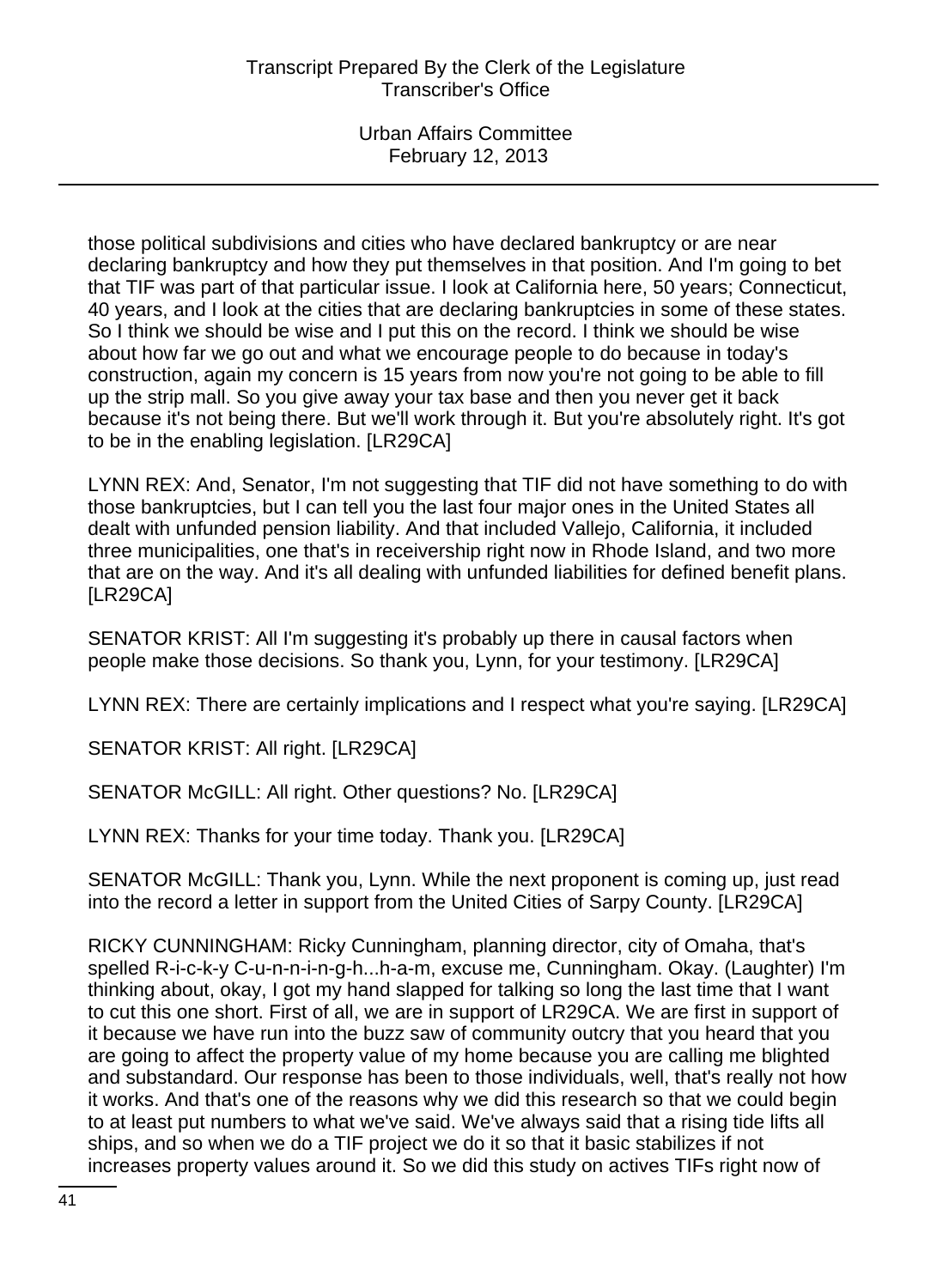Urban Affairs Committee February 12, 2013

what impacts they've had. And as I've indicated, the property values around those TIFs in the last five years, 2007 to 2012, when our economy tanked, not so much so in Nebraska but still tanked, and property values were going down rather than up especially on homes that in these five projects from 14 to 76 percent increase in the taxable valuation around these TIF projects. That's no including the TIF project. We took that out. That value went up as high as in one case 3,000 percent. So we took that out so we didn't skew it. So from that perspective it does work but it is difficult in a public meeting, in a public hearing before a city council to be...to get people to understand that by creating a community redevelopment area which we have to designate the areas blighted and substandard by Community Development Law in order to do that, we will not affect their property values. In fact, we're doing it in order to increase their property values. In fact, you know, I don't say it but if anything your taxes may go up because your property value might be going up. So we don't say that because that could cause some other problems. I wanted to make some other...first of all, the city of Omaha if you don't know, we are on the state line. We abut Iowa. Iowa does not have 15-year TIFs. In fact, I've read where they actually have in some cases indefinite TIFs. Now I can't imagine that but that's what I've heard. But they certainly have more than 15 years. In some cases that are urban design renewal areas within the area that's designated, they can go indefinite, but they can definitely go 25 years, something like that. And so we are competing with them daily as far as new jobs and reinvestment potential from potential investors. So that's...this would allow us to perhaps be a little bit more competitive with Iowa on across the state line. The other thing is...and in the city of Omaha, we are seeing and denying it that we're getting old, at least parts of our city are getting old, and some of those parts are not within our downtown or within that concentric ring around it. And so, for example, you know, as time has gone on, the use of TIF has crept out. In past years, it crept out to 72nd Street. Okay. And at some point when I was a child going to the Crossroads Mall and that was my mall, the cornfields were right on the other side. Okay. That's not the case now. And the newer parts of town are out there. And, in fact, because of annexation and so forth we have, for example, two areas of town that are just as old as our downtown areas and that, like the old Millard area. We've got parts of old Millard area that's just as old and underperforming and parts of old Elkhorn, for example. And so we are currently, in old Elkhorn, we are processing our redevelopment plan for old downtown Elkhorn. And we have indicated to developers that if you'd like to come into the old Millard area, and the business association has asked us to encourage the developer, that we would consider the use of TIF in that area, but only because it meets the definition of requiring redevelopment, renovation, reinvestment. And so this would help us I think in those areas for sure because I know that we will get slammed with you're going to decrease our property values if you declare us blighted and substandard. And those are very negative terms. There's no doubt about it. They're very negative terms and this is not a negative process. This is a positive process. We have proof over the years that this is a positive process but you have to get to that. So you have to get over that hump of people, you know, understanding that, yes, your house is not dilapidated but there might be 15 or 20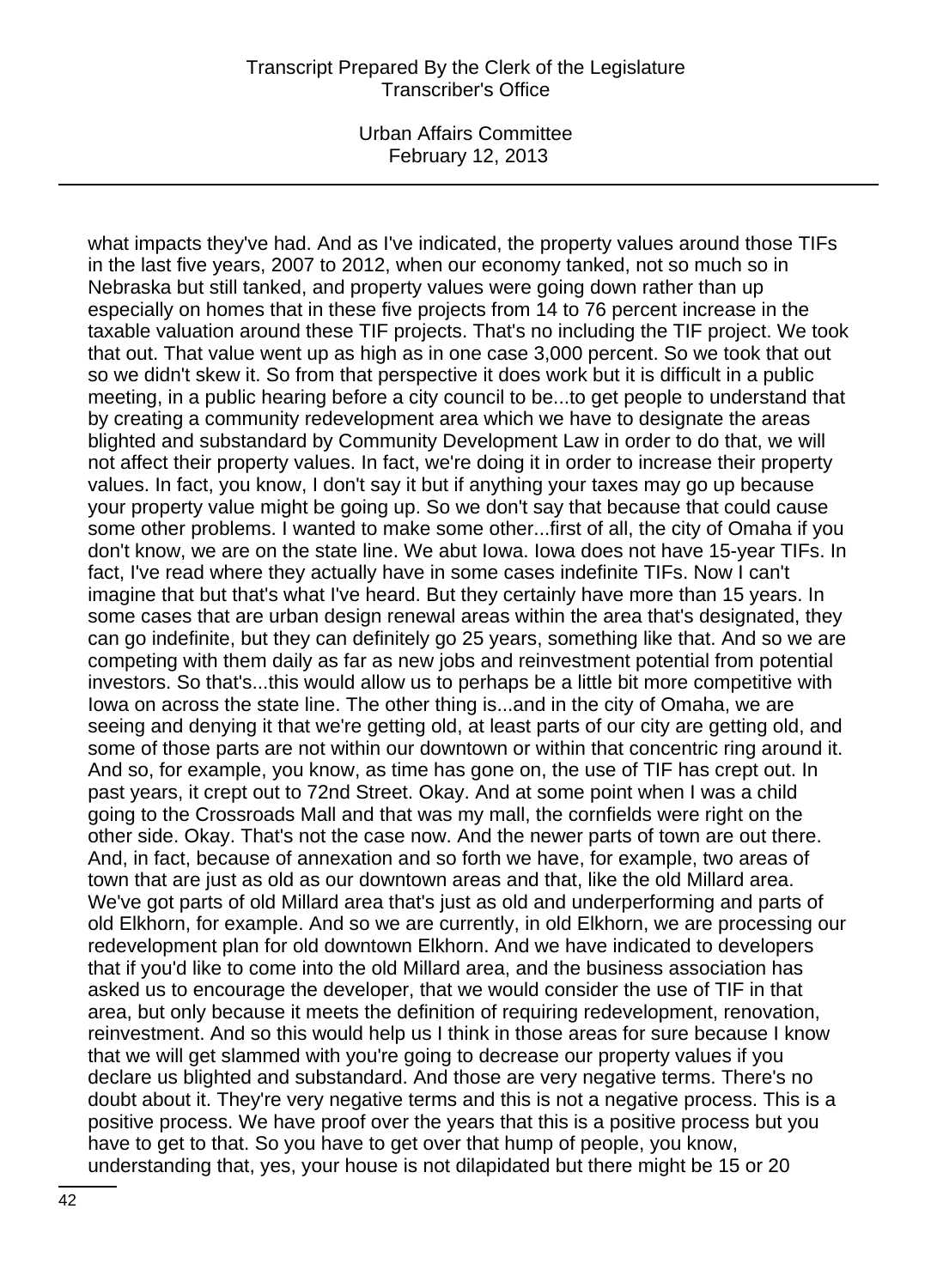others in your neighborhood that are. And so we need to try to bring that up. I'm going to stop now because you slapped my... [LR29CA]

SENATOR McGILL: Thank you. And we do appreciate your testimony. I hope you don't take it too poorly that... [LR29CA]

RICKY CUNNINGHAM: No. I'm just messing with you. [LR29CA]

SENATOR McGILL: We've gotten the point though. [LR29CA]

RICKY CUNNINGHAM: I'm just messing with you. [LR29CA]

SENATOR McGILL: Fabulous. Any questions? Nope. Thank you very much. [LR29CA]

RICKY CUNNINGHAM: Thank you. [LR29CA]

SENATOR McGILL: Next proponent. [LR29CA]

MIKE McMEEKIN: (Exhibit 14) Senator McGill, members of the committee, good afternoon. My name is Mike McMeekin, that's M-c-M-e-e-k-i-n, and I am here today representing Omaha by Design. And I do have another day job. I'm the president of Lamp Rynearson and Associates. We are an engineering and surveying firm headquartered in Omaha. We employ 130 people of which 82 of those are in Omaha. Omaha by Design is a very unique nonprofit organization that was founded in 2001 and whose operational costs are 100 percent funded by the private sector. Our mission is focused on improving the quality of life in the Omaha area by protecting and enhancing the quality of both the built environment and the natural environment. Our major accomplishments included the development of the urban design element and the environmental element to the city of Omaha as master plan. Both of these plans were developed through a partnership of the city of Omaha and the private sector, and we are now focused on implementing the strategies in those two plans which include strengthening the climate for redevelopment. Omaha by Design supports the enhancements to TIF covered by LR29CA and other legislative tools related to redevelopment because strong public policy and unique financing tools are necessary to protect the population base and the tax base in the core areas of our city. The problem that Omaha and other Nebraska cities are facing is illustrated by the graphic on the backside of the handout that we have provided. Within the interstate loop around Omaha, population decreased by 2,000 people from 2000 to 2010. All the areas shaded in pink and red experienced losses in population over this time period. Through the work we have done over the last 12 years on the urban design element and the environmental element, we understand that preserving and increasing population base and tax base in the core of the city is critical to the overall quality of life in the city. And the principle applies not only to Omaha but to cities across Nebraska that have an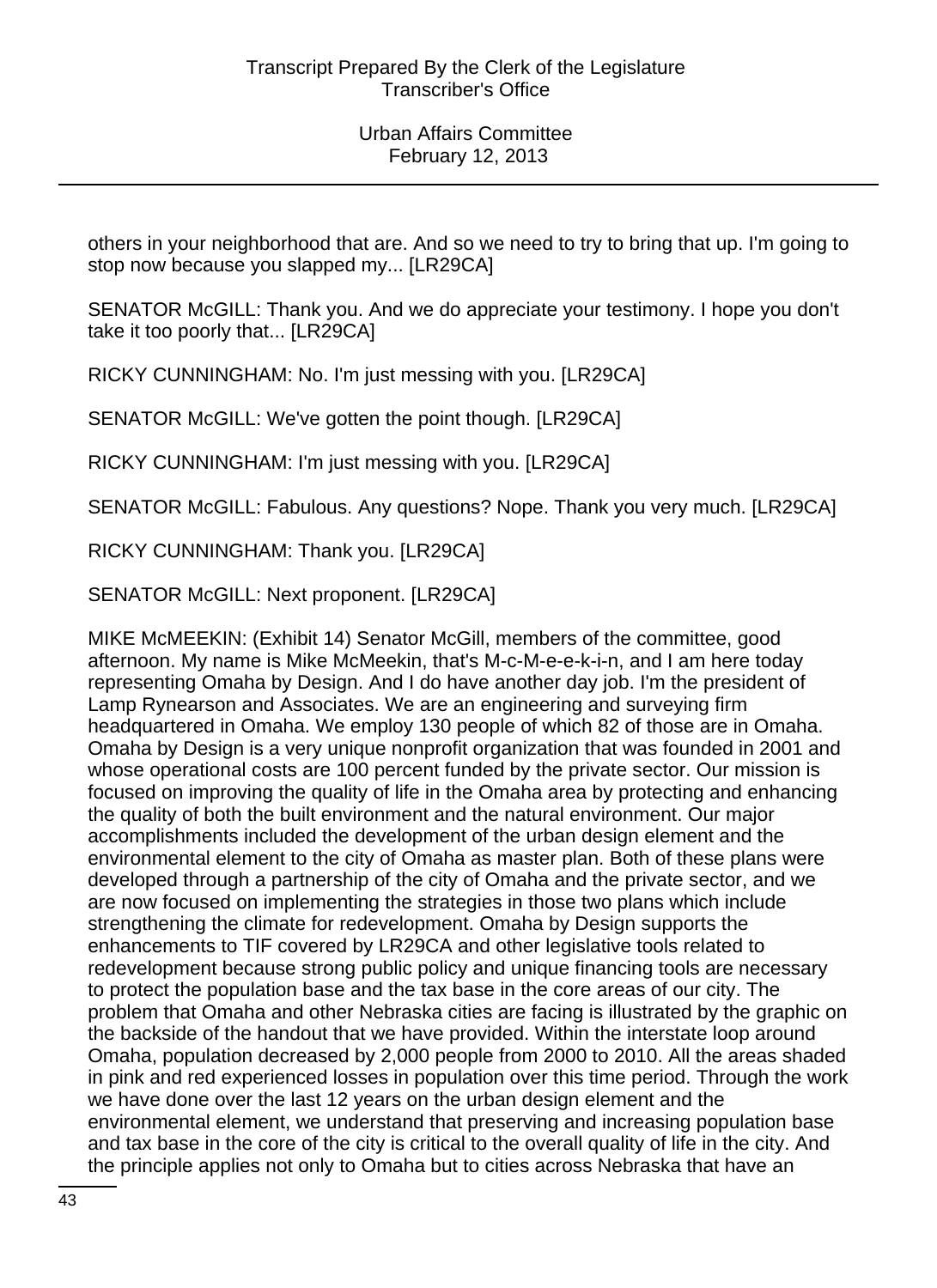Urban Affairs Committee February 12, 2013

interest in preserving their identity that they've had for many years and their investment in the core of their cities. Having worked on both suburban developments and urban redevelopment projects for almost 30 years in Omaha, I understand that urban redevelopment will not occur at the rate that it would be most desirable without the tools like those provided by TIF and enhanced by LR29CA. Redevelopment projects face unique challenges and high costs such as the difficulty in assembling property, environmental contamination, demolition, site preparation, and complex utility issues that are not faced by suburban developments. So in order to assure the redevelopment occurs, we need public policy and financing tools that level the playing field. So if we have these strong policies and tools that support redevelopment, there will be multiple benefits to cities. And they're highlighted, again, on our handout. First of all, population growth will be accommodated with minimal consumption of agricultural land. Second, the utilization of infrastructure that cities are obligated to maintain will be maximized. I'm talking about infrastructure like streets, sewers, and utilities. And the tax base that is adjacent to that infrastructure will be enhanced and most of the time it will be enhanced at higher rates than would occur for comparable infrastructure in suburban areas. And so over the long term, this holds down taxes. Next, the efficiency of providing municipal services will be maximized, services such as: parks, libraries, police, fire, emergency response, and schools. Again, over the long term, this will hold down taxes. Next, the conditions for operating and maintaining vitally important public transportation systems will be much more favorable if we can encourage redevelopment. Urban neighborhoods will be stronger and they'll be places that people who live there will want to protect. And, next, our cities will have more of the types of urban environments that are important to attracting and retaining young professionals. And then, finally, jobs will be created and economic development will occur in the areas that need it the most. So I also support LR29CA and other redevelopment tools as a private business owner. To me, it's logical that the stronger that all parts of the city are, the better it is for my business. This is the reason I've been involved with and supported the work of Omaha by Design since its inception. Our employees live in all parts of the city and they travel through and to all parts of the city to shop and to go to recreational activities. To wrap up. Redevelopment is about conservation, conserving land, conserving energy, and other resources. And it's about cities operating efficiently in the way they provide infrastructure and services. Because of the challenges that the private sector faces in order to be successful in redevelopment, we need tools such as TIF and we need enhancement of those tools such as LR29CA provides. On behalf of Omaha by Design, we urge your support. Thank you and be glad to answer any questions. [LR29CA]

SENATOR McGILL: Thank you, Mike. Any questions? No. Thank you very much. [LR29CA]

MIKE McMEEKIN: Okay. Thank you. [LR29CA]

SENATOR McGILL: Next person in support of the bill. Welcome. [LR29CA]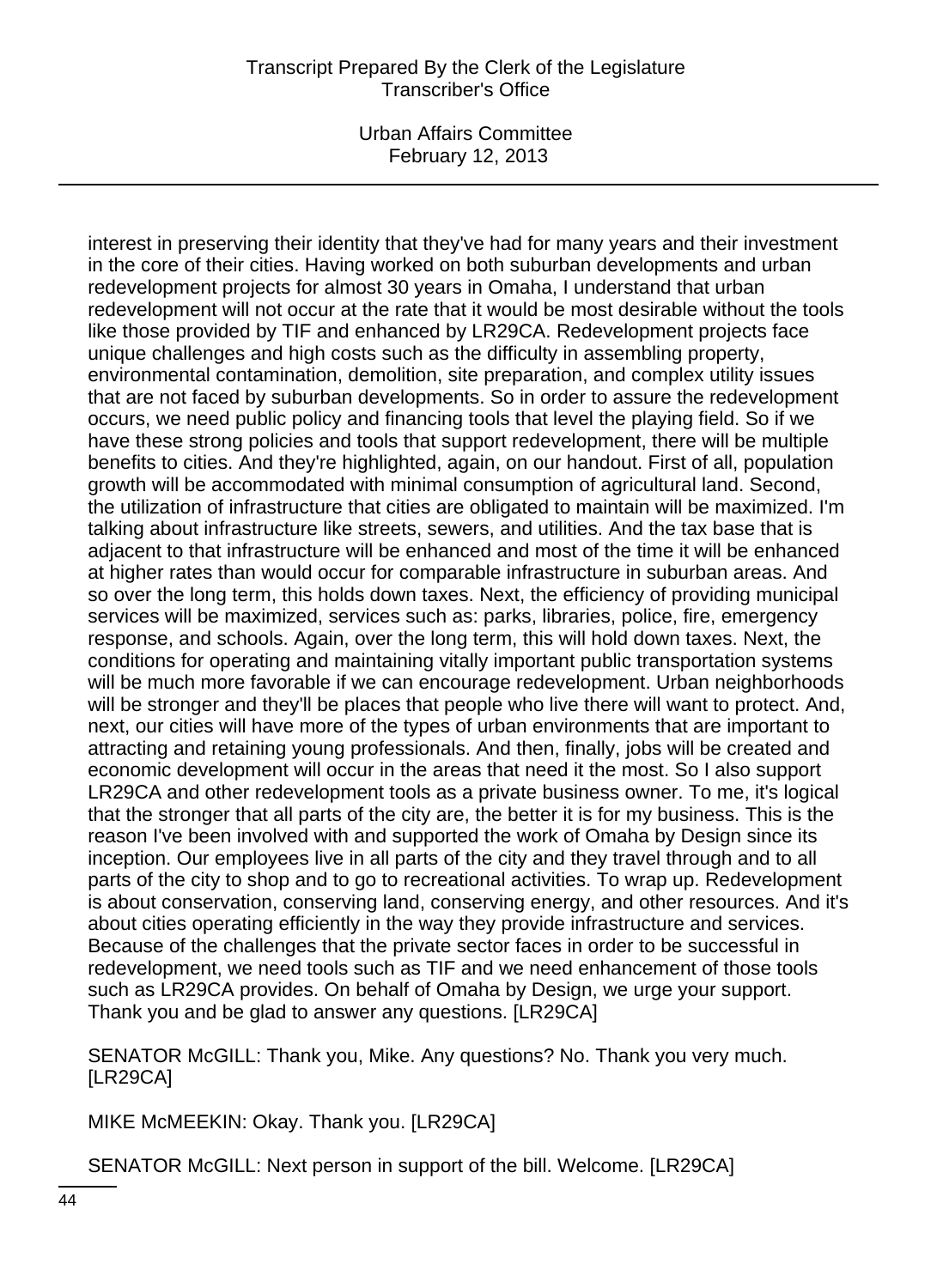COURTNEY KLEIN-FAUST: Good afternoon, Madam Chairperson, members of the committee. My name is Courtney Klein-Faust, that's C-o-u-r-t-n-e-y K-l-e-i-n-F-a-u-s-t. I'm the economic development director for the city of Norfolk and I'll be offering testimony on behalf of the city, and I'm here at the request of the League of Nebraska Municipalities. I also want to echo the comments that Lynn Rex gave earlier. In addition, I want to thank you as senators for your service to the state. My father had the opportunity to serve in this body for one term, so I know the sacrifices you make. Appreciate your time this afternoon and I'll keep my testimony very brief. I am delighted to be here in favor of LR29CA. I've been working in economic development for the city of Norfolk for nine months now. We've had one TIF project during my term. When I go out and speak to property owners in an areas that we are looking at declaring blighted and substandard, they are very much in favor of proposed redevelopment in the area. In fact, I have been hugged on occasion in areas that have been sitting idle, very unattractive, for a number of years because of the cost that would have to be incurred by a developer to come in and redevelop them. So neighboring property owners are very happy when we come to the table with a tool like TIF until I come to the point of telling them that we are declaring their property blighted and substandard and their demeanor changes. It's got a very negative connotation. It causes a lot of misperceptions. As many of them think this year they think it's going to have a negative impact on their property values, that somehow this will be recorded against their deed, and is going to follow them the rest of their lives. It's simply not the case, but it takes a lot of time to try to clear up that unfortunate misperception. The language change proposed in this legislative resolution will go a very long way in helping clear up the misperception that this is somehow a negative. Once they understand, they all come around. They're very much in support. They want to see the area redeveloped. As Randy Gates testified to earlier, in the city of Norfolk we use TIF very conservatively. It's in areas that desperately need to be redeveloped that have costs associated with redevelopment that prohibit that. TIF is a great tool, and so I hope that this legislative resolution will be passed to allow us to more readily explain to folks the benefits. In addition, we are in support of an extension to 20 years for the payback period. I will say the TIF projects that we've had in the city of Norfolk typically pay back far earlier than the current 15 years. In fact, we've had some pay back as early as eight years into the project period because the valuations come back higher than what we've conservatively estimated. But some projects have very high infrastructure costs and it may take up to 20 years to recoup those infrastructure costs. The areas need to be redeveloped, and so allowing us to go out 20 years would help us to redevelop those areas. It's not something we would do necessarily in every instance, but in some instances it is necessary. With that, I'll conclude my testimony and I'd be happy to answer any questions. [LR29CA]

SENATOR McGILL: Any questions? Thank you, Courtney, for coming down from Norfolk. [LR29CA]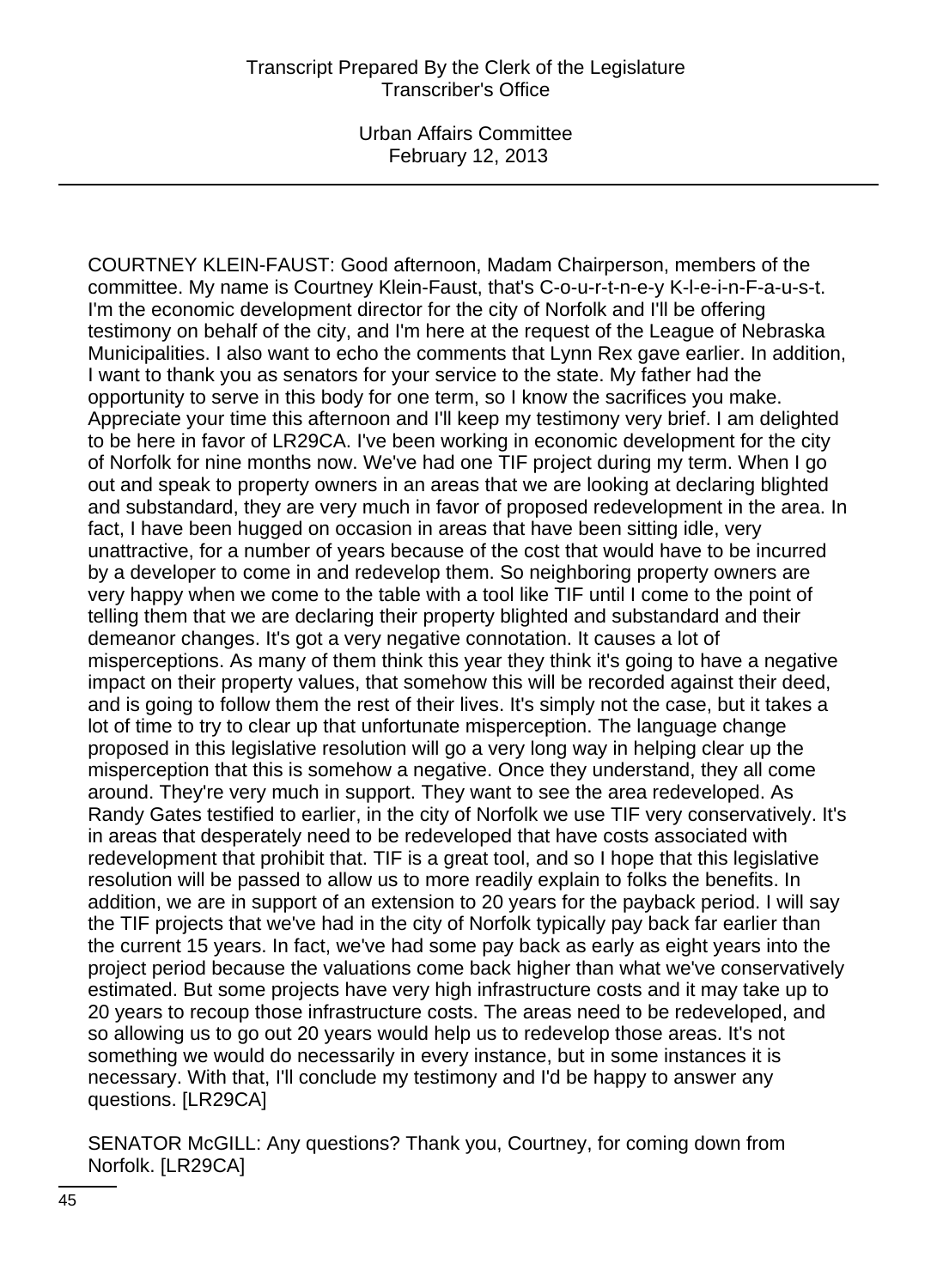### COURTNEY KLEIN-FAUST: Thank you. [LR29CA]

SENATOR McGILL: Other folks in favor. Hello. [LR29CA]

BRETT BAKER: Good afternoon. My name is Brett Baker, B-r-e-t-t B-a-k-e-r. I'm currently with the city of Seward, city administrator, city of the first class. And before coming to Seward, I was the city administrator of economic development director for the city of Hickman for a number of years down there, and they were a second-class city. Have some experience with TIF. We had some projects previously that we set forward, and as the previous testifier just said, they seemed to be running ahead of schedule because the valuation increases actually do come a little bit faster. As we start to go into this, we would like to, you know, first of all, thank Senator Adams for bringing this forward for us. I'm also speaking on behalf of not only the city of Seward but the Nebraska City/County Management Association. I'm the state president again this year. And we would strongly, you know, endorse this constitutional amendment. As I think you've heard, we are straddled with what items we have in our toolboxes to support economic development, and TIF is one of them, along with LB840 is a huge component for a lot of cities including the city of Seward which we do have the LB840. The principal and the repayment can be talked about, but as we stated, many of the other states, I think Lynn Rex gave you that, that most of them are at 20 years and some are 25, 30, and you saw the unlimited on there which is kind of out of school. But can't imagine that. But there's quite a few cities in our group, in our NCMA group, that border Iowa and border South Dakota. And as you can see, we're kind of...we're behind on that. And a 20-year allowance would probably help them level that playing field up a little bit. So we think that that would be very much appreciated. Also removing the words substandard and blighted is huge. You heard Courtney just testify that that is tough to go into a downtown district and talk to people about blighted areas. We actually, the city of Seward, we are a newcomer to the tax increment financing world. We're one of the last first-class cities to adopt it. It was kind of an ultimatum a year ago that we either get that program started and get moving, which we did. To date, we have funded four tax increment financing projects. One of them is substantial, other ones relatively small by scale, the other three. We are currently working with a Lincoln developer on what I can a huge tax increment financing project at this time. It's in cost-benefit-analysis mode right now. If this...these projects are really geared and the people that we talk to about substandard and blighted, we try to use different words like you're in the redevelopment area. And all of our material that we basically put out there, unless we're talking about statutory language, we try to talk redevelopment area. So we feel that the language proposed in there is not going to, you know, limit the tax increment financing to the areas, but it will just, you know, change the whole verbiage of rehab and redevelopment areas. So I'm with the rest of the group here, along with the City/County Management Association to ask you to support LR29CA, and would be happy to answer any questions. [LR29CA]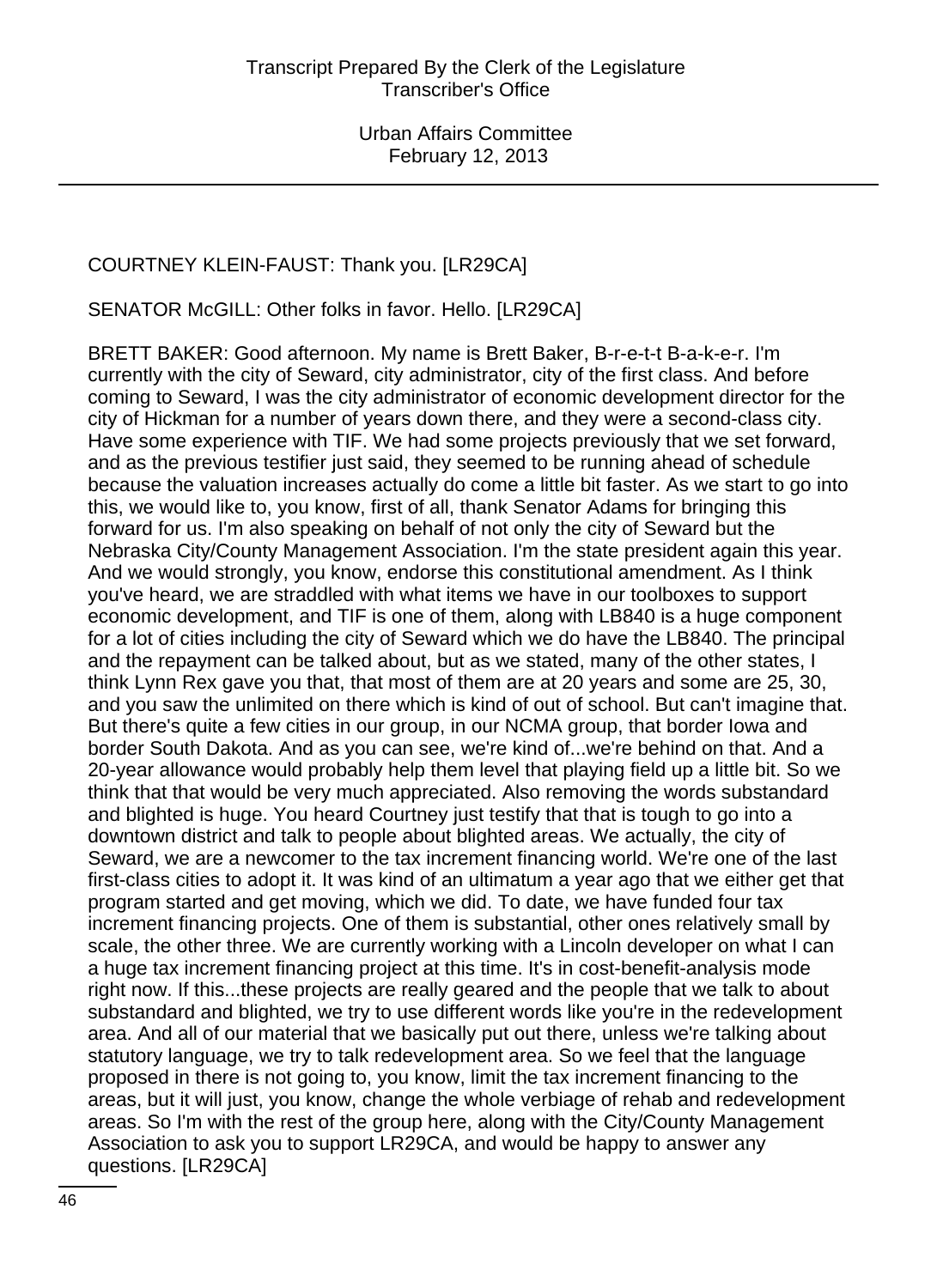SENATOR McGILL: How's that mayor of yours doing? He lurks around this place. (Laughter) [LR29CA]

BRETT BAKER: I understand that that's a concern, yeah. I'm glad his boss is here and I guess I'd have to defer that question to Senator Karpisek, so. [LR29CA]

SENATOR McGILL: Anyway, are there any serious questions from the committee? Nope. I don't see any. Thank you very much. [LR29CA]

BRETT BAKER: Okay. Thank you for your time. Yep. [LR29CA]

SENATOR McGILL: Anyone else here in favor of the constitutional amendment? All right. Anyone opposed? Hello there. [LR29CA]

COBY MACH: Good afternoon. My name if Coby Mach, C-o-b-y M-a-c-h. I am the president of the Lincoln Independent Business Association. We're an organization of about 1,200 members here in Lincoln and Lancaster County. While I'm speaking in opposition to LR29CA, I will tell you that LIBA has no opinion on the terminology change that is being proposed in this amendment. We certainly understand how some folks would not like to live in a substandard and blighted area. I have to tell you overall LIBA supports TIF. In fact, we find ourselves defending the use of TIF quite frequently here in the city of Lincoln. Our members benefit from TIF financing. Our members are contractors, they're builders, they're developers, and land-use attorneys, the folks that are utilizing the TIF to rehabilitate areas that are blighted and substandard. TIF has proven itself, as you've heard, as a very effective tool to redevelop rundown areas of Lincoln and other parts of the state also, and to provide infrastructure in those areas that are needed. However, TIF also requires a balance, a balance between development and the needs of the entire community. TIF is an investment we believe in our community, and like every investment there comes a time when you need to take your money out. An entire generation of students will go through the school system in 12 years. An entire generation will go through our school system in 12 years. The current process of having 15 years we believe is appropriate because those funds are diverted from our schools which, again, we understand this is a little hard for me because we also know the benefit at the end of the 15 years. But they are diverted for 15 years from our schools, from our county. Our county commissioners just faced a very, very tough budget once again in trying not to raise property taxes here in Lancaster County. So TIF requires a balance between the incentives which really rehabilitate a community but then also take tax monies that are necessary to support the rest of the community. We think the current 15-year limitation on TIF allows the redevelopment to occur, the revitalization to occur without exacting too high of a toll from the rest of the community. And so we would ask you to oppose this bill. Thank you. [LR29CA]